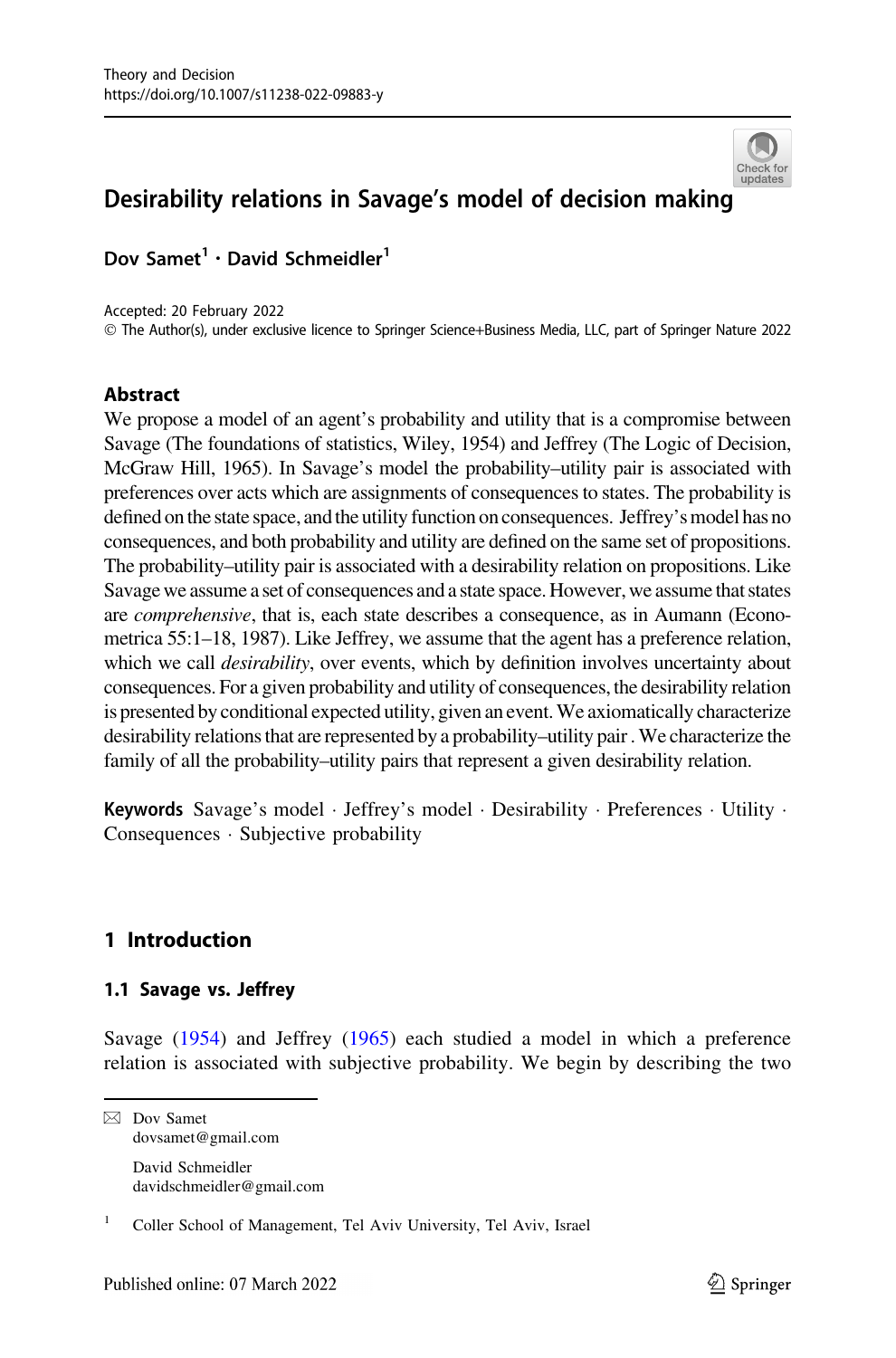models and delineate the model that we study in this paper which is a compromise between Savage's and Jeffrey's models.

The building blocks of Savage's theory are consequences, acts, and states of the world. The agent in this theory faces various acts each of which may result in some possible consequences. The agent is uncertain about which consequence will be realized by her acts. This uncertainty is modeled by specifying a set of states of the world. Each state is a rich enough description of the world that resolves these uncertainties, namely, each state determines the consequence of each one of the acts. Thus, the uncertainty about the consequence of an act is translated into uncertainty about the state of the world. Probability in this theory is defined on events, that is, subset of states, while utility is defined over consequences. The expected utility of acts defines a preference relation over acts. These preferences satisfy certain axioms, and fulfilment of these axioms makes it possible to find a probability–utility pair that gives rise to the preferences.

The primitive notion of Jeffrey's model is a set of propositions. Two measures are defined on this set: A signed measure and a probability measure. The signed measure of a proposition is thought of as the total utility it provides, although the theory does not explicitly define utility. The ratio of the signed measure and the probability measure is called the desirability function. The desirability of propositions naturally defines a preference relation over propositions. We call such a relation a desirability relation. The desirability relation satisfies certain axioms, and when a preference relation on propositions satisfies these axioms then the relation can be shown to be defined by the ratio of the two measures as described above.

Here we propose a model which integrates elements from the two models that at first glance seem to have nothing in common. First we show what is indeed common to them. The set of proportions is a Boolean algebra, and so is the set of subsets of a state space. Thus, disregarding the mathematical details, we can think of the events in Savage's model as being Savage's propositions.<sup>1</sup> Hence, the signed measure and the probability measure in Jeffrey's model can be thought of as measures defined on events. We said before that the signed measure in Jeffrey's model can be though of as total utility delivered by the proposition. Now that we think of propositions as being events, we can define a utility function, defined on the state space, as the derivative of the signed measure with respect to the probability. This way, the signed measure of an event becomes the integral of the utility over the event, which is indeed the total utility provided by the event. The ratio of the signed measure and the probability, is the expected utility given the event. At this point the affinity between the two models breaks down. The utility thus derived is defined on states, while in Savage's model it is defined on consequences. In Jeffrey's model there are no consequences and therefore no acts.

In our model we keep the state space with the Boolean algebra of its events and the probability on events as in Savage's model. As we have seen this also agrees with Jeffrey's model though we gain the concept of states of the world that is

 $1$  This is done with almost no loss of generality as by the Stone Theorem, Stone ([1936](#page-32-0)), every Boolean algebra is isomorphic to the Boolean algebra of a family of subsets.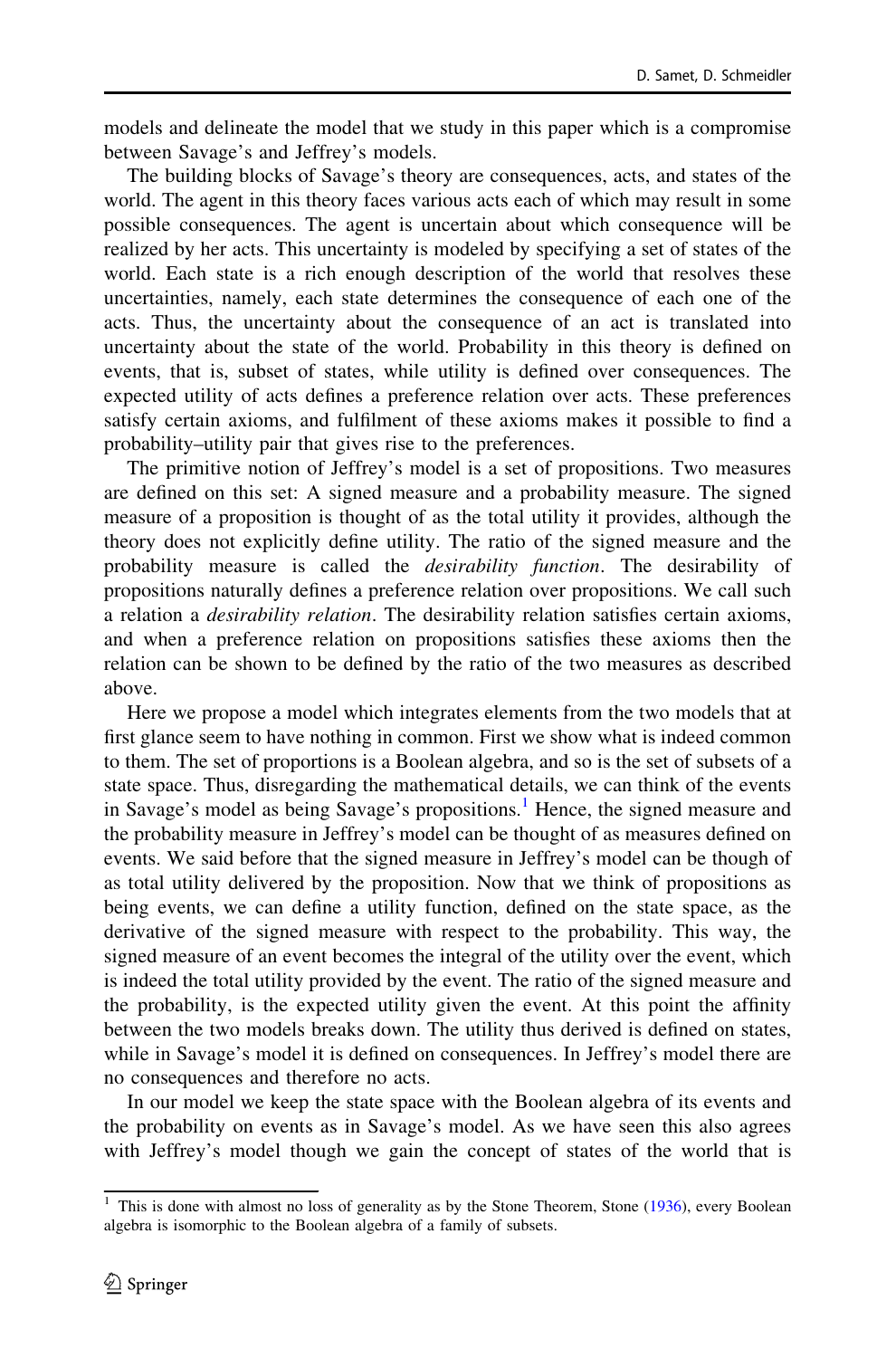exclusive to Savage's model. But we also want to keep consequences and utility defined on them as in Savage's model, and at the same time have a relation of desirability on events as in Jeffrey's model.

The difficulty in combining together all these elements is the nature of states of the world in Savage's model. A state is a description of the world that enables us to determine the consequence of each act. Thus, the description of the world in a state does not and should not include a specific consequence and it is consistent with any consequence. But, then, we cannot talk about the expected utility given an event, when the utility is defined on consequences and the states in the event are not related to any specific consequences. Therefore we cannot talk also about the desirability of an event or about a desirability relation.

If, however, we fix one act in Savage's model, then each state, combined with the act, determines a consequence. We can now think of the state as being comprehensive, that is, it is a full description of the world, including a consequence. With this it is possible to talk about the expected utility given an event, and hence to define a desirability function and a desirability relation on events in the set of comprehensive states, à la Jeffrey. We formulate several axioms on a preference relation on events that guarantee that it is a desirability relation defined by a probability on events and utility over consequences.

### 1.2 Comprehensive states

Comprehensive states, that is, states that also describe a consequence, should come as natural objects when we consider an interaction of decision makers, rather than an a acto of a single decision maker. There is nothing in Savage's model that excludes the possibility of other agents being there whose acts may influence the consequence of the agent's act. In other words, the theory can be applied even when the agent is a player in a game. In this case, however, in order to determine the consequence of the player's chosen act, the description of the world should specify the acts of the other players.

An extension of a very well known example, taken from Savage ([1954\)](#page-32-0), illustrates this. Our agent considers the problem of breaking an egg and adding it to a bowl with five eggs previously broken for making an omelette. There are two states of the world: the sixth egg can be good or rotten. The omelette maker has three possible acts: breaking the egg into the bowl, breaking it into a saucer for inspection, or throwing it away. The consequences describe the number of eggs in the omelette and the need to wash the saucer if it was used.

Imagine now another agnet, the egg seller, who sold the sixth egg to the omelette maker The egg seller has new good eggs and old rotten eggs, and he can discern between them. The egg seller is facing two acts: selling a good egg or a rotten one. The states of the world in the omelette maker's model that specify whether the egg is good or rotten, describe the acts available to the egg seller.

Consider now the model that describes the egg seller's decision problem. He has two acts to choose between. The consequences that matter to him concern whether the omelette maker will come again to buy eggs or not. These consequences depend on the acts of the omelette maker. For example, if the omelette maker throws away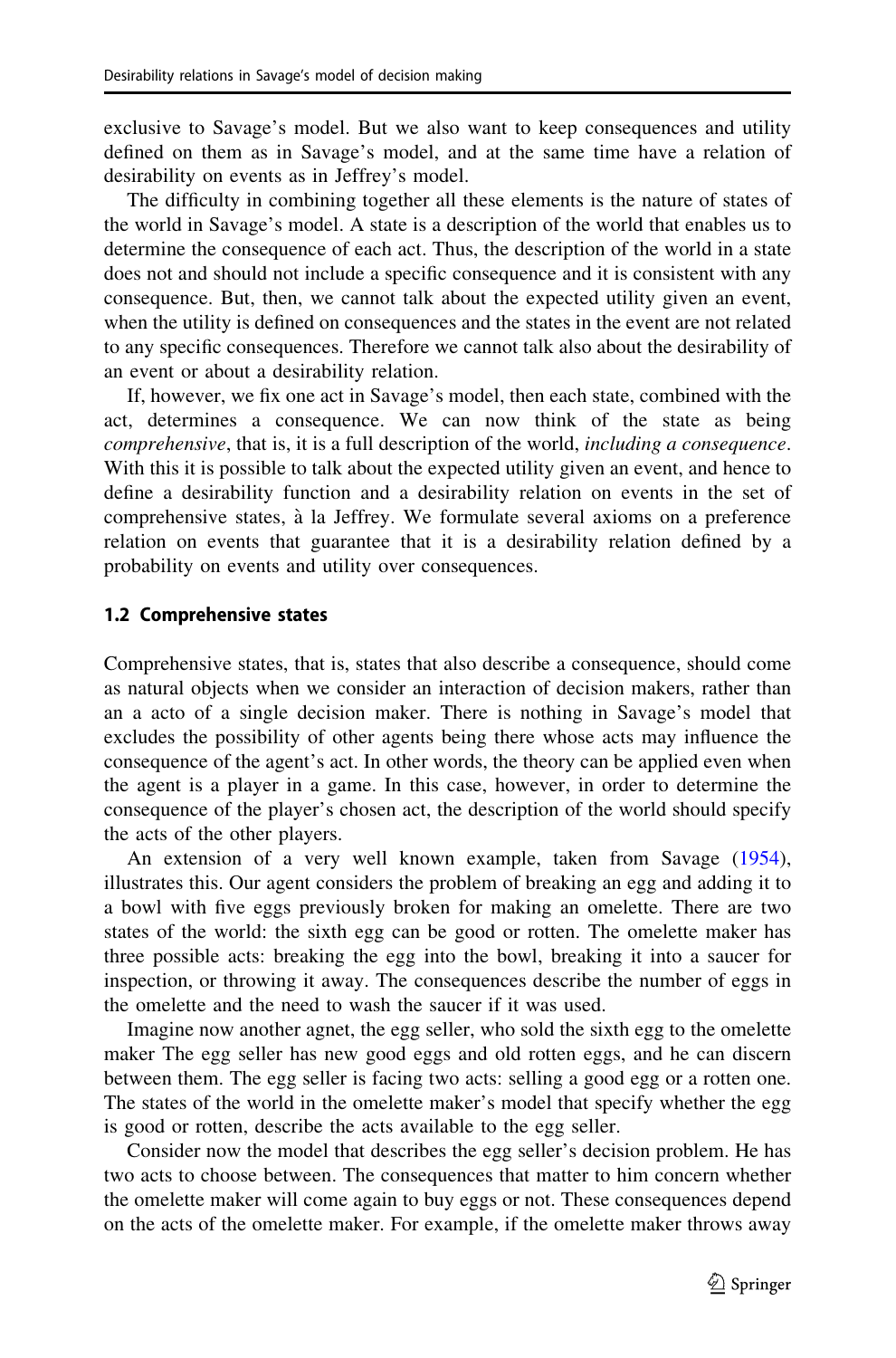the egg, he will never discover whether it is rotten or not and he will continue to buy eggs from this seller. Thus, a state of the world in the model describing the egg seller's decision problem should specify the acts of the omelette maker.

The two models that describe the decision problems of the omelette maker and the egg seller are different. In the model of each of the players the states specify the acts of the other player, but not those of the player whose decision is modeled. One may conclude that subjective probabilities of agents in interaction can be derived for each of the agents separately and game theory is not needed for Bayesian agents.

But if we analyze each player in a separate model, we miss an important aspect of the interaction, namely the reasoning of players about each other's choices. To understand this, we note that a player's beliefs are given by the probability she assigns to the various events in her space of states. If we want the player to reason about another player, and in particular about another player's beliefs, then these beliefs should be described by an event in the space of the first player. But this means that the state space of the other player should be the same as the state space of the first player. Thus, interaction of reasoning requires one model for all players. As each state in the state space of a player should include the acts of the other players, and as all the players should share the same state space, each state in this space describes the acts of all players, and hence also the consequence that results from their acts. Thus, a model that describes the interaction of actions requires a space of comprehensive states.

Comprehensive states were first studied in Aumann ([1987\)](#page-32-0) to facilitate the analysis of the interactive reasoning of the players in a game. Aumann claimed in this paper that the use of comprehensive states was the main novelty of his proposed model.

The chief innovation in our model is that it does away with the dichotomy usually perceived between uncertainty about acts of nature and of personal players.  $[\,\ldots]$  In our model  $[\,\ldots]$  the decision taken by each decision maker is part of the description of the state of the world. (Aumann [1987\)](#page-32-0)

However, in order to analyze the implications of Bayesian rationality on the players' behavior, Aumann needs each player to have a subjective probability distribution on states of the world. In this he relies on Savage's framework:

Assume that ... as in Savage [\(1954](#page-32-0)), each player has a subjective probability distribution over the set of all states of the world.

But the subjective probability and the utility in Savage ([1954\)](#page-32-0) are derived for a state space in which neither actions nor consequences are associated with states. How can such probability and utility be derived in a comprehensive state space in Aumann [\(1987](#page-32-0))?

This question is partially answered here by laying the basis for a full-fledged study of interactive decision making in a comprehensive state space. Modeling interaction of multiple agents, like Aumann [\(1987](#page-32-0)), requires the introduction of knowledge structures. Here we study a comprehensive state space of a single agent, which does not require the introduction of knowledge structures. The results of this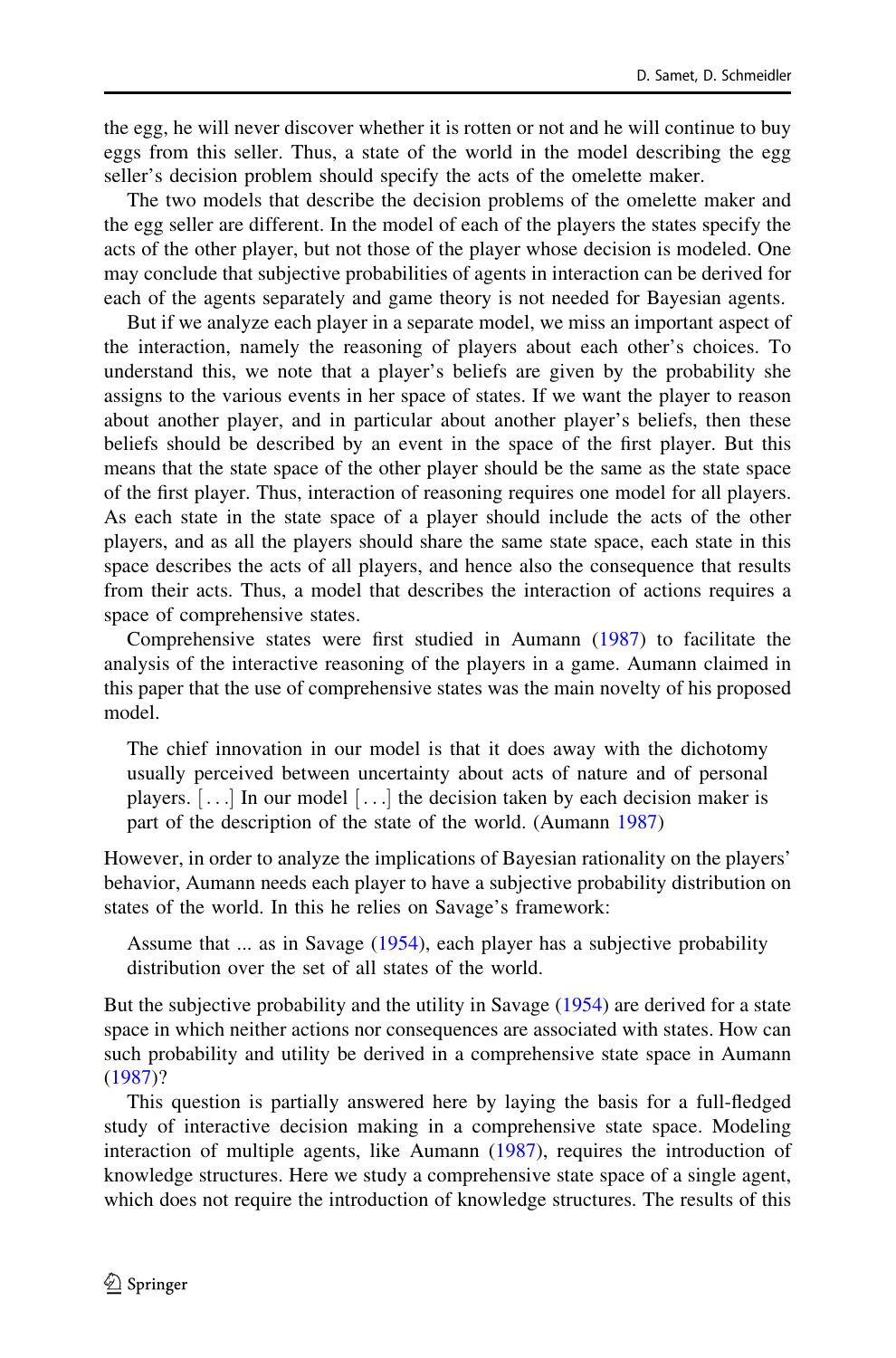research will be used in subsequent work to study the derivation of probability and utility in comprehensive state spaces of several players with knowledge structures.

### 1.3 Desirability and choice

It is possible to give the relation of desirability several informal intuitive meanings. We can think of one event as being more desirable than another event if learning that the first happened would make the agent happier, or more pleased, or more content, than learning that the second event happened.

Alternatively, we can think of desirability as reflecting a counterfactual choice. Although the agent does not usually have control over the events that will obtain, or at least not all of them, she can entertain the counterfactual situation in which she can choose one of two events to obtain. Saying that one event is more desirable than another means that had the agent had the opportunity to choose, she would have chosen the first event to obtain. Note that even in Savage's setup we can hardly think of the preference over acts without resorting to counterfactuals. We cannot really put the agent in situations where she can choose from *only* two acts, for any two acts. The claim that the agent prefers one act to another involves counterfactual choice: had the agent been offered only two acts from which to chose, she would have chosen this act. With this interpretation, both desirability of events and preference over acts reflect counterfactual choices.

Since both desirability and preferences over acts cannot be put to an empirical test, we need to rely on the reports of the agent about her counterfactual choices. Such reports are usually considered to be of limited reliability.

However, two recent technological innovations made closer the possibility to find out more reliably the preferences and desires of agents. New technologies of recent years suggest that reports can be validated by somatic indicators, and moreover, desirability and preferences can be found without any direct report. The first one is what we call here the biological-somatic revolution. The other is the information and communication technology (ICT) revolution.

The use of MRI, and mainly fMRI, which started about 40 years ago for brain research, was partially applied to research in decision theory. Later, and mainly in the present century, fMRI was replaced by less expensive tools like EEG, glasses to follow eye movements, etc. In many experiments the participants were asked to state their preferences between or among consumption goods. These preferences are reports of desirability. In the experiment the researcher can observe the subject's reply before the subject is aware of it. This kind of research was carried out by teams including brain researchers and researchers in departments of business schools.

ICT is an ongoing revolution that is changing its emphases. Our interest is focused on a phenomenon that has been particularly prominent in the last decade: The participation of a large majority of the population in two-way traffic on the web. (The use of smart phones exceeds that of PCs, which intensifies the participation.) Part of this traffic consists of what we termed desirability reports. The two technologies used in tandem mitigate the problem of the reliability of reports. See Telpaz and Levy  $(2015)$  $(2015)$ , Carlaw et al.  $(2007)$  and Webb et al.  $(2019)$  $(2019)$ .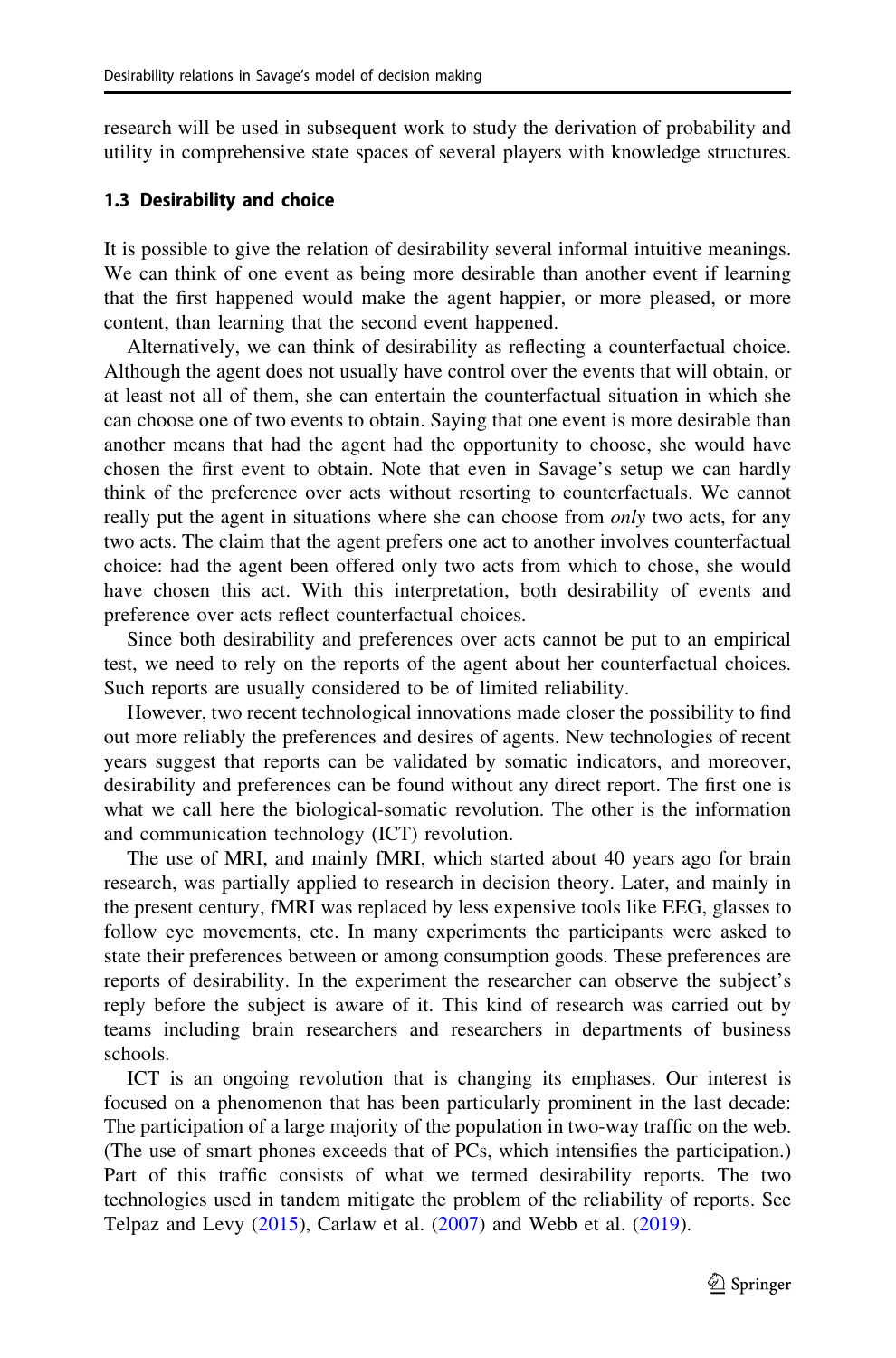#### 1.4 An example

We illustrate the notion of desirability by the following example. Consider Eve, who is contemplating the submission of her new paper to one of several equally reputed journals between which she is indifferent. The choice of a journal is an act. There are only three consequences that matter to her: *acceptance* of the paper, *rejection*, or a request for a revision. Each state of the world determines the consequence of submitting the paper to each one of the said journals. In this work we assume that there are finitely many consequences. Aumann ([1987\)](#page-32-0) (in comment (c) of the Discussion section) suggested several reasons for finiteness.

We are now meeting Eve after making her decision to submit the paper to journal J. Now, each state is comprehensive, namely, it specifies which of the three consequences holds. In particular, the state space is partitioned into three consequence events: the event that consists of all states in which the paper is accepted, the event of rejection, and the event of a required revision.

Eve has a desirability relation over events and in particular over the consequence events. It is quite natural to assume that she prefers the event of acceptance over the event of revision, and the latter over the event of rejection. But the desirability relation concerns other events too. We may assume that each state of the world specifies who is the associate editor handling the paper, as this is one of the factors that determines the consequence. It is possible that Eve desires the event that Alice rather than Bob will be the associate editor handling the paper. Note that Alice handling the paper or Bob doing so, are not consequences. Eve's desire that the first event will obtain rather than the second reflects the different ways in which these two events are associated with the three consequences. For example, if it is more likely that the paper will be accepted when Alice is the associate editor, Eve may find this event more desirable than the event of Bob being the associate editor.

### 1.5 The axioms of desirability

We present in Sect. [2.2](#page-9-0) seven axioms, A1–A7, on a desirability relation on a fixed comprehensive state space. Here, we sketch their gist. These axioms appear to hold for the intuitive meanings of desirability discussed above.

Before the axioms are introduced we define for any binary relation on events its null events. Roughly, an event is null for a given relation between two events if it does not affect the relation. More specifically, set theoretical addition (union) or subtraction of any subset of the null event to any of the two events in the relation do not change the relation between them.

Axioms A1–A3 are not special to desirability. They have analogues in other axiomatizations like Savage's, de Finneti's axioms of qualitative probability, von Neumann and Morgenstern's axioms, and many other binary relations. The first three axioms are analogous to Savage's P5, P1, and P6', in this order. The Nondegeneracy axiom (A1) requires that the relation is non-trivial. This axiom implies that there are non-null events, which makes the next axiom of Weak Order (A2) non-vacuous. The latter says that the desirability relation is a complete and transitive order on the non-null events. Such axioms predate Savage and von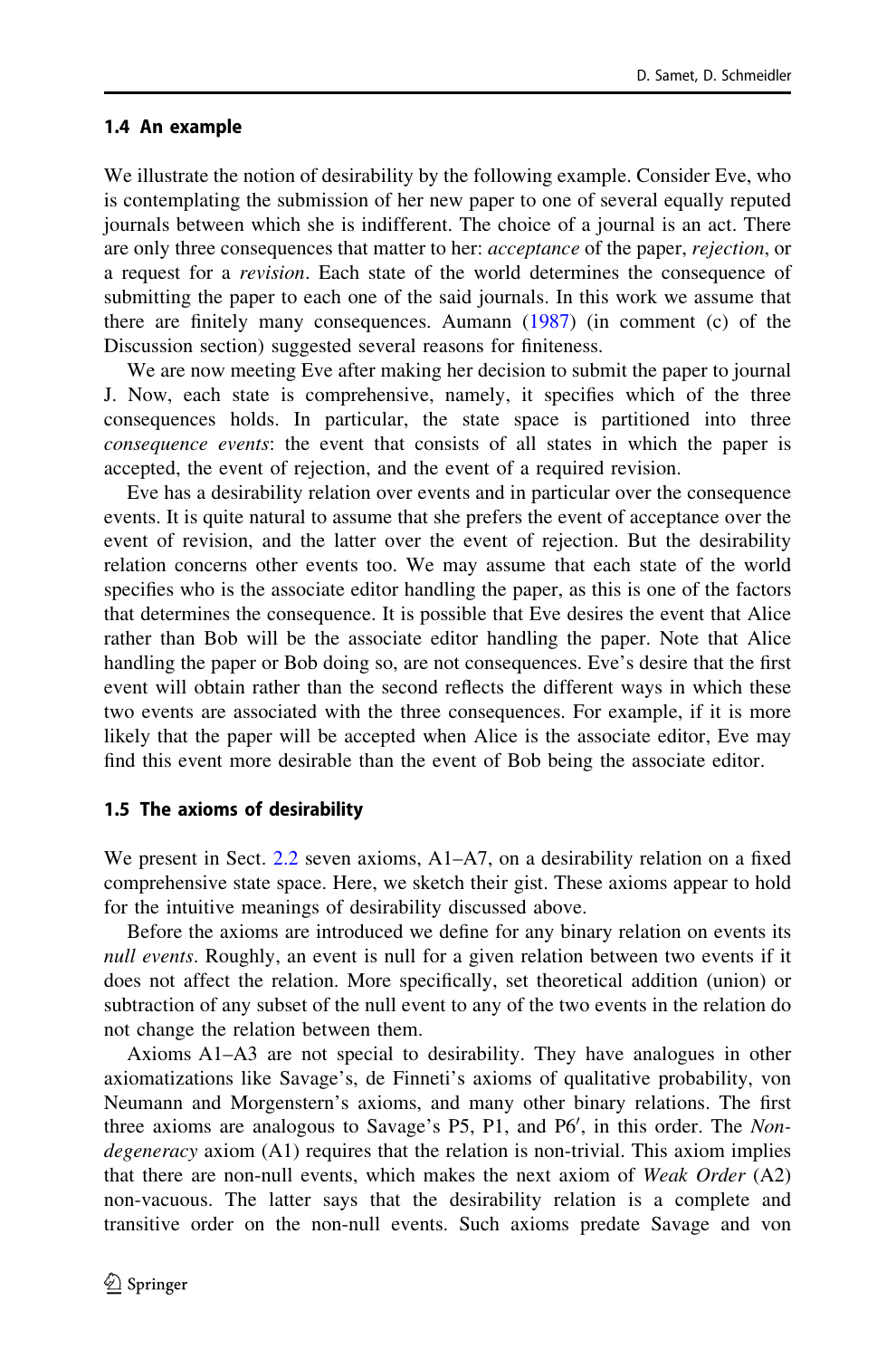Neumann and Morgenstern. One of the innovative axioms of Savage that plays a crucial role in proving the existence of a probability is P6'. Our axiom A3 is similar to P6' and we name it Small events, as it says that the space can be partitioned into "small" events.<sup>2</sup>

Axioms A4–A7 are special to desirability relations. The first among them, the axiom of Intermediacy (A4) says that mixed news, good and bad, lies, in terms of its desirability, between the good news and the bad news. Thus, in our example the event that the paper is either accepted or rejected is less desirable than the event of acceptance, but more desirable than the event of rejection. Formally, such an axiom is common in works that study relations on subsets.

Next, the axiom of *Persistency* (A5) is a first glimpse into the notion of likelihood, which is part of our intuition about desirability of events. Before we discuss this axiom we demonstrate how a likelihood relation between certain events can be deduced from the desirability relation. Let  $E$  and  $F$  be events that the agent equally desires, and  $H$  be an event disjoint of  $E$  and  $F$  and more desirable than both. At first glance the event  $E \cup H$  cannot be more desirable than  $F \cup H$ . But on closer examination there can be a reason for that. If  $F$  is more likely than  $E$ , then the relative likelihood of the good news H is higher in  $E \cup H$  than in  $F \cup H$ . Of course, likelihood is not defined in our setup, but the phenomenon just described can be used to define it. If E, F, and H are as described, and  $E \cup H$  is more desirable than  $F \cup H$ , we say that F is more likely than E. This definition has one drawback, it depends on the event  $H$ . The axiom of persistency removes this drawback by requiring that the concept of being more likely is independent of the event  $H$  that is used to define it.

Axiom A6 of Consequence Events says that a consequence event is as desirable as any of its non-null subevents. Let us illustrate this axiom in our example. Consider the event 'the paper is accepted', and the more informative event 'the paper is accepted and Alice handles it'. Set-theoretically, the second event is a subevent of the first. The axiom requires that these two events are equally desirable. The reason is simple. In both events the paper is accepted. The event that Alice handles it is not a consequence and it has no value of its own, and therefore it does not change the desirability of the event that the paper is accepted.

The axioms already presented enable us to find out what the consequences are for the agent, which is impossible in Savage's theory. Savage's theory purports to derive probability and utility from observed choices. However, in order to construct the model in which this derivation takes place one needs to know in advance the consequences for the agent. But these consequences are neither observed or deduced from observations of choice. In Savage's omelette story, for example, one cannot conclude what the consequences are for the omelette maker by just observing the choices he makes about the egg. Thus, the derivation of probability and utility in Savage's model is based on one hand on the observation of choice, and on the other hand on the guesswork of consequences.

 $\overline{2}$  Axiom P6' is imposed on a qualitative probability relation on events. Here, it is imposed on the desirability relation on events. Axiom P6 is a translation of P6' for a preference relation on acts.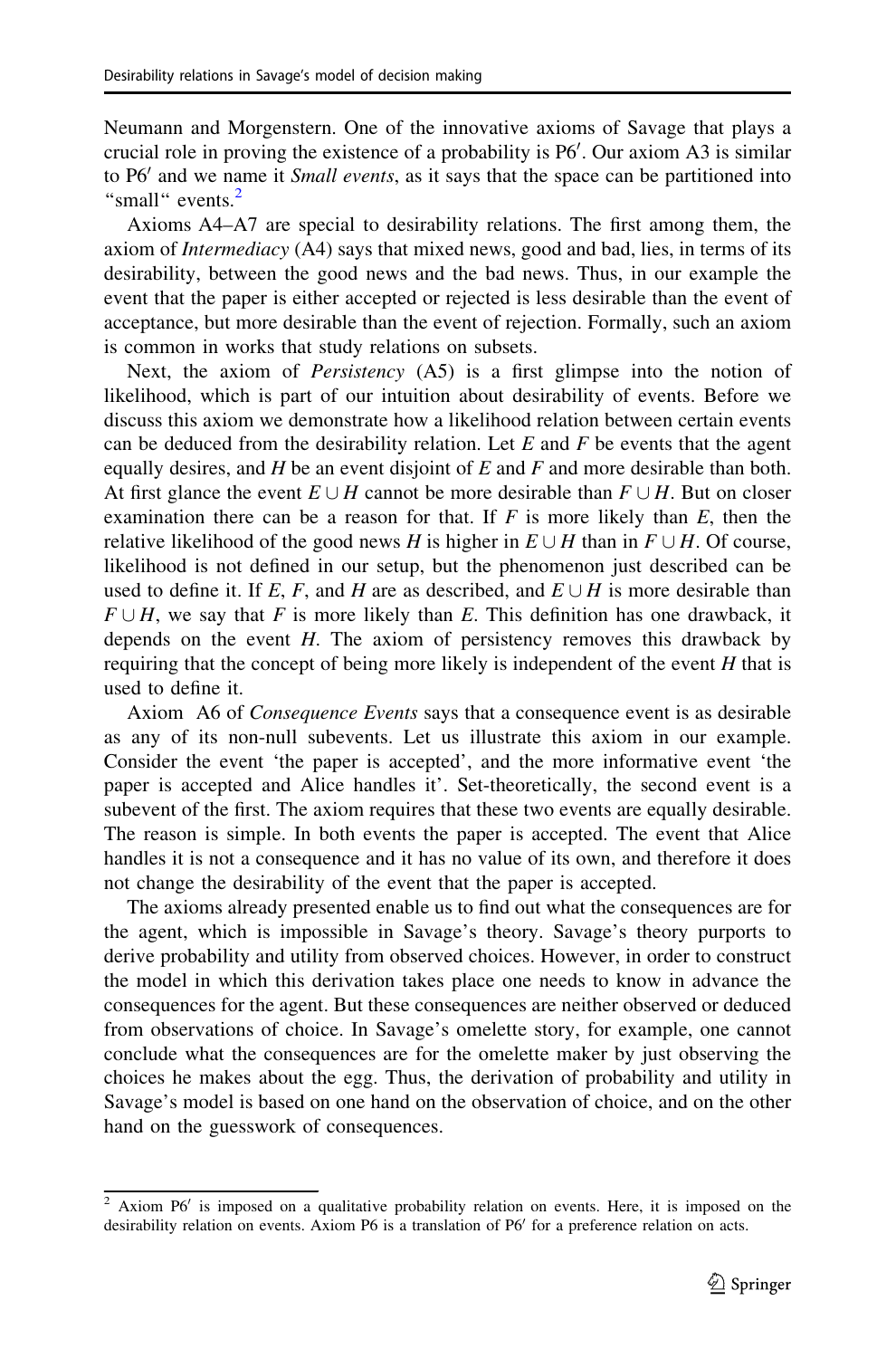In the model of desirability, we can find out what the consequence events are, using the data of the desirability relation. By axiom A6, a consequence event  $C$  is one that is as desirable as any more informative event. We say that such events are complete. It turns out that consequence events are, roughly speaking, maximal complete events. The formal details are in Sect. [2.2](#page-9-0). Here we illustrate how in our example we can verify that the event 'Alice handles the paper' is not a consequence event, while 'the paper needs a revision' is a consequence event. When we find that the event 'Alice handles the paper and it needs a revision' is more desirable than the event 'Alice handles the paper', we conclude that the latter is not complete and therefore is not a consequence event. By contrast, we find that the event 'Alice handles the paper and it needs a revision' is as desirable as the event 'the paper needs a revision'. Moreover we find that for any event  $X$ , the event  $X$  and the paper needs a revision' is as desirable as the event 'the paper needs a revision'. Thus, the latter event is complete and is a candidate for being a consequence event. We only need to check that it is a maximal complete event. Indeed, suppose that A is a superevent of the event 'the paper needs a revision'. Then it contains some subevent B of either 'the paper is accepted', or 'the paper is rejected', or both. Suppose  $B$  is a subevent of 'the paper is accepted'. Then, by axiom A4 of Intermediacy, the event 'B and the paper needs a revision' is more desirable than the event 'the paper needs a revision' and hence, there are two subevents of A that are not equally desirable. We conclude that A is not a consequence event. This shows that 'the paper needs a revision' is a maximal complete event, namely a consequence event. To make this example rigorous we need to address issues concerning null events. It is easy to complete the formal description along the lines presented in Sect. [2.2](#page-9-0).

While the axiom of Persistency (A5) enables us to define likelihood relation of equally desirable events, the axiom of Likelihood Ratio (A7) emphasizes the role of likelihood ratios in desirability. It amounts to saying that if the likelihood ratio of the consequence in one event is the same as in another event then the two events are equally desirable. This is done, of course, in terms of the desirability relation.

Our first theorem is:

A desirability relation satisfies axioms A1–A7 if and only if it is represented by a probability-utility pair  $(P, u)$ .

A given desirability relation can be represented by more than one probability-utility pair. Our next two theorems describe the structure of all representing pairs. We note that the probability on the state space can be given by the finitely many conditional probabilities on the consequence events, and the finite dimensional vector of the probabilities of the consequence events, which we shall call consequence probabilities. For two consequence probability vectors  $p$  and  $q$ , we say the  $p$  is more *optimistic* than  $q$ , if for any pair of consequences, the likelihood of the more desired one in  $p$  is higher than that likelihood in  $q$ .

Our second theorem characterizes, by two properties, a set of probabilities that can arise as the probabilities in representing pairs.

1. All the probabilities in the set have the same conditional probability on the consequence events, and thus differ only in their consequential probabilities;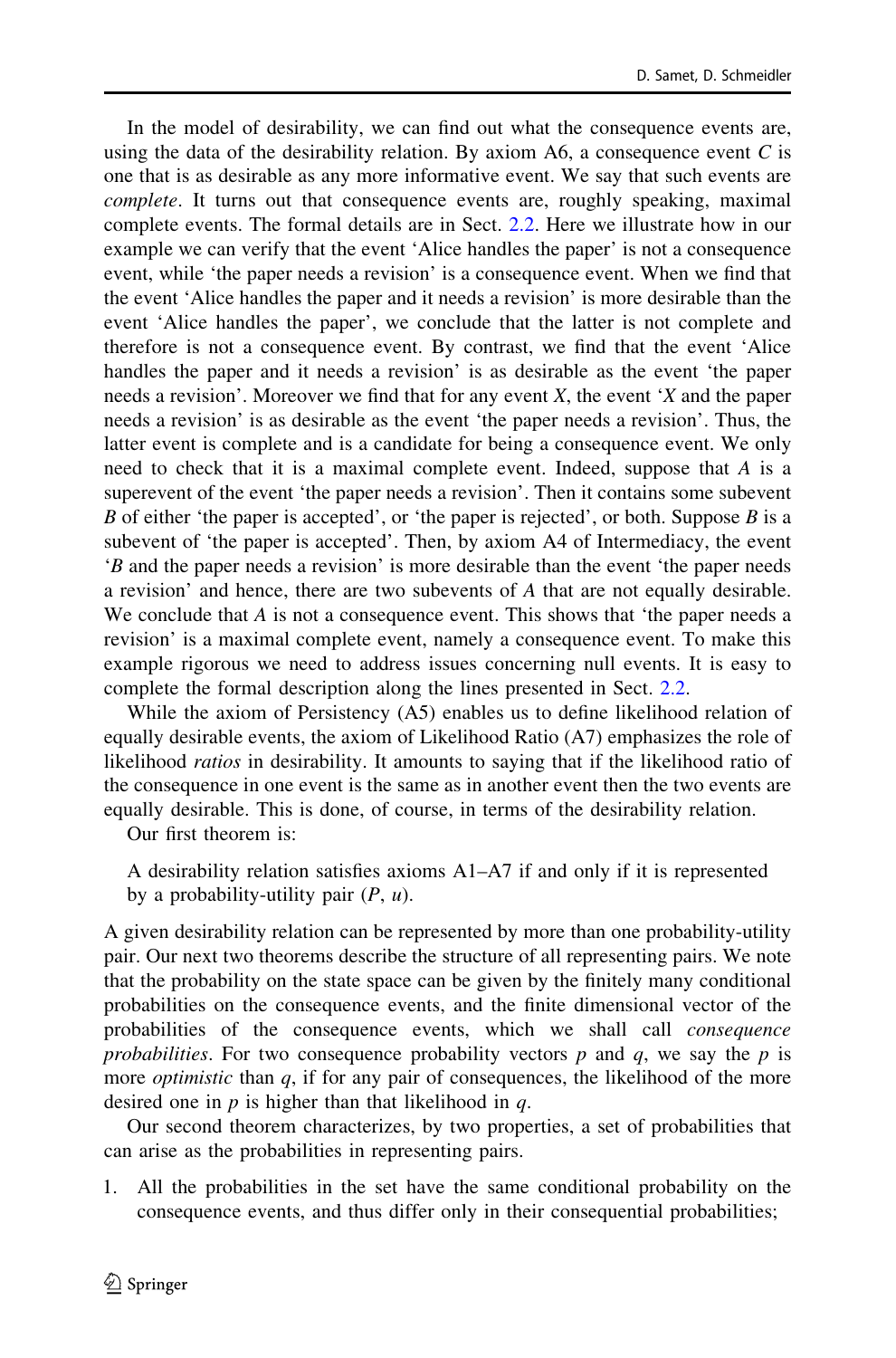2. The set of consequence probability part of the probabilities in the set is an interval, namely the convex hull of two points, and the consequence probabilities are ordered in the interval according to optimism.

We say that utility u is more *content* than  $\nu$  if the gains from moving to a more desirable consequence, measured by the ratio of utility difference, is higher in  $u$  than in  $\nu$ . In the third theorem we characterize the utilities in the set of the representing pairs.

For any representing pair  $(P, u)$ , the utility u is uniquely determined by P up to a positive affine transformation, and the probability  $P$  is uniquely determined by u. If  $(P, u)$  and  $(Q, v)$  are representing pairs, and the consequence probability part of  $P$  is more optimistic than the consequence part of  $Q$ , then the utility  $u$  is less content than  $v$ .

Thus the optimism in consequence probabilities is balanced by the contentment of the utility function. In our fourth theorem we show that a certain product of optimism and contentment is the same for all representing pairs.

## 2 The model

Let  $(\Omega, \Sigma)$  be a *state space*, where  $\Omega$  is the set of states and  $\Sigma$  is a  $\sigma$ -algebra of events. A finite set  $\mathcal{C} = \{c_1, \ldots, c_n\}$  with  $n \geq 2$  is the set of *consequences*. An *act* is a measurable function  $f : \Omega \to \mathcal{C}$  that specifies a consequence in each state.

We fix an act f and refer to  $(\Omega, \Sigma, f)$  as a *comprehensive state space*. This reflects the fact that each state of the world can be thought of as a full description of the world, including the consequence at the state specified via f.

Fixing the comprehensive space  $(\Omega, \Sigma, f)$ , we consider a binary *desirability relation,*  $\geq$ , on  $\Sigma$ . We read  $E \geq F$  as 'E is at least as desirable as F'. We denote by  $\sim$  the symmetric part of  $\succsim$ . That is,  $E \sim F$  when  $E \succsim F$  and  $F \succsim E$ . We read,  $E \sim F$ as 'E is as desirable as F', or 'E and F are equally desirable'. We denote by  $\succ$  the asymmetric part of  $\succsim$ . That is,  $E \succ F$  when  $E \succsim F$  but not  $F \succsim E$ . The relation  $E \succ F$ is read as 'E is *more desirable than* F'. We introduce below the axioms  $A1-A7$  that desirability relations should satisfy.

### 2.1 Null events

Given a binary relation  $\succeq$  on events, we define null events as those that have no impact on the relation. In the definition that follows, we denote by  $A\Delta B$ , for events A and  $B$ , their symmetric difference.<sup>3</sup>

**Definition 1** (*Null events*) An event *N* is *null* for the relation  $\gtrsim$  when for all events E and F, if  $E \succsim F$  (E  $\swarrowsim F$ ), then also  $E' \succsim F'$  (E'  $\swarrowsim F'$ ) for any E' and F' that satisfy  $(E'\Delta E) \cup (F'\Delta F) \subseteq N$ .

<sup>&</sup>lt;sup>3</sup> The symmetric difference of two events consists of all the states in these events that do not belong to both, that is,  $A \Delta B = (A \cup B) \setminus (A \cap B) = (A \setminus B) \cup (B \setminus A)$ .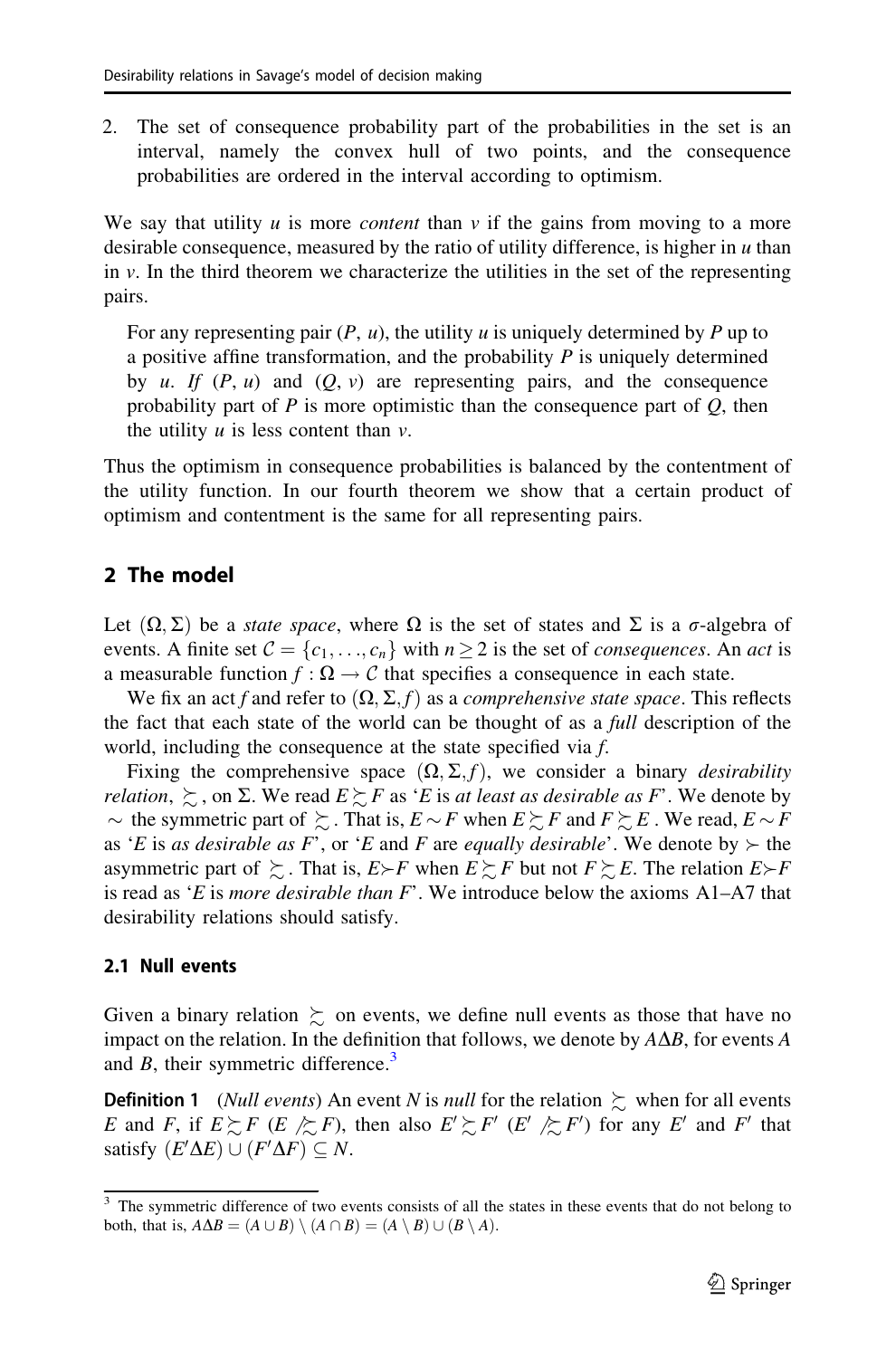<span id="page-9-0"></span>An immediate corollary of this definition is that null events do not affect any of the relations  $\succ, \sim, \not\succ$ , and  $\curvearrowright$ .

**Corollary 1** If E and F satisfy any of the relations  $\succ$ ,  $\sim$ ,  $\succ$ , and  $\succ$ , N is a null event, and  $(E'\Delta E) \cup (F'\Delta F) \subseteq N$ , then E' and F' satisfy the same relations.

We denote by  $\Sigma^0$  the set of null events of  $\succsim$ , and by  $\Sigma^+$  the set of non-null events, namely,  $\Sigma^+ = \Sigma \setminus \Sigma^0$ . We note the following properties of  $\Sigma^0$ .

**Claim 1** The set of null events  $\Sigma^0$  satisfies:

1.  $\emptyset \in \Sigma^0$ ;

2. If N, M are in  $\Sigma^0$  then  $N \cup M \in \Sigma^0$ ;

3. If  $N \in \Sigma^0$  and  $M \subseteq N$ , then  $M \in \Sigma^0$ .

**Proof** Items 1 and 3 follow trivially from the definition of a null event.

For item 2, assume N and M are null events,  $E \succeq F$ , and  $(E'\Delta E) \cup (F'\Delta F) \subseteq N \cup M$ . We need to show that  $E' \gtrsim F'$ .

By our assumptions, there are events  $N_0 \subseteq N$ ,  $N'_0 \subseteq N$  and  $M_0 \subseteq M$ ,  $M'_0 \subseteq M$ , such that  $E \setminus E' = N_0 \cup M_0$  and  $E' \setminus E = N'_0 \cup M'_0$ . Let  $\hat{E} = (E \cap E') \cup M_0 \cup N'_0$ . Then,  $(E \setminus \hat{E}) \subseteq N_0$  and  $(\hat{E} \setminus E) \subseteq N'_0$ , and hence  $E\Delta \hat{E} \subseteq N$ . We analogously define  $\hat{F}$  such that  $F\Delta\hat{F} \subseteq N$ , and since N is null, we conclude that  $\hat{E} \succsim \hat{F}$ . Now,  $E' \setminus \hat{E} \subseteq$  $M_0'$  and  $\hat{E} \setminus E' \subseteq M_0$ , thus  $\hat{E} \Delta E' \subseteq M$ . A similar relation holds for  $\hat{F}$  and  $F'$ . Thus, as M is null, we conclude that  $E' \gtrsim F'$ . The proof for the case that  $E \gtrsim F$  is similar.  $\Box$ 

The three properties of  $\Sigma^0$  in Claim 1 make  $\Sigma^0$  an *ideal* of events in  $\Sigma$ . Savage [\(1954](#page-32-0)) also proves that the null events defined in his model form an ideal. Finally, the set of null events of a probability measure is obviously an ideal.

Without making any assumption about  $\succsim$ , it may happen that all events are null. However, we next show that if this relation is non-trivial, then there necessarily exist non-null events.

**Claim 2** If there are events E and F such that  $E \rightarrow F$ , then there are non-null events.

**Proof** Assume that  $E \succ F$  and suppose that, contrary to the claim, all events are null. Set  $E' = F$  and  $F' = E$ . Then  $E' \Delta E$  and  $F' \Delta F$  are null, and thus  $E' \gtrsim F'$ , that is,  $F \succeq E$ . Thus,  $E \sim F$ , a contradiction.

Finally, it is easy to prove

**Claim 3** If  $\Sigma^0$  is the set of null events of  $\succsim$ , and  $\succsim'$  is the restriction of  $\succsim$  to the non-null events of  $\succsim$  , that is to  $(\Sigma^{+})^2$ , then  $\Sigma^{0}$  is also the set of null events of  $\succsim'$ .

### 2.2 The axioms of desirability

The first three axioms are typical of many binary relations and do not reflect the intuitive meaning of desirability. The first axiom requires that the desirability relation is non-degenerate. It is a mild assumption, since without it there is nothing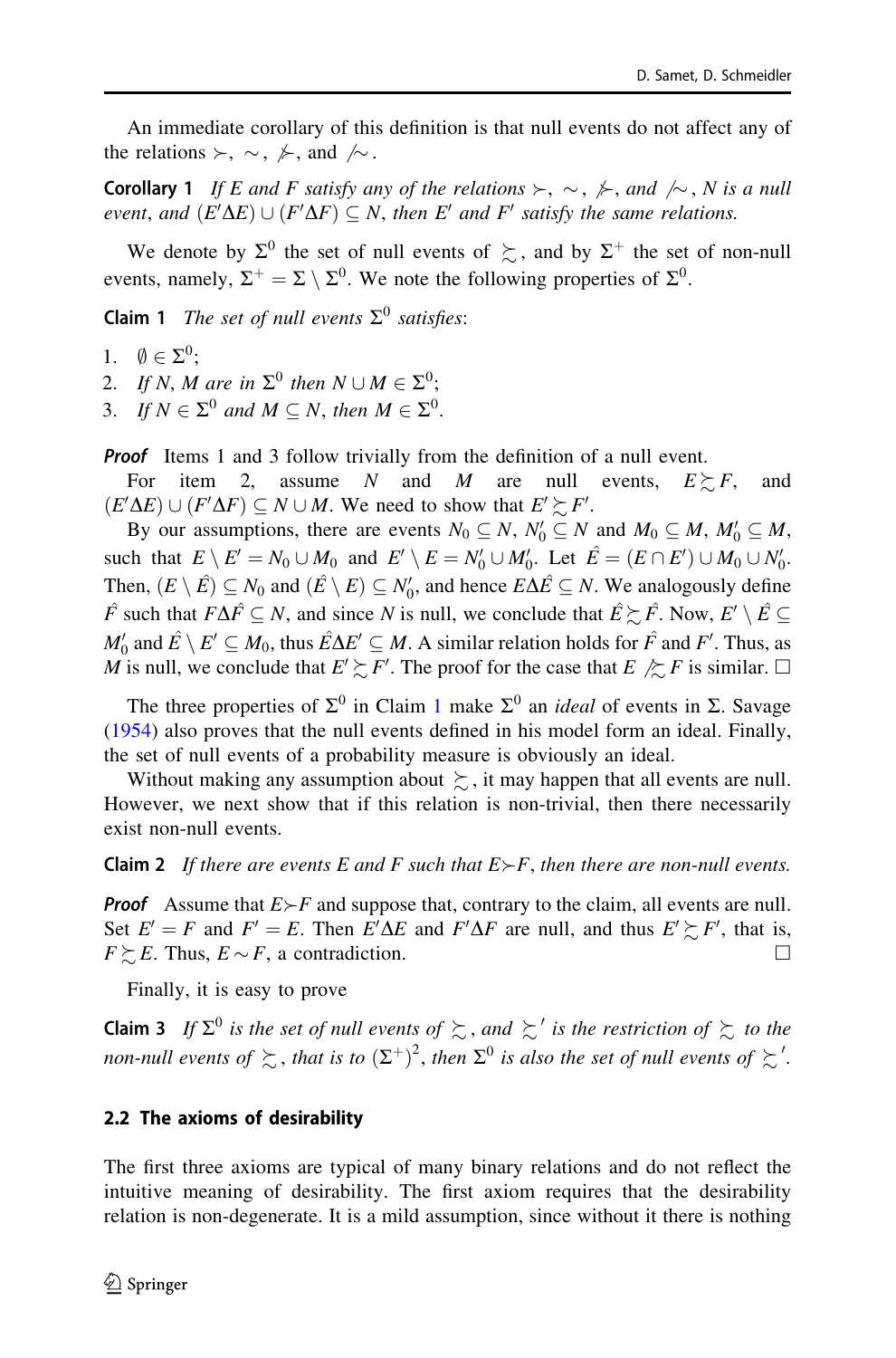of interest to say about the given relation. Non-degeneracy is assumed also in Savage ([1954\)](#page-32-0), as well as in the axioms of qualitative probability in de Finetti [\(1931](#page-32-0)).

A1 (*Non-degeneracy*) There are events E and F such that  $E \rightarrow F$ .

Axiom A1 of Non-degeneracy guarantees, by Claim [2](#page-9-0), that there are non-null events. We are interested in the desirability relation only between the non-null events of  $\succsim$ . In the next axiom we require that  $\succsim$  be defined only on pairs of nonnull events, and on these events it is a weak order, namely complete and transitive.

**A2** (Weak Order)  $\geq$  is contained in  $(\Sigma^+)^2$  and it is a complete and transitive relation.

Alternatively, we could allow  $\sum$  to be defined also out of  $(\Sigma^+)^2$  and require only that  $\succsim'$ , the restriction of  $\succsim$  to  $(\Sigma^+)^2$ , is a weak order on it. By Claim [3,](#page-9-0)  $\succsim$  and  $\succsim'$ have the same set of non-null sets. Since we are going to compare the desirability of non-null events only, we can use either  $\succsim$  or  $\succsim'$ , and the latter satisfies axiom A2.

Next, we require that, given a strict desirability relation between two events, the state space can be partitioned into events that are small in the sense that they do not affect the given relation. This axiom is a slight variation of property  $P6'$  in Savage [\(1954](#page-32-0)).

A3 (Small Events) For two events E and F such that  $E \rightarrow F$  there exists a partition of  $\Omega$ ,  $\Pi = (\Pi_1, \dots, \Pi_m)$ , such that for each i, if  $F' \Delta F \subseteq \Pi_i$ , then  $E \succ F'$ , and if  $E'\Delta E \subseteq \Pi_i$ , then  $E' \rightarrow F$ .

The next four axioms capture the intuitive meaning of desirability. We first formalize the idea that a mixture of some good news and some bad news is more desirable than the bad news and less desirable than the good news. It has the same spirit as the averaging condition in Bolker [\(1967](#page-32-0)). We illustrate it with the example discussed in the introduction. Let E be the event Alice handles the paper and  $F$ , which is disjoint from event  $E$ , that *Bob handles the paper*. Suppose that  $E$  is weakly more desirable than F, that is  $E \succeq F$ . The event  $E \cup F$  is mixed news. Therefore E, the good news, must be at least as desirable as  $E \cup F$ , and  $E \cup F$  must be at least as desirable as the less desirable event F.

A4 (Intermediacy) Let  $E$  and  $F$  be disjoint non-null events. Then the relations  $E \gtrsim F$ ,  $E \cup F \gtrsim F$ , and  $E \gtrsim E \cup F$  are equivalent.

We illustrate the next axiom using our example. In doing so we use axiom A6 of Consequence Events which is presented below, but was already discussed in the introduction. Consider the events  $A = acceptance$  and  $B = acceptance$  and Alice handles the paper, which by axiom A6 of Consequence Events are equally desirable as only acceptance is a consequence about which Eve cares. Note, however, that as  $B \subseteq A$ , B is less likely than A. Now consider the event  $G = revision$ , which is disjoint from A and B, and the events  $A \cup G$  and  $B \cup G$ . The likelihood of *acceptance* in  $A \cup G$  is higher than in  $B \cup G$ . Therefore,  $A \cup G$  should be more desirable than  $B \cup G$ . Note that if G is an event disjoint from A and B that is less desirable than both  $A$  and  $B$ , then we expect that the relation of desirability between  $A \cup G$  and  $B \cup G$  will be reversed.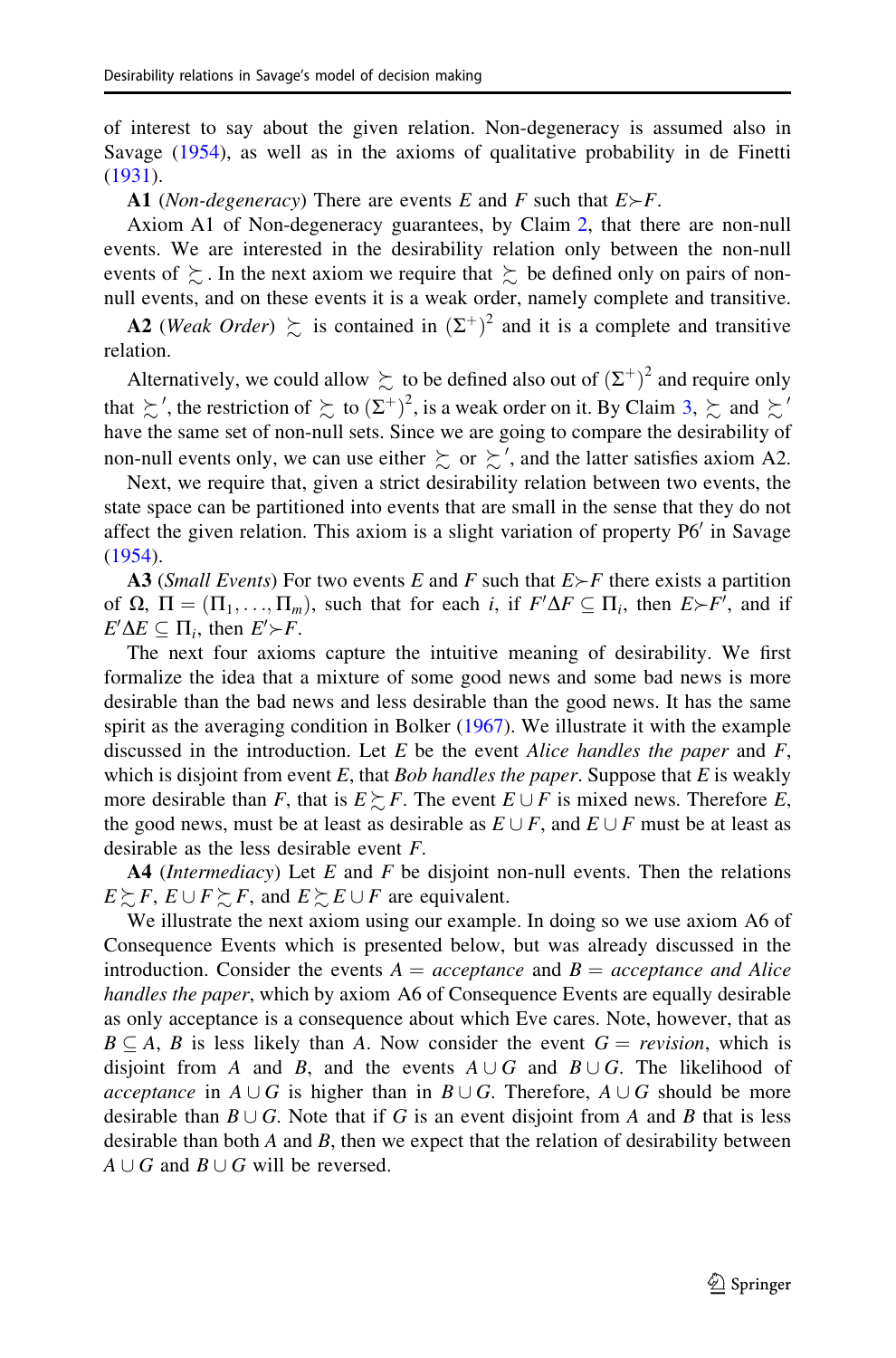<span id="page-11-0"></span>The implication in this example is based on an informal, intuitive notion of likelihood relation. But we can reverse the reasoning and use this to formally define a restricted concept of likelihood relation.

**Definition 2** Suppose that  $A \sim B$  and that G is a non-null event such that  $G \cap (A \cup B) = \emptyset$ . Then A is at least as likely as B according to G if either  $A \rightarrow G$  and  $A \cup G \succeq B \cup G$ , or  $G \succ A$  and  $B \cup G \succeq A \cup G$ .

If the relation of likelihood according to  $G$  is to capture the likelihood of equally desirable events, then this relation should not depend on G. That is, if we take instead of  $G$  another event  $H$  with the same properties, then the relation of likelihood according to  $H$  should be the same. This is the meaning of the next axiom, which is in the spirit of the impartiality property in Bolker ([1967\)](#page-32-0).

A5 (Persistency) Suppose  $A \sim B$ , and G, H are non-null events disjoint of A and B such that  $G \sim A$  and  $H \sim A$ . If A is at least as likely as B according to G, then A is also at least as likely as  $B$  according to  $H$ .

By axiom A5 of Persistency, we can now define the following relation between events.

**Definition 3** For two equally desirable events A and B, A is at least as likely as B if A is at least as likely as  $B$  according to *some G*.

The first five axioms did not involve consequences. The next two axioms address consequences directly. This is where our model deviates from Jeffrey [\(1965](#page-32-0)). We first introduce some notation. For  $c \in \mathcal{C}$  we denote by C the event that the consequence of f is c. Namely,  $C = \{\omega | f(\omega) = c\}$ . We call the events C consequence events. For each E and c we write  $E_c$  for  $E \cap C$ . Thus, the event E is the disjoint union of the events  $E_c$  for all consequences c.

The next axiom addresses the nature of consequence events that distinguishes them from other events. Such distinction does not exist in Savage's setup, as consequence events do not exist. The axiom says that when the agent is informed that a consequence  $c$  occurs, any additional information is irrelevant to desirability. Formally:

**A6** (*Consequence Events*) For any consequence c and a non-null event  $E \subseteq C$ ,  $E \sim C$ .

Axiom A6 of Consequence Events and axiom A4 of Intermediacy enable us to derive consequences from the desirability relation, rather than guess them as in Savage's model. To see this, let's say that an event  $E$  is *complete* if all its non-null subevents are equally desirable (that is, the restriction of  $\succeq$  to the non-null events of  $E$  is a complete order). Then, axiom A6 states that a consequence event is complete. Hence, only the complete events are candidates for being consequence events. Obviously not all of them are, as every subevent of a complete event is itself a complete event and in particular, subevents of a consequence event are complete events. However, the next claim helps us to discover consequence events.

Claim 4 Suppose that any two non-null consequence events are not equally desirable. Then, a non-null consequence event C is maximally complete in the sense that if  $C \subseteq A$  and A is complete, then  $A \setminus C$  is null.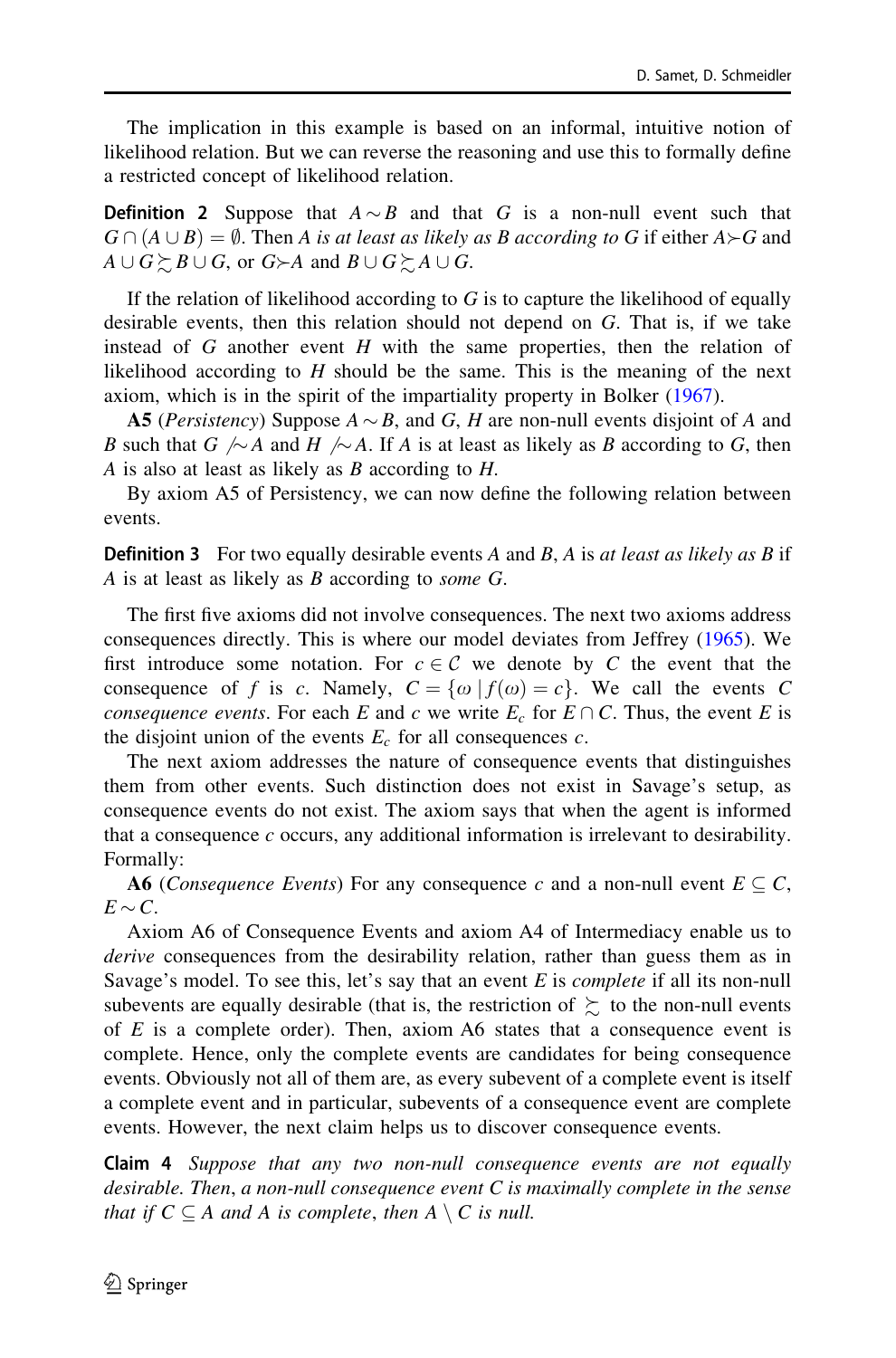<span id="page-12-0"></span>Indeed, suppose that  $C \subseteq A$  and  $A \setminus C$  is not null. Then there exists a non-null consequence event  $D \neq C$  and a non-null event  $D' \subseteq D$ , such that  $C \subset C \cup D' \subseteq A$ . Since, by axiom A6,  $D' \sim D$ , axiom A4 of Intermediacy implies that if  $D \succ C$  then  $C \cup D' \rightarrow C$ , and if  $C \rightarrow D$  then  $C \rightarrow C \cup D'$ . In either case, this shows that A is not complete.

The family of maximal complete events includes not only consequence events, but also any event that differs from a consequence event by a null event, that is, any M such that  $M\Delta C$  is null for a non-null consequence event C. Thus, we are able to identify consequence events up to null events. In case there are equally desirable consequence events, say C and D, then by axiom A4,  $C \cup D$  is an complete and thus C and D are not maximal. However the union of consequence events that are as desirable as C is a maximally complete, and for the purpose of finding out the probability and utility of the agnet it is enough to consider this union as a consequence event.

The next axiom, like axiom A5 of Persistency, addresses issues of likelihood. Axiom A5 gave rise to Definition [3](#page-11-0) which introduced the likelihood relation on equally desirable events. The next axiom uses a qualitative proxy to likelihood ratios. Thus, it is a relation between two pairs of events, more specifically, pairs  $(E_c, E_d)$  and  $(F_c, F_d)$  for two distinct consequences c and d. If C is at least as desirable as D, then the relation  $E_c \cup E_d \succsim F_c \cup F_d$  can be interpreted as a qualitative expression that is represented by a quantitative relation of a higher likelihood ratio. Namely, the numerical likelihood ratio of  $E_c$  to  $E_d$  is at least as high as the likelihood ratio of  $F_c$  to  $F_d$ . Thus, to say that likelihood ratio of the two pairs is the same amounts to saying that  $E_c \cup E_d \sim F_c \cup F_d$ . We can now say that desirability depends on the likelihood ratio of consequences by saying that if the likelihood ratios of consequences in  $E$  are the same as in  $F$  then  $E$  and  $F$  are equally desirable. To say that the likelihood ratio of consequences is the same in  $E$  and  $F$  is to say that for each c and d,  $E_c \cup E_d \sim F_c \cup F_d$ . Of course, we need to be careful to state that events are equally desirable only when they are non-null, which we do formally next.

 $\Delta$ 7 (*Likelihood ratio*) Let E and F be non-null events. If for each pair of distinct consequences, c and d,  $E_c \cup E_d$  and  $F_c \cup F_d$  are either both null or both non-null, and in the latter case  $E_c \cup E_d \sim F_c \cup F_d$ , then  $E \sim F$ .

### 3 The main theorems

Our first result concerns representation of a desirability relation in a comprehensive state space. For this we define how a probability-utility pair represents a desirability relation.

**Definition 4** (*Representation*) Consider a pair  $(P, u)$ , where P is a finitely additive probability on  $(\Omega, \Sigma, f)$  and  $u : \mathcal{C} \to \mathbb{R}$ . We say that  $(P, u)$  represents a binary relation  $\gtrsim$  on  $\Sigma$  if the set of null events of  $\gtrsim$  is the set of P-null events, and for all non-null events A and B,  $A \gtrsim B$  if and only if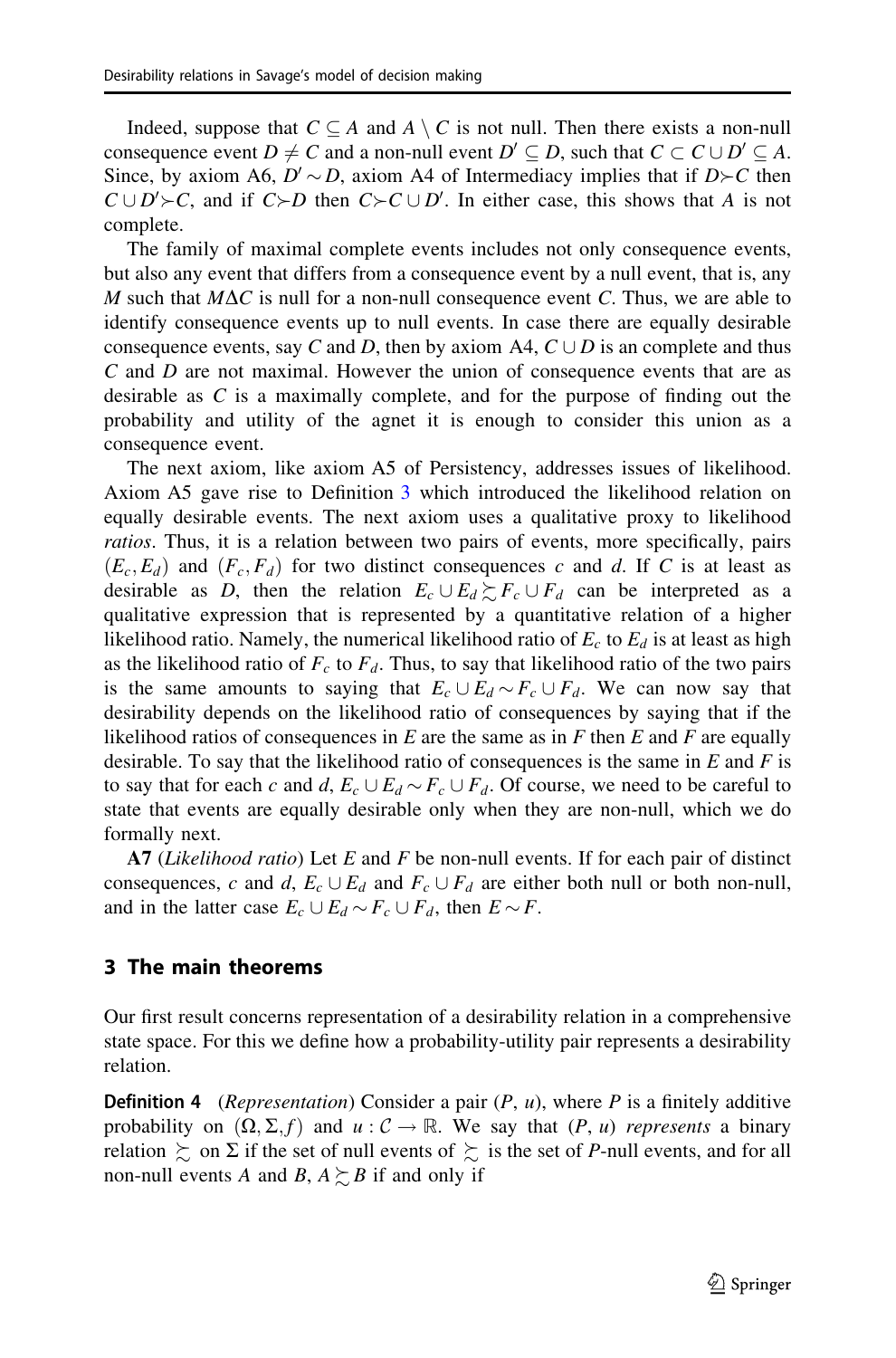$$
\sum_{i=1}^{n} u(c_i)P(C_i|A) \ge \sum_{i=1}^{n} u(c_i)P(C_i|B). \tag{1}
$$

<span id="page-13-0"></span>Note that if inequality [\(1](#page-12-0)) holds, then it holds also for any positive affine transformation of u, i.e.,  $u \mapsto \alpha u + \beta$  where  $\alpha > 0$ .

**Theorem 1** For a comprehensive state space  $(\Omega, \Sigma, f)$ , a relation  $\succsim$  on  $\Sigma$  satisfies axioms A1–A7 if and only if there exists a pair  $(P, u)$  that represents it. Moreover, P is non-atomic.<sup>4</sup>

We illustrate the relation between probability-utility pairs and desirability relations in the following example.

**Example 1** Let the state space  $(\Omega, \Sigma)$  be the unit interval with the  $\sigma$ -algebra of Borel sets. The set of consequences is  $C = \{c_1, c_2, c_3\}$ . The fixed act f is defined by  $f(\omega) = c_1$  for  $\omega \in [0, 1/3), f(\omega) = c_2$  for  $\omega \in [1/3, 2/3),$  and  $f(\omega) = c_3$  for  $\omega \in [2/3, 1]$ . Thus, the consequence events are:  $C_1 = [0, 1/3), C_2 = [1/3, 2/3)$ , and  $C_3 = [2/3, 1]$ . The comprehensive state space is  $(\Omega, \Sigma, f)$ .

Consider the pair  $(P, u)$ , where P is the uniform probability distribution, and the utility function,  $u: \mathcal{C} \to \mathbb{R}$ , is given by  $u(c_1) = u_1 = 0$ ,  $u(c_2) = u_2 = 1/2$ , and  $u(c_3) = u_3 = 1$ . Denote by  $P_i$ , for  $i = 1, 2, 3$ , the conditional probability of P on  $C_i$ . For a P-non-null event E, let  $x_i = P(E|C_i)$ . Then the conditional utility given E is:

$$
[(0)(1/3)x1 + (1/2)(1/3)x2 + (1)(1/3)x3]/[(1/3)x1 + (1/3)x2 + (1/3)x3].
$$

The conditional expectation defines a desirability relation  $\gtrsim$  on the P-non-null events, which (P, u) represents. The null events of  $\succeq$  are the P-null-events. Note that the conditional expectation given E is determined by the  $x_i$ 's. Thus, in particular, if two events have the same conditional probability given each  $C_i$ , then they are equally desirable.

In order to simplify the formulation of the following results we make two assumptions.

#### Assumptions

- 1. For each consequence  $c$ , the event  $C$  is non-null,
- 2.  $C_n \succ C_{n-1} \succ \cdots \succ C_1$ .

The main thrust of the second assumption is that no two distinct events  $C_i$  and  $C_j$ are similar. The ordering of desirability according to the indices is made, of course, without loss of generality.

<sup>&</sup>lt;sup>4</sup> A probability measure P is non-atomic if for each event E and  $\alpha$  in [0, 1], there exists an event  $F \subseteq E$ such that  $P(F) = \alpha P(E)$ . This condition appeared first in Savage [\(1954](#page-32-0)) and was described as nonatomicity by Machina and Schmeidler [\(1992](#page-32-0)). Gilboa [\(1987](#page-32-0)) defined an extension of this condition to non-additive measures, and referred to a measure that satisfies it as convex ranged.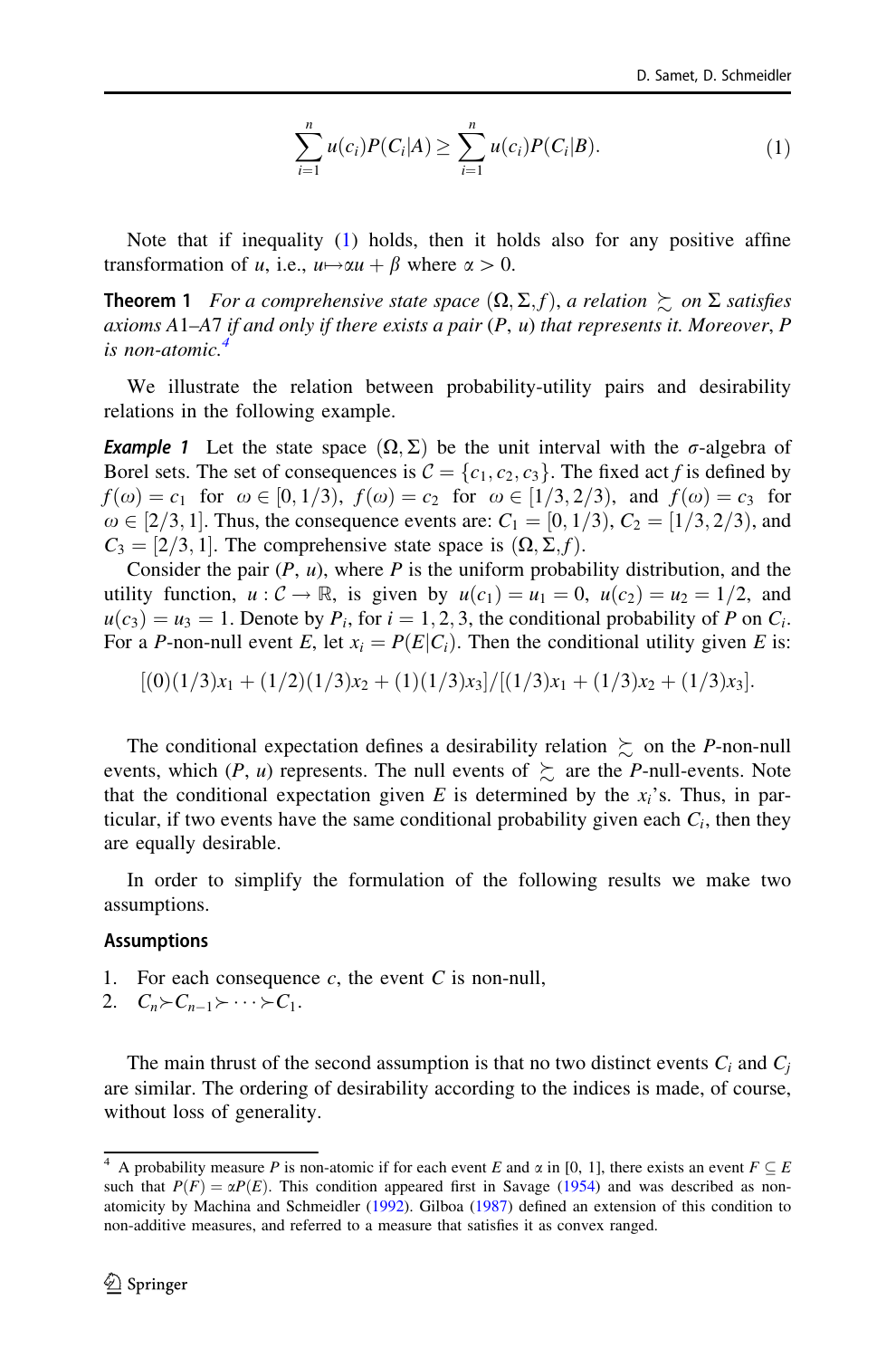<span id="page-14-0"></span>The question that usually arises in representation theorems is the uniqueness of presentation. In our case the set of pairs that represent  $\geq$  is not a singleton. In the following theorems we characterize this set. We denote by  $\mathcal{P}(\succsim)$  the set of all probability measures P such that for some u,  $(P, u)$  represents  $\succeq$ .

We decompose a probability P on  $(\Omega, \Sigma)$  into two parts: The *conditional* part  $(P_i)_{i=1}^n$ , where for each i,  $P_i(\cdot) = P(\cdot | C_i)$ , and the *consequential* part, p, in the simplex  $\Delta(C)$ , where  $p_i = P(C_i)$ . Thus, for each event E,  $P(E) = \sum_{i=1}^{n} p_i P_i(E)$ . It turns out that the conditional part is uniquely determined for the given desirability relation, while the consequential part is not. In order to describe this non-uniqueness we introduce the notion of *optimism*.

For two positive probabilities p and q in  $\Delta(C)$ , we say that p is more optimistic than q, and write  $p \gg q$ , if for each  $i \lt j$ ,  $p_j/p_i > q_j/q_i$ . The reason why these inequalities describe optimism follows from Assumption 2. If  $p \gg q$ , then for any two consequences the likelihood of the preferred one is higher in  $p$  than in  $q$ . Let  $\rho(p)$  be the  $(n-1)$ -dimensional vector with components  $\rho_i(p) = p_{i+1}/p_i$  for  $i = 1, \ldots n - 1$ . We say that p likelihood-ratio dominates<sup>5</sup> q if  $\rho(p) > \rho(q)$ . Obviously,  $p$  is more optimistic than  $q$  if and only if  $p$  likelihood-ratio dominates  $q$ .

An open interval of positive probabilities  $(p,q) = \{\alpha p + (1 - \alpha)q \mid 0 < \alpha < 1\}$  is ordered by optimism if for any  $\alpha > \alpha'$ ,  $\alpha p + (1 - \alpha)q \gg \alpha'p + (1 - \alpha')q$ . The interval is *maximal* if p and q are on the boundary of the simplex  $\Delta(C)$ .

We are now ready to describe the multiplicity of the probabilities in the representing pairs.

**Theorem 2** A set of probabilities P is  $\mathcal{P}(\succsim)$  for some relation  $\succsim$  on  $\Sigma$  that satisfies axioms A1–A7 and Assumptions 1,2 if and only if:

- 1. The conditional parts of the probabilities in P coincide. That is, for each P and Q in P,  $(P_i)=(Q_i)$ ,
- 2. The consequential parts of probabilities in  $P$  form a maximal interval ordered by optimism.

Finally, we characterize the utilities in the representing pairs.

**Theorem 3** For every  $P \in \mathcal{P}(\succsim)$ , there exists a utility u, which is unique up to a positive affine transformation, such that  $(P, u)$  represents  $\sum$ . Moreover, if  $(P, u)$ and  $(Q, u)$  represent  $\succeq$ , then  $P = Q$ .

We can say more about the representing utilities. Let  $u_i = u(c_i)$  and define the vector of *utility gains*  $\Delta u = (\Delta u_i)_{i=1}^{n-1}$  by  $\Delta u_i = u_{i+1} - u_i$ . By Theorem 1<sup>\*</sup>,  $\Delta u > 0$ . For two utility vectors u and v we say that u is *more content* than v if for each  $i\leq j$ between 2 and *n*,  $\Delta u_i/\Delta u_i < \Delta v_i/\Delta v_i$ . The  $(n - 2)$ - dimensional vector  $\rho(\Delta u)$ , where  $\rho_i(\Delta u) = \Delta u_{i+1}/\Delta u_i$  for  $i = 2, \ldots, n-1$  is the vector of the *utility-gain ratio*. Obviously, u is more content than v if and only if  $\rho(\Delta v) > \rho(\Delta u)$ , that is,  $\Delta v \gg \Delta u$ . Note that  $\rho(u)$  is invariant under positive affine transformations of u.

<sup>&</sup>lt;sup>5</sup> It is straightforward to see that Likelihood-ratio dominance implies stochastic dominance.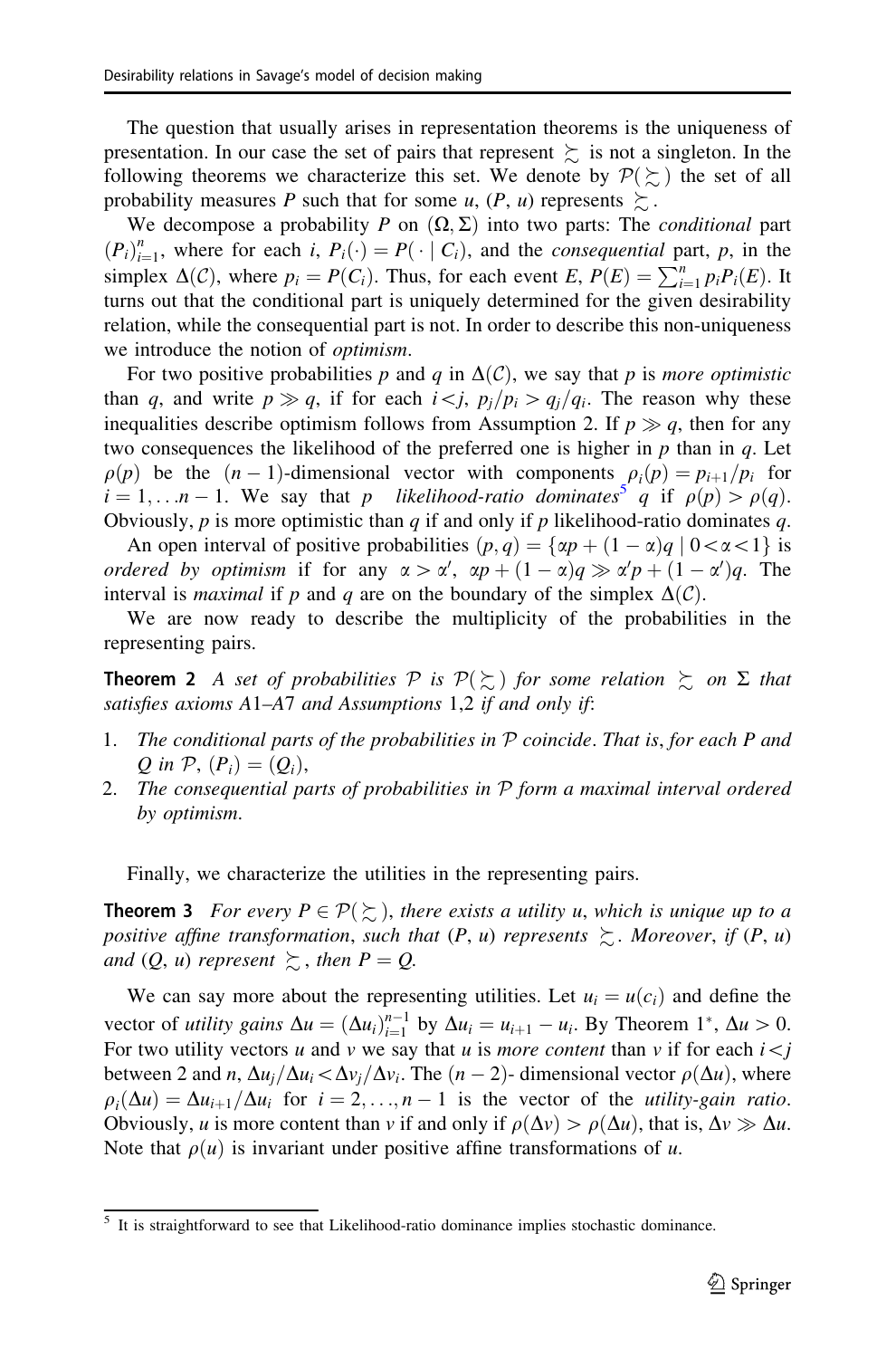<span id="page-15-0"></span>Roughly speaking, being more optimistic means assigning higher probability to more desirable consequences, and being more content means having less utility from such consequences. The next theorem says that being more optimistic is balanced by being more content.

**Theorem 4** For each  $i = 2, ..., n - 1$ , the product  $\rho_i(\Delta u)\rho_i(p)\rho_{i-1}(p)$  is the same for all pairs (P, u) that represent  $\succsim$ . Thus, if (P, u) and (Q, v) represent  $\succsim$ , and  $\rho(p) > \rho(q)$ , then  $\rho(\Delta u) < \rho(\Delta v)$ .

**Example 2** The desirability relation in Example [1](#page-13-0) can be represented by other pairs  $(Q, v)$ . By Theorem [2](#page-14-0), the conditional probability of Q given  $C_i$  is  $P_i$  for each i. Thus,  $Q = q_1P_1 + q_2P_2 + q_3P_3$  for some probability vector  $q = (q_1, q_2, q_3)$ . If we choose  $q = (1/6, 1/3, 1/2)$  and  $v_1 = 0, v_2 = 3/4$  and  $v_3 = 1$ , then  $(Q, v)$  also represents  $\geq$ . This can be easily seen by checking that the conditional expected utilities of the two pairs are similarly ordered. Note that  $\rho(q)=(2,3/2)$ , while for  $p = (1/3, 1/3, 1/3)$  $p = (1/3, 1/3, 1/3)$  $p = (1/3, 1/3, 1/3)$ , in Example 1,  $\rho(p) = (1, 1)$ . Thus,  $\rho(q) > \rho(p)$ , and therefore q is more optimistic than p. Also  $\Delta u = (1/2, 1/2), \Delta v = (3/4, 1/4)$ , and hence  $\rho(\Delta u) = (1)$  and  $\rho(\Delta v) = (1/3)$ , which demonstrates the claim of Theorem 4.

In Section  $5.10$ , we show how to compute the maximal interval of probability vectors that are ordered by optimism guaranteed by Theorem [2.](#page-14-0)

### 4 Literature survey

Jeffrey [\(1965](#page-32-0)) introduced a real-valued function on propositions which he called Desirability. The set of propositions was rigorously modeled by Bolker [\(1967](#page-32-0)) as a complete Boolean algebra. Measures are defined on such algebras in much the same as on fields or sigma fields, which are, in particular, Boolean algebras of events. The desirability function in Jeffrey [\(1965](#page-32-0)) and Bolker ([1967\)](#page-32-0) is the ratio of a signed measure and a probability measure on the Boolean algebra.

The theory of desirability presented by Jeffrey and Bolker is a departure from the theories of von Neumann and Morgenstern ([1953\)](#page-32-0) and Savage ([1954\)](#page-32-0) in that it does not include consequences (or prizes) and a utility function on consequences. Acts cannot be defined in their theory since there are no consequences. Bolker comments on the difference between Jeffrey's model and Savage's model: ''The states must be unambiguously described. By so doing we blur the often useful distinctions among acts, consequences and events'' (Bolker [1967,](#page-32-0) foonote 7). This lost distinction is reinstated here, where we use Savage's model in which consequences are the main features.

Based on a previous work, Bolker ([1966,](#page-32-0) [1967\)](#page-32-0) considered a binary relation on propositions, which was not named, and axioms on this relation that guarantee that it can be represented by a desirability measure. He has two axioms that correspond to our axioms A4 of Intermediacy and A5 of Persistency.

In addition to the essential difference of incorporating consequences, our model differs from Bolker's model in other aspects. (1) In Bolker [\(1967](#page-32-0)) the relation is defined on the non-zero elements of a complete non-atomic Boolean algebra. This corresponds to the quotient space of a measurable space with respect to null events.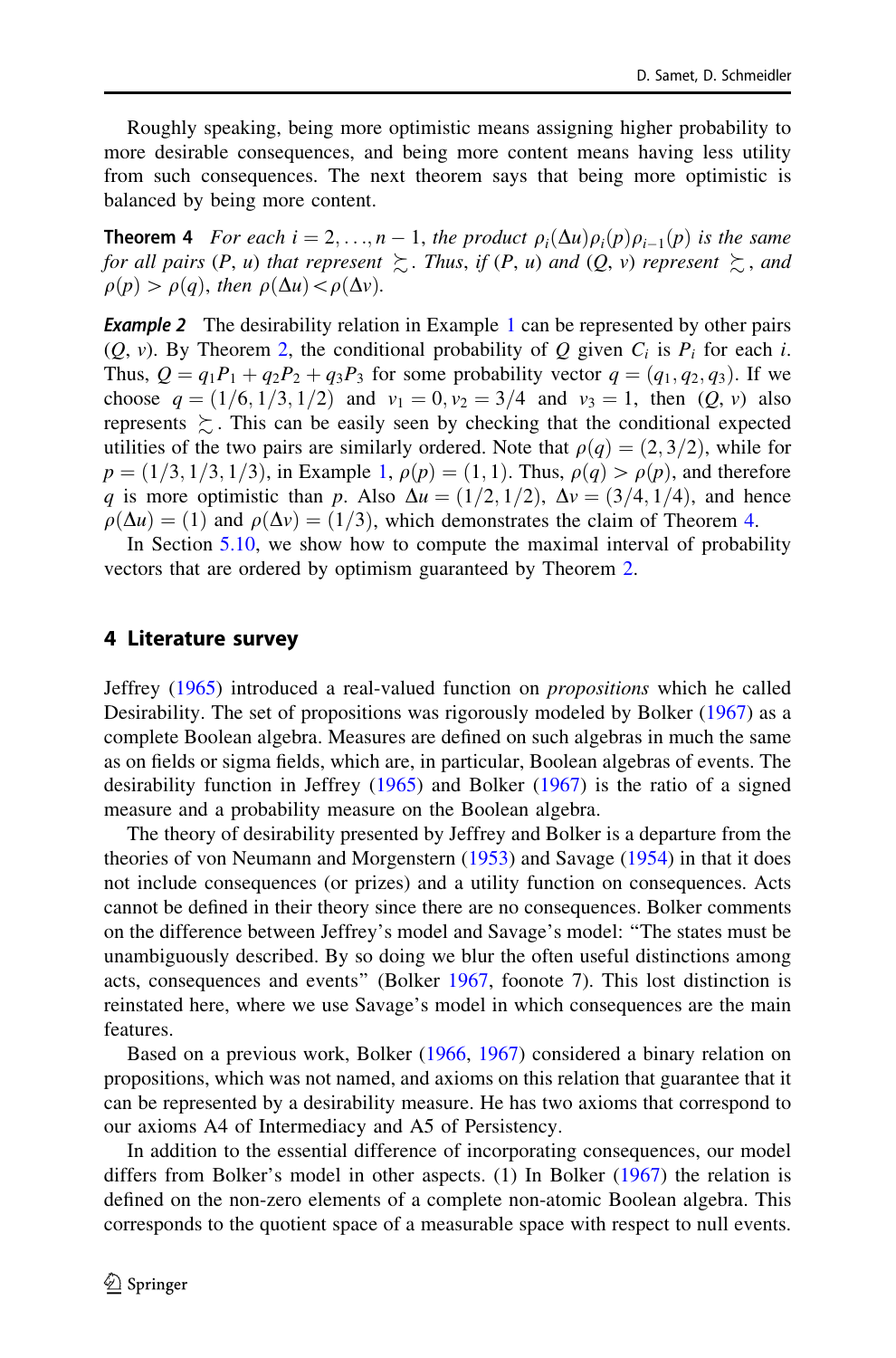Thus, null events must be defined prior to the definition of the desirability relation. In our model, as in Savage's, null events are defined in terms of the relation rather than assumed. (2) Bolker assumes that the relation is continuous and derives representing probabilities that are  $\sigma$ -additive. We make no continuity assumption and, like Savage [\(1954](#page-32-0)) and unlike Bolker ([1967\)](#page-32-0), we derive a finitely additive probability.

Bolker ([1967\)](#page-32-0) and Jeffrey [\(1983](#page-32-0)) describe a linear structure of the set of probability-utility pairs that represent the binary relation in their model, a structure that was suggested to Jeffrey by Kurt Gödel (Jeffrey [1983](#page-32-0), p. 143). The characterization of this set in our model depends on its central feature, the set of consequences. We show: (1) the conditional probability given a consequence event is uniquely determined; (2) the probabilities of the consequence events are ordered by optimism; and (3) a cardinal utility for a given probability is uniquely determined and the utility gains are ordered by contentment.

Binary relations on subsets of a given set were studied in various works. de Finetti [\(1931](#page-32-0)) considered a relation on events in a state space, named *qualitative* probability. He proposed several axioms on qualitative probability, but they were not enough to guarantee that qualitative probability can be represented by a numerical probability. By adding axiom P6', Savage [\(1954](#page-32-0)) showed that a qualitative probability has a unique representation by an additive probability. We use this result to prove the existence of a unique probability on each consequence event, using axiom A3 of Small Events, which is similar to Savage's P6'.

Ahn [\(2008](#page-32-0)) studied a preference over lotteries. His axioms, like ours, resemble those of Bolker, despite the different domain of the relation. Thus, his presentation of the relation is expressed as a ratio of an integral on utility divided by a probability.

Luce and Krantz [\(1971](#page-32-0)) used conditional expected utility to represent a binary relation. However, unlike desirability, the relation they study is not defined on events, but on *conditional acts*, namely acts that are a function not on the whole state space, but only on an event in this space. For a further discussion of the relation between Luce and Krantz [\(1971](#page-32-0)), Savage ([1954\)](#page-32-0), and Jeffrey [\(1965](#page-32-0)), see Chai et al. [\(2016](#page-32-0)).

### 5 Proofs

### 5.1 An outline of the proofs

We omit the proof of the simple "if" part of Theorem [1.](#page-13-0) We prove first a restricted version of Theorem [1](#page-13-0) under Assumptions 1 and 2, and then show how Theorem [1](#page-13-0) can be derived from this version.

**Theorem 1\*** For a comprehensive state space  $(\Omega, \Sigma, f)$ , a relation  $\succsim$  on  $\Sigma$ satisfies axioms A1–A7 and Assumptions 1 and 2 if and only if there exists a pair  $(P, u)$  that represents  $\succsim$ , such that  $P(C_i) > 0$  for  $i = 1, ..., n$  and  $u(c_n) > u(c_{n-1}) > \cdots > u(c_1).$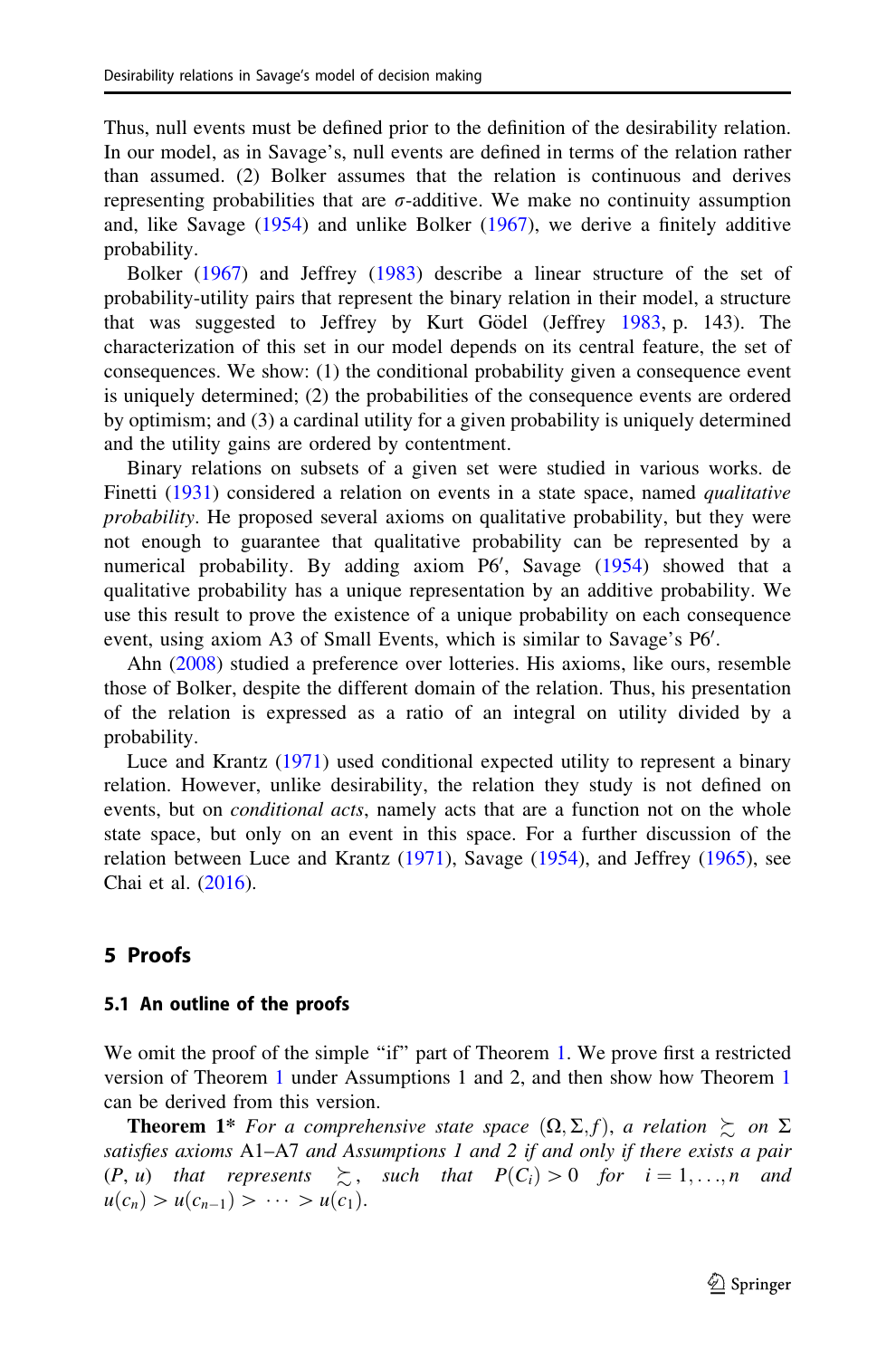<span id="page-17-0"></span>In Sect. 5.2 we derive for each consequence c a probability  $P_c$  on  $\Sigma_c$ , the  $\sigma$ -field of events in  $C$ , that will serve as the conditional probability of the probability  $P$  in Theorem 1\*. Definition [2](#page-11-0) enables us to introduce a likelihood relation on a family of similar events. Since, by axiom A6 of Consequence Events, all non-null subevents of C are similar, we manage to define a likelihood relation on  $\Sigma_c$ . This relation is shown to be a qualitative probability. By axiom A3 of Small Events, a theorem of Savage ensures that there exists a unique non-atomic probability on  $\Sigma_c$ , which represents the qualitative likelihood relation on  $\Sigma_c$ .

In Sect. [5.3](#page-19-0) we show that the desirability relation between events depends only on the *n*-dimensional vector of their conditional probabilities  $(P_c(E \cap C))_{c \in C}$ . Moreover, it is homogeneous in this vector.

This enables us to translate, in Sect. [5.4](#page-21-0), the desirability relation on events into a relation on the positive orthant of  $\mathbb{R}^{\mathcal{C}}$ . We show that the sets defined by this latter relation are convex, and describe their topological properties.

In Sect. [5.5](#page-23-0) we again use Definition [2](#page-11-0) to define a relation of being more likely on each equivalence class of points in  $\mathbb{R}^{\mathcal{C}}$ . We characterize the convexity of sets defined in terms of this relation and their topological properties.

We show in Sect. [5.6](#page-24-0) that the sets of being more likely than x and less likely than  $x$ , in the set of points equivalent to  $x$ , can be separated by a probability vector. Moreover, this vector is independent of  $x$ . Such a probability vector will be the probability of the consequence events.

In Sect. [5.7](#page-26-0) we characterize the space of separating functionals of the previous subsection in terms of exchange rates of coordinates in the Euclidean space. These exchange rates help us to derive the utility in the next subsection.

Using the conditional utility in Sect. 5.2, the probabilities derived in Sect. [5.5,](#page-23-0) and the utility derived in Sect. [5.8](#page-27-0), we go back to the desirability relation and prove Theorems [1](#page-13-0)[–4](#page-15-0).

### 5.2 The conditional probability over consequences

The following are three immediate corollaries of axioms A4 of Intermediacy and A2 of Weak Order. The first is not only a corollary of the two axioms, but combined with axiom A2 implies axiom A4.

**Corollary 2** If E and F are disjoint non-null events, then the relations  $E \succ F$ ,  $E \cup F \succ F$ , and  $E \succ E \cup F$  are equivalent.

**Corollary 3** If E and F are disjoint non-null events, then the relations  $E \sim F$  and  $E \cup F \sim F$  are equivalent. Hence, if  $E^1, \ldots, E^k$  are non-null events that are disjoint in pairs, and  $E^1 \sim E^2 \sim \ldots \sim E^k$ , then  $\cup_{i=1}^k E^i \sim E_1$ .

**Corollary 4** Let E and F be disjoint events. If  $A \succeq E$  and  $A \succeq F$ , then  $A \succeq E \cup F$ . If  $E \rightarrow A$  and  $F \succeq A$ , then  $E \cup F \rightarrow A$ .

**Proof** For the first part, if  $E \succeq F$ , then by intermediacy  $A \succ E \succeq E \cup F$ . If  $F \succ E$ , then by Corollary 1,  $A \succeq F \rightarrow E \cup F$ . The second part is similarly proved.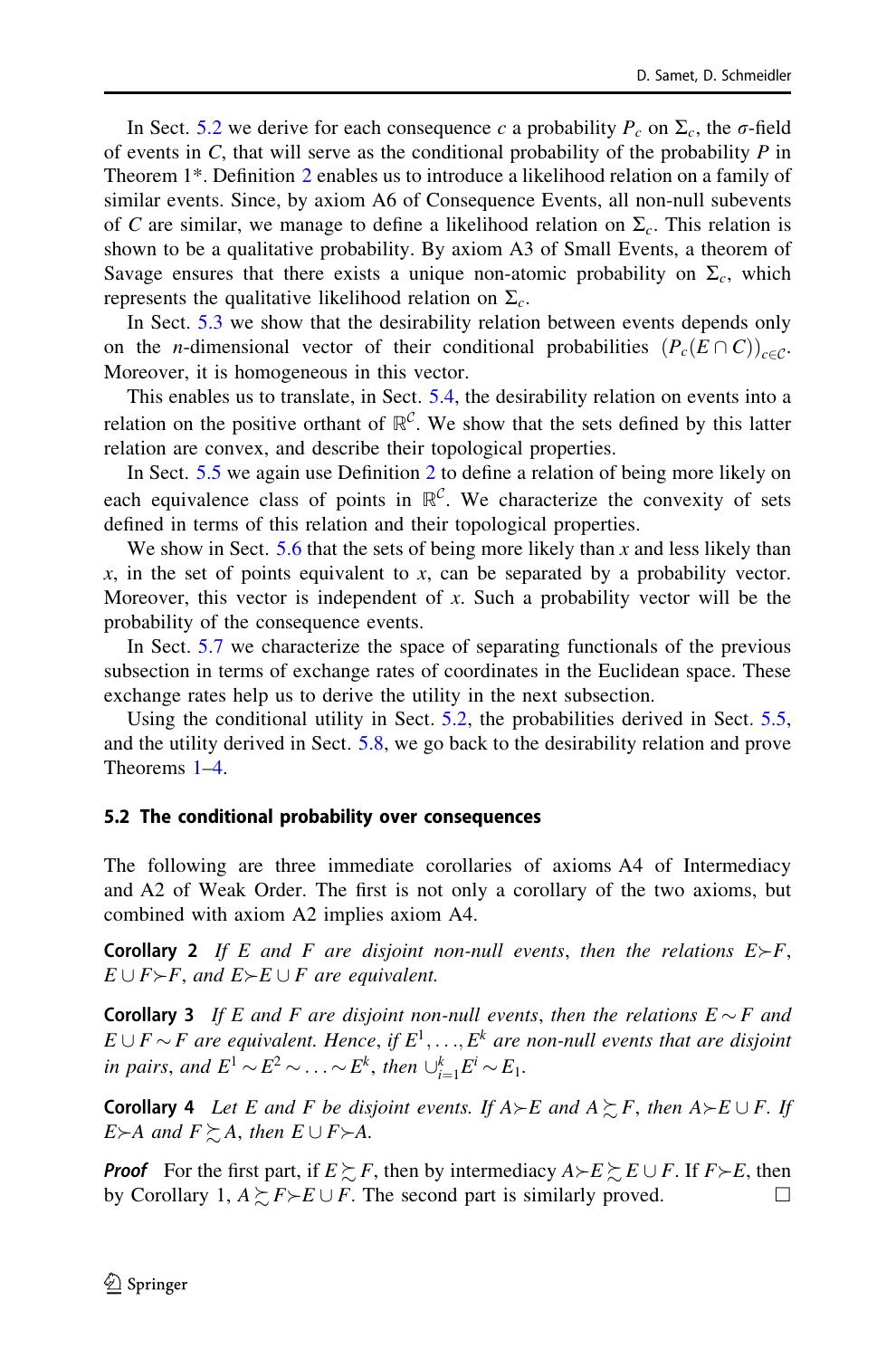<span id="page-18-0"></span>We denote by  $\Sigma_c$  the  $\sigma$ -algebra that  $\Sigma$  induces on C, namely,  $\Sigma_c = \{ E \mid E \subseteq C, E \in \Sigma \}.$ 

We begin with a derivation of a non-atomic probability distribution  $P_c$  on  $\Sigma_c$  for each consequence c. This is done by defining a relation  $\geq$  on  $\Sigma_c$ , in terms of the relation  $\geq$ , and showing that it satisfies the axioms of qualitative probability.

Fix for now a consequence  $c$  and the corresponding event C. Choose a non-null event G such that  $G \cap C = \emptyset$  and  $G \sim C$ . By Assumption 2, and since  $n \ge 2$ , there exists such a G, as  $C_i$  for  $j \neq i$  satisfies it. Note, that since G is non-null, for any  $A \in \Sigma_c$ , including the null events,  $A \cup G$  is non-null. We define a binary relation  $\gtrsim$ on  $\Sigma_c$  as follows.

**Definition 5** For  $A, B \in \Sigma_c$ ,  $A \gtrsim B$  if either  $C \rightarrow G$  and  $A \cup G \gtrsim B \cup G$ , or  $G \rightarrow C$  and  $B \cup G \succcurlyeq A \cup G.$ 

Observe that non-null events A and B in  $\Sigma_c$  are similar events by axiom A6 of Consequence Events, and therefore  $A \gtrsim B$  if and only if A is more likely than B according to G, as in Definition [2.](#page-11-0) Thus,  $\geq$  is an extension of the latter relation to all events in  $\Sigma_c$ . We write  $A \approx B$  when  $A \gtrsim B$  and  $B \gtrsim A$ , and  $A > B$  when it is not the case that  $B \gtrsim A$ .

**Proposition 1** There exists a unique probability measure  $P_c$  on  $\Sigma_c$  such that for any  $A, B \in \Sigma_c$ ,  $A \gtrsim B$  if and only if  $P_c(A) \ge P_c(B)$ . The probability  $P_c$  is non-atomic.

**Proof** We first show that  $\geq$  is a qualitative probability on  $\Sigma_c$ . That is, it satisfies the following properties for all A, A', and B in  $\Sigma_c$  such that  $B \cap (A \cup A') = \emptyset$ .

- 1.  $\geq$  is transitive and complete;
- 2.  $A \gtrsim A'$  if and only if  $A \cup B \gtrsim A' \cup B$ ;
- 3.  $A \gtrsim \emptyset$ ,  $C > \emptyset$ .

Since  $G \sim C$ , either  $G \succ C$  or  $C \succ G$ . We assume that  $C \succ G$ . The proof for the other case is analogous.

By Weak Order either  $A \cup G \succsim B \cup G$ , in which case  $A \gtrsim B$ , or  $B \cup G \succsim A \cup G$ , in which case  $B \gtrsim A$ . Thus,  $\gtrsim$  is complete. Suppose that  $A_1 \gtrsim A_2$  and  $A_2 \gtrsim A_3$ . Then,  $A_1 \cup G \succsim A_2 \cup G$  and  $A_2 \cup G \succsim A_3 \cup G$ . By Weak Order  $A_1 \cup G \succsim A_3 \cup G$ , and thus  $A_1 \gtrsim A_3$ . Therefore  $\gtrsim$  is transitive.

To show 2, we consider the following four cases. (a)  $\hat{B}$  is null. In this case,  $A \cup B \cup G \succeq A' \cup B \cup G$  if and only if  $A \cup G \succeq A' \cup G$ , which yields 2. (b) A is null and A' is not. This case is impossible when  $A \gtrsim A'$ , because by Corollary [2,](#page-17-0)  $A' \cup G \rightarrow G \sim A \cup G$ . (c) A is non-null and A' is null. By Intermediacy  $A \cup G \succsim G \sim A' \cup G$ . Thus, in this case, necessarily  $A \gtrsim A'$ . Since  $B \rightarrow G$ ,  $A \sim B \succcurlyeq B \cup G$ , and hence by axiom A4 of Intermediacy,  $A \cup B \cup G \succeq B \cup G \sim A' \cup B \cup G$ . Thus, in this case it is also necessary that  $A \cup B \geq A' \cup B$ . (d) All three events A, A' and B are non-null. In this case,  $A \geq A'$ means that A is more likely than A' according to G. As  $B \sim C \succ G$ , it follows by Corollary that  $C \sim B \succ B \cup G$ . Also  $(B \cup G) \cap (A \cup A') = \emptyset$ . Thus, by axiom A5 of Persistency, A is more likely than  $A'$  according to G if and only if A is more likely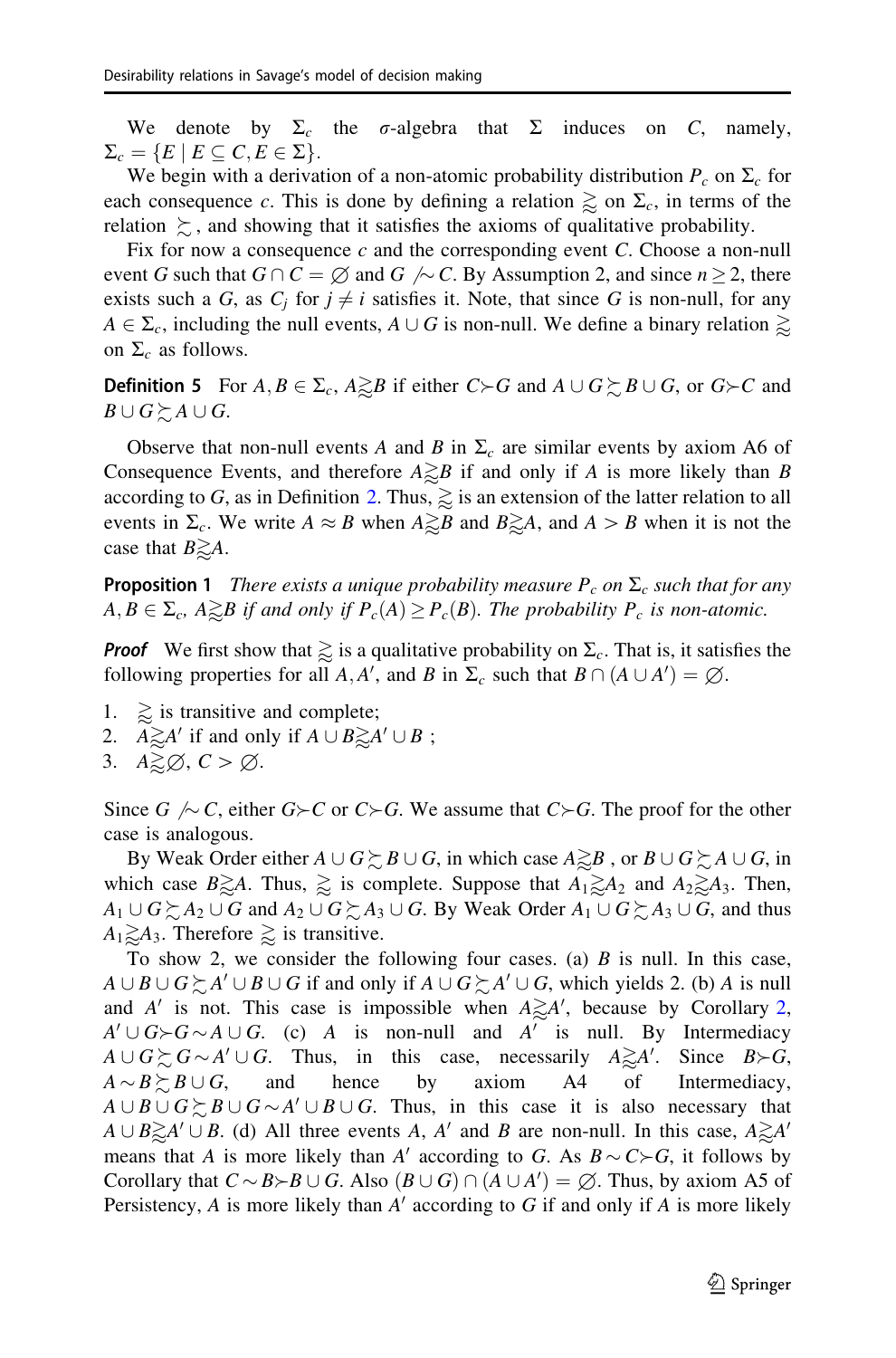<span id="page-19-0"></span>than A' according to  $B \cup G$ . Hence,  $A \cup G \succeq A' \cup G$  if and only if  $A \cup B \cup G \succsim A' \cup B \cup G.$ 

If A is non-null, then by Corollary [2](#page-17-0),  $A \cup G \rightarrowtail G = \emptyset \cup G$ . Hence it is not the case that  $\emptyset \cup G \subset A \cup G$ , and therefore  $A > \emptyset$ . In particular,  $C > \emptyset$ . If A is null then  $A \cup G \sim \emptyset \cup G$ . Which shows that for all  $A, A \gtrsim \emptyset$ . This proves 3.

Next, we prove a property of  $\geq$  which is named by Savage P6':

If  $E > F$ , then there exists a finite partition of C,  $(\Pi_i)_{i=1}^k$ , such that for each i,  $E > F \cup \prod_i$ .

Since  $E > F$ , it follows that  $E \cup G \succ E \cup G$ . Let  $\{\Pi'_i | i = 1, ..., m\}$  be the partition the existence of which is guaranteed by axiom A3 of Small Events for the last relation. Then, the set of nonempty events of the form  $\Pi_i = \Pi'_i \cap C$  is a partition of C and for each such event  $\Pi_i$ ,  $(F \cup G \cup \Pi_i) \Delta(F \cup G) = P_i \subseteq \Pi'_i$ . Thus, by the said axiom,  $E \cup G \subsetneq F \cup G \cup \Pi_i$ , which means  $E > F \cup \Pi_i$ .

This property with the properties of  $\geq$  as qualitative probability imply the claim of the proposition as is shown in Savage ([1954\)](#page-32-0).  $\Box$ 

In the next subsection we show that the desirability of an event  $E$  depends only on the probabilities  $P_c(E_c)$ . Here, we show that the question whether E is null or not depends only on these probabilities.

**Definition 6** Let  $\pi : \Sigma \to \mathbb{R}^{\mathcal{C}}$  be defined by  $\pi(E) = (P_c(E_c))_{c \in \mathcal{C}}$ .

**Proposition 2** An event N is null if and only  $\pi(N) = 0$ .

**Proof** Since  $\Sigma^0$  is closed under unions, and inclusion, an event N is null if and only if for each c,  $N_c$  is null. Thus, it is enough to show that  $N_c$  is null if and only if  $P_c(N_c) = 0$ . If  $N_c$  is null then for any non-null H,  $N_c \cup H \sim H$  and therefore  $N_c \approx \emptyset$ and thus,  $P_c(N_c) = 0$ . For the converse suppose  $P_c(N_c) = 0$ . We need to show that if  $E \succsim F$ ,  $E \Delta E' \subseteq N_c$ , and  $F \Delta F' \subseteq N_c$  then  $E' \succsim F'$ . For this it suffices to show that  $E \sim E'$  and  $F \sim F'$ . Note that  $E \setminus C = E' \setminus C$ . Now, if  $E \setminus C \sim C$ , then by Corollary  $E = E_c \cup (E \setminus C) \sim C$  and similarly  $E' \sim C$  and we are done. Otherwise,  $E \setminus C \not\sim C$ . Now,  $E_c = (E_c \cap E_c') \cup N_c^1$  for some  $N_c^1 \subseteq N_c$ . Since  $P_c(N_c^1) = 0$ , it follows by axiom A5 of Persistency, that  $E = (E_c \cap E_c') \cup N_c^1 \cup$  $(E \setminus C) \sim (E_c \cap E_c') \cup (E \setminus C).$  $c'_c$ )  $\cup$   $(E \setminus C)$ . Similarly  $E' \sim (E_c \cap E'_c) \cup (E' \setminus C)$ . Since  $E \setminus C = E' \setminus C$ , it follows that  $E \sim E'$ . Similarly,  $F \sim F'$ .  $\Box$ 

### 5.3 The homogeneity of desirability

In this subsection we prove:

**Proposition 3** If there exists  $t > 0$  such that  $\pi(E) = t\pi(F) \neq 0$ , then  $E \sim F$ .

To prove it we use the following three lemmas.

For each non-null G, the *support* of G is  $C(G) = \{c \mid G_c$  is non-null. We split the support into two parts  $C^-(G) = \{c \in C(G) \mid G \succ G_c\}$  and  $C^+(G) = \{c \in C(G) \mid G \succ G_c\}$  $G_c \succsim G$ .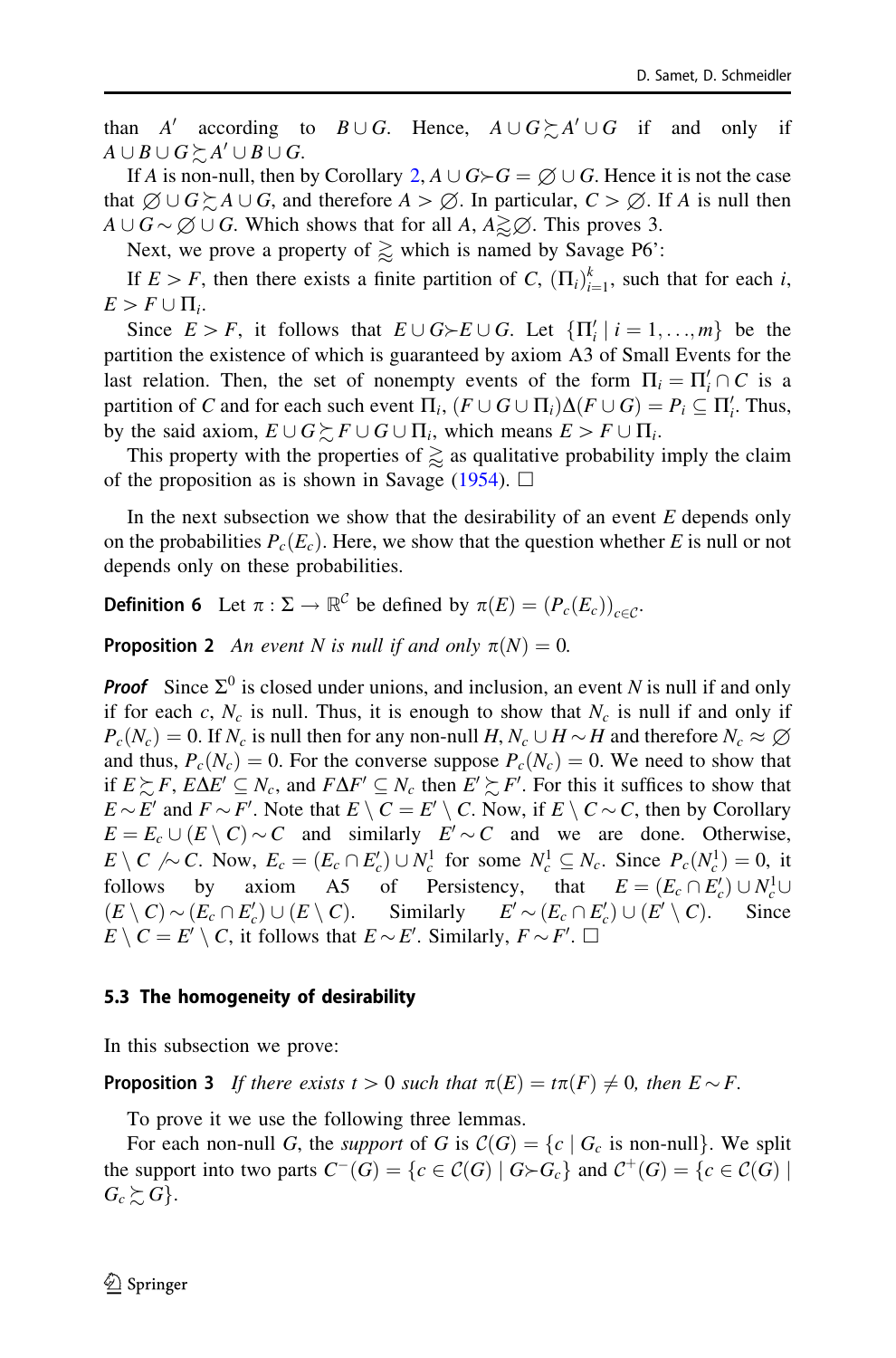<span id="page-20-0"></span>**Lemma 1** The set  $C^+(G)$  is not empty, and if  $|C(G)| \geq 2$ , then also  $C^-(G)$  is not empty.

**Proof** Suppose that  $C^+(G) = \emptyset$ . Then  $G = \bigcup_{c \in C^-(G)} G_c$ . By Corollary [4,](#page-17-0)  $G \rightarrow \bigcup_{c \in C^-(G)} G_c$ , which is impossible. Assume now that  $|C(G)| \geq 2$  and suppose that  $C^-(G) = \emptyset$ . Then for some c and d in  $C^+(G)$ ,  $G_c \rightarrow G_d$ . Again by Corollary [4,](#page-17-0)  $G = \bigcup_{c \in C^+(G)} G_c \rightarrow G$ .

**Lemma 2** Let G be an event such that  $|C(G)| \geq 2$ . Denote for each event X such that  $\mathcal{C}(X)=\mathcal{C}(G), X^+=\cup_{c\in\mathcal{C}^+(G)}X_c$  and  $X^-=\cup_{c\in\mathcal{C}^-(G)}X_c$ . If  $G^+\subset X^+$  and  $X^-\subset G^-,$ and the events  $G^+ \setminus X^+$  and  $X^- \setminus G^-$  are non-null, then  $X \rightarrow G$ .

**Proof** By Corollary [4,](#page-17-0)  $G \rightarrow G^- \setminus X^-$ . This implies that  $X^- \cup G^+ \rightarrow G$ , because if  $G \succsim X^- \cup G^+$ , then  $G \succ (X^- \cup G^+) \cup (G^- \setminus X^-) = G$ . Also,  $X^+ \setminus G^+ \succsim G$ . Hence,  $(X^- \cup G^+) \cup (X^+ \setminus G^+) \rightarrow G$ . Since  $\mathcal{C}(X) = \mathcal{C}(G)$  it follows that  $X \sim (X^- \cup G^+) \cup G$  $(X^+ \setminus G^+)$  and thus  $X \rightarrow G$ .  $\Box$ 

Next, we describe a simple result of axiom A3 of Small Events. If  $F \rightarrow E$ , and  $E^1 \subseteq E$  is non-null, then there exists  $D \subseteq E^1$  such that  $D \cap E^1$  is non-null and  $F \rightarrow E \setminus D$ . Indeed, choose the partition  $\Pi$  in axiom A3, and select an element  $\Pi_i$  of  $\Pi$  such that  $\Pi_i \cap E^1$  is non-null, and set  $D = \Pi_i \cap E^1$ . This result can be generalized as follows.

**Lemma 3** If  $F \succ E$ , and  $E^1, \ldots, E^m$  are non-null subevents of E, then there exists  $D \subseteq \cup_{i=1}^m E^i$  such that for each i,  $D \cap E^i$  is non-null and  $F \rightarrow E \setminus D$ .

**Proof** Prove by induction on m. In the k stage we have  $D<sup>k</sup>$  that satisfies the condition for  $E^1, \ldots, E^k$ . Since  $F \rightarrow E \setminus D^k$ , we can apply axiom A3 of Small Events and choose  $P_i$  such that  $P_i \cap E^{k+1}$  is non-null. We let  $D^{k+1} = (D^k \cup P_i) \cap \bigcup_{i=1}^{k+1} E^i$ .

Proof **of Proposition 3** By Proposition [2,](#page-19-0)  $\mathcal{C}(E) = \mathcal{C}(F) = \{c \mid p_c(E_c) = p_c(F_c) > 0\}$ . If this set, which we denote by C, is a singleton c, then both  $E$  and  $F$  are similar to  $C$  and we are done. We assume therefore that  $|C| \geq 2$ .

We prove first for  $t = 1$ . By the definition of  $p_c$  and axiom A5 of Persistency, for each  $d \neq c$  in C,  $E_c \cup F_d \sim F_c \cup F_d$ . Similarly, by the definition of  $p_d$ ,  $E_c \cup F_d \sim E_c \cup E_d$ . Thus,  $E_c \cup E_d \sim F_c \cup F_d$ . It follows by axiom of Likelihood Ratio that  $E \sim F$ .

Suppose that  $t = k/m$  for some integers k and m. By the non-atomicity of  $p_c$ , there exists for each  $c \in \mathcal{C}$ , a partition  $E_c^1, \ldots, E_c^k$  of  $E_c$  into k equally  $p_c$ -probable events and a partition  $F_c^1, \ldots, F_c^m$  of  $F_c$  into m equally  $p_c$ -probable events. Then  $p_c(E_c^i) = p_c(F_c^j)$  for all  $c \in C$  and i, j. Let  $E^i = \cup_{c \in C} E_c^i$  and  $F^j = \cup_{c \in C} F_c^j$ . Then, by the claim for  $t = 1$ ,  $E^i \sim F^j$  for all i and j. As all the  $E^{i*}$ s are disjoint in pairs and similar, it follows by Corollary [3](#page-17-0) that  $\cup_{i=1}^k E^i \sim E^1$ . In the same way,  $\cup_{j=1}^m F^j \sim F^1$ . Since for all  $c \notin \mathcal{C}$ ,  $E_c$  and  $F_c$  are null,  $E \sim \bigcup_{i=1}^k E^i$  and  $F \sim \bigcup_{j=1}^m F^j$ . But,  $E^1 \sim F^1$ , and therefore  $E \sim F$ .

Let t be an irrational number. Suppose that contrary to the claim,  $F \rightarrow E$ . This can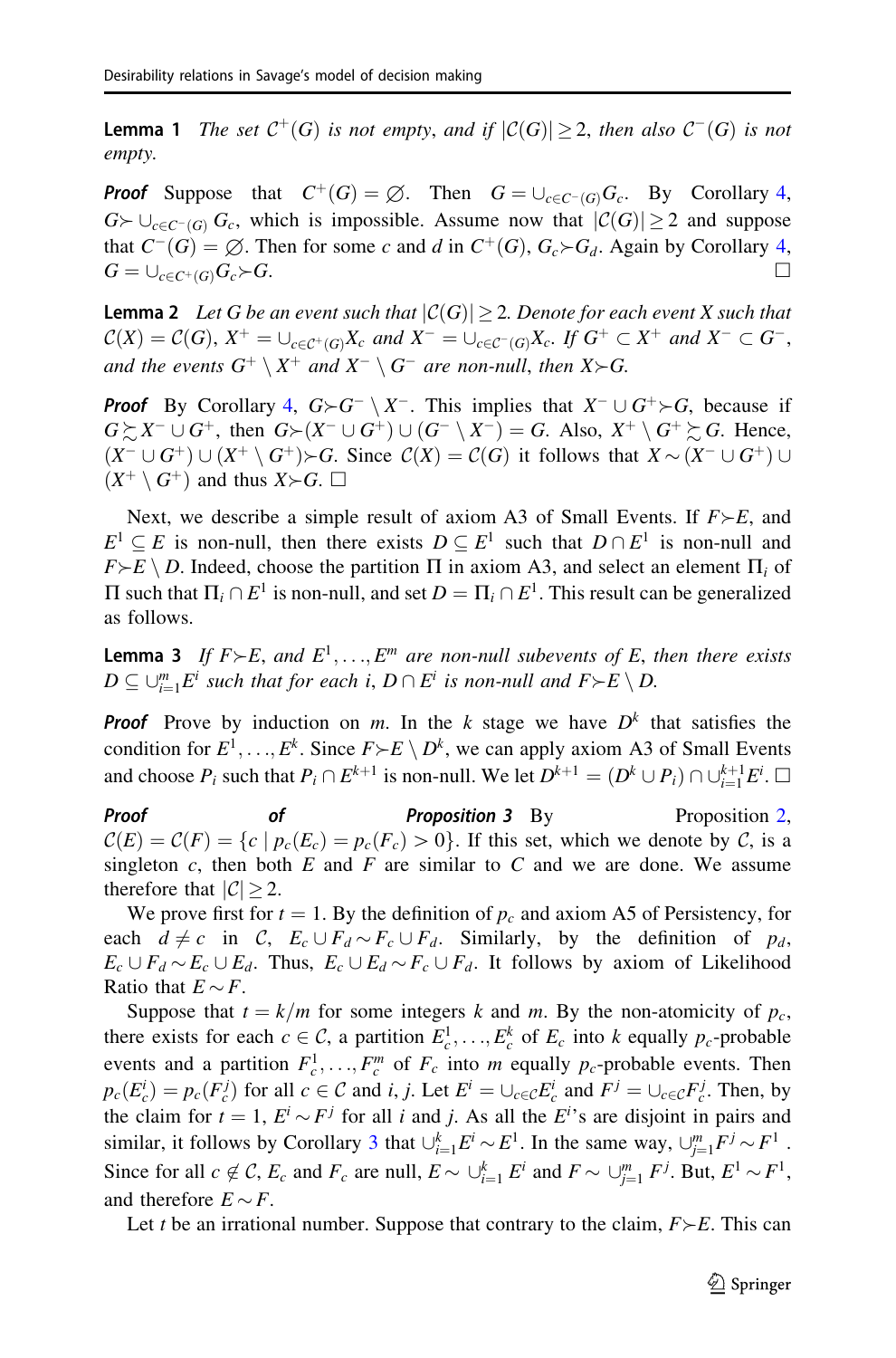<span id="page-21-0"></span>be assumed without loss of generality, because if  $E \rightarrow F$  we write  $\pi(F) = t'\pi(E)$  for  $t' = 1/t$ .

We derive a contradiction. By Lemma [1,](#page-20-0)  $C^-(F)$  is not empty. By Lemma [3](#page-20-0), there exists an event D such that  $F \rightarrow E \setminus D$ ,  $D \subseteq \bigcup_{c \in C^{-}(F)} E_c$ , and  $D \cap E_c$  is non-null for each  $c \in \mathcal{C}^{-}(F)$ . We denote  $H_c = E_c \setminus D$ . Let  $\varepsilon = \min\{p_c(E_c \cap D) \mid c \in \mathcal{C}^{-}(F)\}.$ Then,  $\varepsilon > 0$  and we can choose a rational number  $k/n$  such that  $t - \varepsilon \lt k/m \lt t$ . Given this relation we have by the non-atomicity of the probabilities  $p_c$  an event  $G \subseteq E$  such that  $\pi(G) = (k/m)\pi(F)$ . Moreover, for  $c \in C^{-}(F)$ , we can choose  $G_c$  to satisfy  $H_c \subseteq G_c$  where the difference is a non-null event.

As we have shown,  $G \sim F$ . Therefore, if  $F \succ F_c$  then  $G \sim F \succ F_c \sim G_c$ . Thus,  $C^-(G) = C^-(F)$ , and similarly,  $C^+(G) = C^+(F)$ . We apply Lemma [2](#page-20-0) to  $X = E \setminus D$ . The event X<sup>-</sup> is  $H = \bigcup_{c \in C^-(G)} H_c \subset G^-$ , and  $X^+ = E^+ \supset G^+$ . We conclude that  $F \rightarrow E \setminus D \rightarrow G \sim F$ , which is a contradiction.  $\Box$ 

### 5.4 From desirability to a relation in a Euclidian space

Using Proposition [3](#page-19-0), we describe a binary relation on  $\mathbb{R}^{\mathcal{C}}$ . We use the notation  $\succsim$ for both this relation and the relation on events, and call both desirability relations. No confusion will result.

**Definition 7** Denote by  $\mathbb{R}^C_+$  the set of all points  $x \in \mathbb{R}^C$  such that  $x \ge 0$  and  $x \ne 0$ . We define a relation on  $\mathbb{R}_+^{\mathcal{C}}$  by  $x \succsim y$  if there exist events E and F and positive numbers t and s such that  $\pi(E) = tx$ ,  $\pi(F) = sy$ , and  $E \succeq F$ .

Note that if  $x \succeq y$  then by Proposition [3,](#page-19-0)  $E' \succeq F'$  for any pair of events E' and F' such that  $\pi(E') = t'x$  and  $\pi(F') = s'y$ , for  $t', s' > 0$ .

Denote  $\mathcal{M}(x) = \{y \mid y \succcurlyeq x\}, \quad \mathcal{M}_+(x) = \{y \mid y \succ x\}, \quad \mathcal{L}(x) = \{y \mid x \succcurlyeq y\},\$  $\mathcal{L}^-(x) = \{y \mid x \succ y\}$ , and  $\mathcal{E}(x) = \{y \mid y \sim x\}.$ 

The next proposition addresses the convexity of these sets.

### Proposition 4

- 1. The relation  $\sum_{n=1}^{\infty}$  on  $\mathbb{R}^{\mathcal{C}}_+$  is complete and transitive.
- 2. For each x, the sets  $\mathcal{M}(x)$ ,  $\mathcal{M}_+(x)$ ,  $\mathcal{L}(x)$ ,  $\mathcal{L}_-(x)$ , and  $\mathcal{E}(x)$  are convex cones.

### Proof

- 1. For x and y in  $\mathbb{R}^{\mathcal{C}}$  there exist small enough positive t and s such that for some events E and F,  $\pi(E) = tx$  and  $\pi(F) = sy$ . Since at least one of the relations  $E \succeq F$  or  $F \succeq E$  holds, it follows that at least one of  $x \succeq y$  or  $y \succeq x$  must hold. Suppose  $x \gtrsim y$  and  $y \gtrsim z$ . Then there are events E, F, and positive numbers  $t_E$ and  $t_F$ , such that  $\pi(E) = t_F x$ ,  $\pi(F) = t_F y$ , and  $E \gtrsim F$ . There are also events G and H, and positive numbers  $t_H$  and  $t_G$ , such that  $\pi(G) = t_G y$ , and  $\pi(H) = t_H z$ , where  $G \succsim H$ . Since  $\pi(G) = t_G t_H^{-1} \pi(H)$ , it follows by Propostion that  $G \sim H$ . Hence,  $E \succeq H$  and therefore  $x \succeq z$ .
- 2. The sets in this part of the proposition are cones by the definition of  $\sum$ . Consider the set  $\mathcal{M}(x)$ . To prove that it is convex it is enough to show that for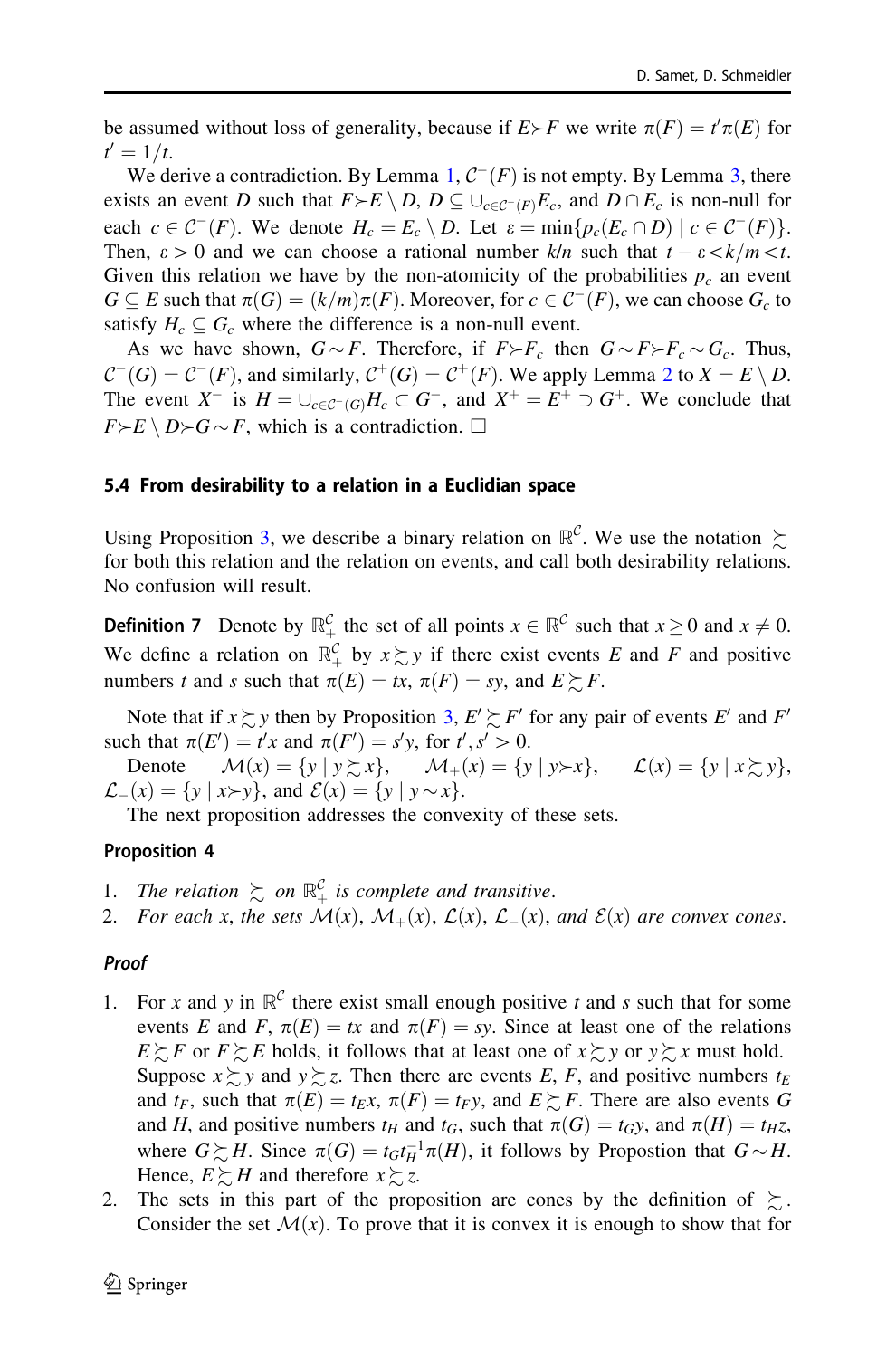<span id="page-22-0"></span>any  $z, w \in \mathcal{M}(x), z + w \in \mathcal{M}(x)$ . Let G be an event such that  $\pi(G) = rx$ . For small enough  $t > 0$  there are disjoint events E and F such that  $\pi(E) = tz$  and  $\pi(F) = tw$ . Hence,  $E \gtrsim G$  and  $F \gtrsim G$ . By Corollaries and [4,](#page-17-0)  $E \cup F \gtrsim G$ . But  $\pi(E \cup F) = t(z + w)$  and thus  $z + w \in \mathcal{M}(x)$ . The proof for the rest of the sets is similar.  $\Box$ 

Next, we discuss the topological properties of these sets. We denote by  $e_c$  the unit vector of the coordinate c, and write  $e_i$  for  $e_{c_i}$ .

**Proposition 5** For each  $x \in \mathbb{R}^{\mathcal{C}}_+$ :

- 1. the sets  $\mathcal{M}_+(x)$  and  $\mathcal{L}_-(x)$ , are open subsets in  $\mathbb{R}^{\mathcal{C}}_+$ . If  $x \neq e_1$  then  $\mathcal{L}_-(x) \neq \emptyset$ . If  $x \neq e_n$  then  $\mathcal{M}_+(x) \neq \emptyset$ ;
- 2. the sets  $\mathcal{M}(x)$ ,  $\mathcal{L}(x)$ , and  $\mathcal{E}(x)$  are closed subsets in  $\mathbb{R}^{\mathcal{C}}_+$ ;
- 3. the interior of  $\mathcal{E}(x)$  is empty.

### Proof

- 1. Let  $y \in M_+(x)$  and suppose that  $\pi(E) = ty$  and  $\pi(F) = sx$ . We may assume without loss of generality that  $tyc\lt1$  for each c. As  $E\gt F$  we can apply axiom A3 of Small Events. Consider a consequence c. If  $P_c(E_c) > 0$ , then  $E_c$  is non-null, and we can find an element  $\Pi_i$  of the partition  $\Pi$  such that  $\Pi_i \cap E_c$  is non-null. Let  $D_c = E_c \cap \Pi_i$ . Then  $E \setminus D_c \succ F$ . As  $\pi(E \setminus D_c) = ty - p_c(D_c)e_c$ , it follows that  $y - t^{-1} p_c(D_c) e_c \rangle x$ . Thus, at a point y which is not on the face  $y_c = 0$ , we can decrease the c -coordinate and remain in  $\mathcal{M}_+(x)$ . Similarly, since  $C \setminus E_c$  is non-null, per our assumption on ty, we can choose an element  $\Pi_i$ of the partition  $\Pi$ , such that  $(C \setminus E_c) \cap \Pi_i$  is non-null. By setting  $D_c = (C \setminus E_c) \cap \Pi_i$ , we have  $E \cup D_c \succ F$ . In this way we show that  $y + t^{-1} p_c(D_c) e_c \rangle x$ . Thus, we can increase the c-coordinate and remain in  $\mathcal{M}_{+}(x)$ . Since  $\mathcal{M}_{+}(x)$  is convex, to prove that it is open it is enough to show that for each point y in  $\mathcal{M}_+(x)$  an interval along the c-coordinate containing y is in  $\mathcal{M}_+(x)$ . If  $x \neq e_n$ , then  $e_n \rightarrow x$  and hence  $\mathcal{M}_+(x)$  is not empty. The proof for the set  $\mathcal{L}(\mathbf{x})$  is similar.
- 2. The sets  $\mathcal{M}(x)$  and  $\mathcal{L}(x)$  are the complements in  $\mathbb{R}^{\mathcal{C}}_+$  of  $\mathcal{L}_-(x)$  and  $\mathcal{M}_+(x)$ correspondingly, and hence they are closed. The set  $\mathcal{E}(x)$  is the intersection of  $\mathcal{M}(x)$  and  $\mathcal{L}(x)$  and hence closed.
- 3. Let  $y \in \mathcal{E}(x)$ . There exists c such that either  $y \succ e_c$  or  $e_c \succ y$ . Suppose the first holds. We can assume without loss of generality that  $y = \pi(E)$  and  $y_c < 1$ . Choose  $F_c \subseteq C$ , such that  $F_c \cap E = \emptyset$  and  $p_c(F_c) < \varepsilon$ . Then  $E \rightarrow E \cup E_c$ . This means that  $y \rightarrow y + \varepsilon e_c$ , and therefore  $y + \varepsilon e_c \notin \mathcal{E}(x)$ . This shows that y is not in the interior of this set. The proof for the case  $e_c \rightarrow y$  is similar.  $\Box$

For  $x \notin \{e_1, e_n\}$ , the three sets  $\mathcal{M}_+(x)$ ,  $\mathcal{L}_-(x)$  and  $\mathcal{E}(x)$  form a partition of  $\mathbb{R}^{\mathcal{C}}_+$ . The first two are disjoint open convex cones. Since  $\mathcal{E}(x)$  does not have an interior point, it is the closure of each of the first two sets. These two convex open sets can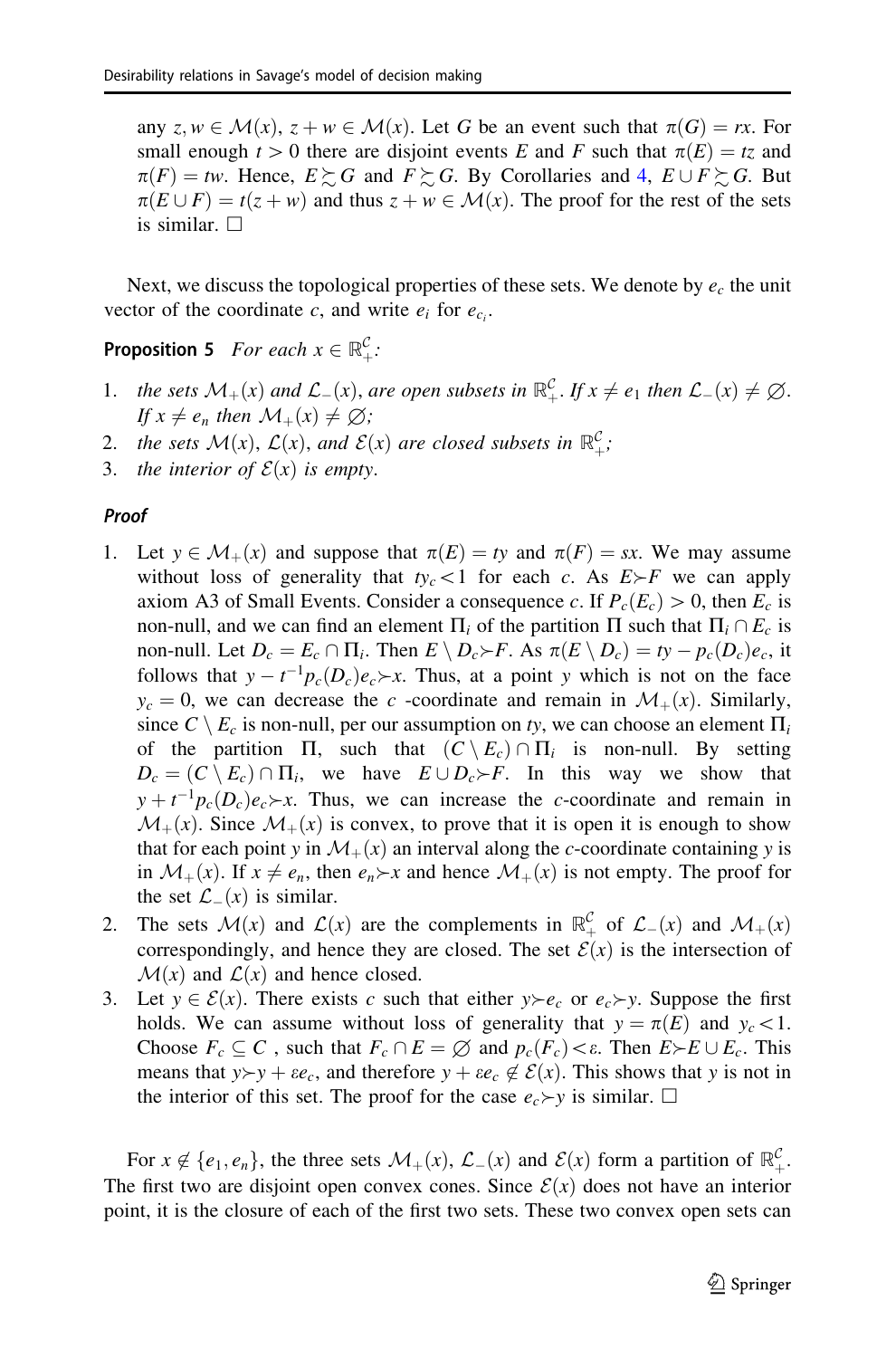<span id="page-23-0"></span>be separated by a hyperplane. Since 0 is in the closure of the separated sets, the hyperplane is an  $(n - 1)$ -dimensional subspace  $S(x)$ . As  $\mathcal{E}(x)$  is the closure of both sets, it must be the intersection of  $S(x)$  with  $\mathbb{R}^{\mathcal{C}}_+$ . Since the two separated sets are open,  $\mathcal{E}(x)$  contains an interior point of  $\mathbb{R}^{\mathcal{C}}_+$ . Thus we conclude:

**Corollary 5** For  $x \notin \{e_1, e_n\}$ , the set  $\mathcal{E}(x)$  is the intersection of  $\mathbb{R}^{\mathcal{C}}_+$  with an  $(n-1)$ dimensional subspace,  $S(x)$ . This intersection is of dimension  $n - 1$ , that is, it contains interior points of  $\mathbb{R}^{\mathcal{C}}_+$ .

### 5.5 Likelihood relation in the Euclidean space

Using the desirability relation of events we defined a likelihood relations  $\sum_{H}$  on events which are equally desirable. We now show how such relations are transformed to a relation in  $\mathbb{R}^{\mathcal{C}}$ .

For  $v \sim x$  we define a relation  $\sum_{v}^{*}$  on  $\mathcal{E}(x)$ .

**Definition 8** For  $y, z \in \mathcal{E}(x)$ , if  $x \succ v$ , then  $y \succsim_y^* z$  when  $y + v \succsim z + v$ , and if  $v \succ x$  then  $y \gtrsim v^*z$  when  $z + v \gtrsim y + v$ .

By axiom A5 of Persistency, if  $u, v \nightharpoondown x$  then  $\sum_{u=0}^{n} \sum_{v=0}^{n} w$  we denote this relation which is independent of the choice of v, by  $\sum^*$ . We study the following sets that are defined in terms of this relation.

For each  $y \in \mathcal{E}(x)$ , we define five subsets of  $\mathcal{E}(x)$ :  $\mathcal{M}^*(y) = \{z \mid z \succsim^* y\}$ ,  $\mathcal{M}^*_+(y) = \{y \mid z \succ^* y\}, \quad \mathcal{L}^*(y) = \{z \mid y \succ^* z\}, \quad \mathcal{L}^*(y) = \{z \mid y \succ^* z\}, \quad \text{and} \quad \mathcal{E}^*(y) =$  ${z \mid z \sim y}.$ 

First, we describe the convexity properties of these sets.

### Proposition 6

- 1. The relation  $\sum_{i=1}^{\infty}$  on  $\mathcal{E}(x)$  is complete and transitive.
- 2. For each  $y \in \mathcal{E}(x)$ , the sets  $\mathcal{M}^*(y)$ ,  $\mathcal{M}^*_+(y)$ ,  $\mathcal{L}^*(y)$ ,  $\mathcal{L}^*(y)$ , and  $\mathcal{E}^*(y)$  are convex.

### Proof

- 1. Since either  $y + v \gtrsim z + v$  or  $z + v \gtrsim y + v$ , it follows that either  $y \gtrsim_{v} z$  or  $z \gtrsim_{v} y$ . Suppose  $y \gtrsim_{v} z$  and  $z \gtrsim_{v} w$ . Then  $y + v \gtrsim z + v \gtrsim w + v$  and therefore  $y \gtrsim_{v} w$ .
- 2. Let  $z, w \in M^*(y)$  and  $\alpha \in (0, 1)$ . Then for some v such that  $x \rightarrow v$ ,  $z + v \succsim y + v$ and  $w + v > y + v$ . Therefore,  $\alpha z + \alpha v \succeq y + v$ , and  $(1 - \alpha)w + (1 - \alpha)v \succeq y + v$ . By intermediacy,  $\alpha z + (1 - \alpha)w + v \gtrsim y + v$ . That is,  $\alpha z + (1 - \alpha)w \in \mathcal{M}^*(y)$ . The proof for the rest of the sets is similar.  $\Box$

The following lemma is used in the next proposition that describes the topological properties of these sets.

**Lemma 4** For all  $y, z \in \mathcal{E}(x)$ :

1. 
$$
z + y \succ^* y
$$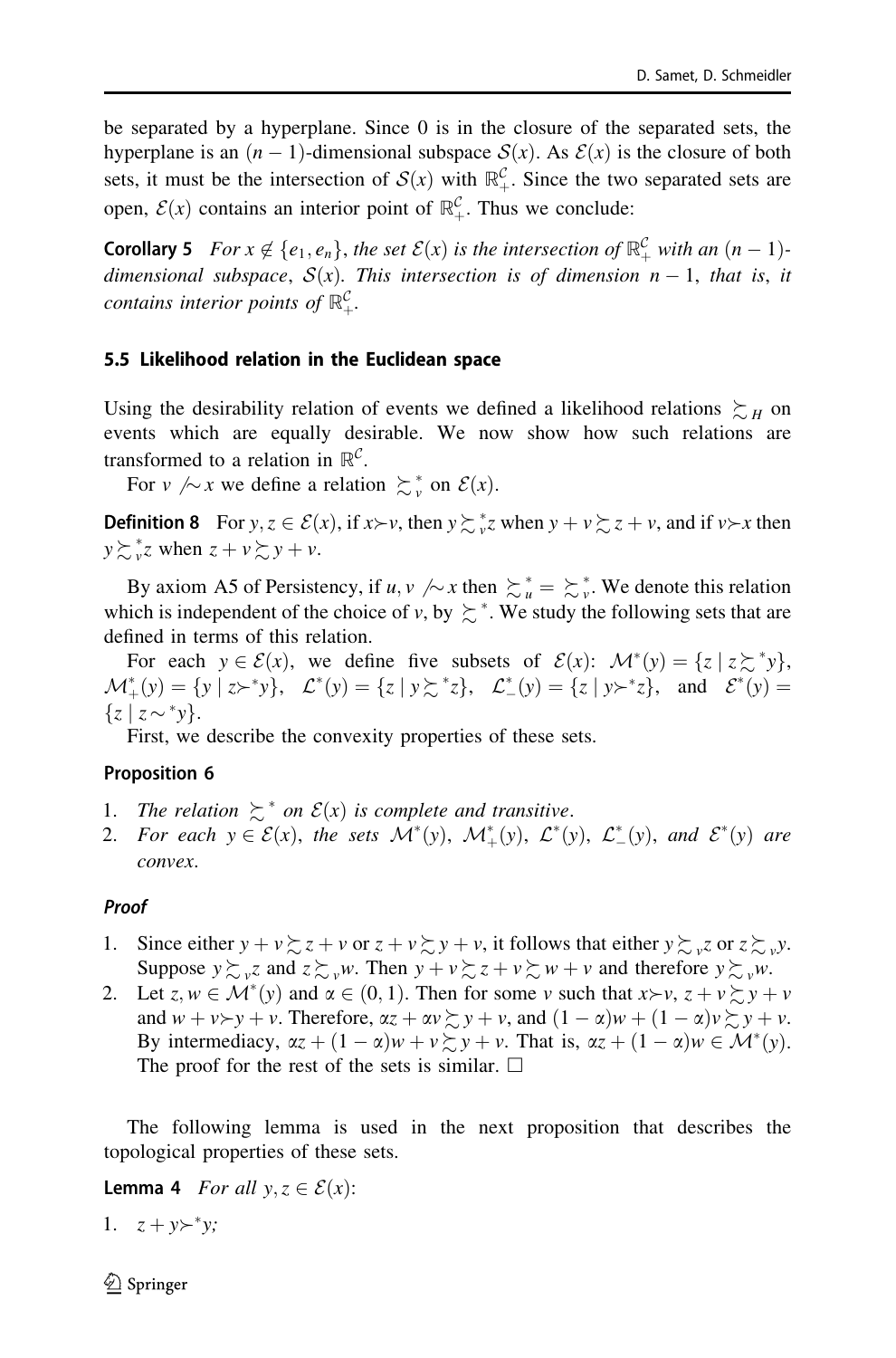<span id="page-24-0"></span>2. if  $y \sim^* z$  and  $t > 0$  then ty  $\sim^* t z$ .

### Proof

- 1. Let  $x \rightarrow v$ . By intermediacy,  $z \rightarrow y \rightarrow y + v$ . Therefore,  $z + y + v \rightarrow y + v$ . Hence  $z + y \succ^* y$ .
- 2. If  $y \sim^* z$  then for some v such that  $x \succ v$ ,  $y + v \sim z + v$ . Therefore,  $ty + tv \sim tz + v$ tv and thus  $t v \sim {}^*t z$ .  $\Box$

**Proposition 7** For each  $y \in \mathcal{E}(x)$ :

- 1. the sets  $\mathcal{M}_{+}^{*}(y)$  and  $\mathcal{L}_{-}^{*}(y)$ , are non-empty open subsets in  $\mathcal{E}(x)$ ;
- 2. the sets  $\mathcal{M}^*(y)$ ,  $\mathcal{L}^*(y)$ , and  $\mathcal{E}^*(y)$  are closed subsets in  $\mathcal{E}(x)$ ;
- 3. the interior of  $\mathcal{E}^*(y)$  in  $\mathcal{E}(x)$  is empty.

### Proof

- 1. By Lemma [4,](#page-23-0)  $y + \varepsilon y \succ^* y \succ^* y \varepsilon y$  and thus  $\mathcal{M}^*_+(y)$  and  $\mathcal{L}^*_-(y)$  are not empty. This also shows that close enough to  $\mathcal{E}^*(y)$  there are points not in this set, which proves 3. If  $z + v > v + v$ , then by Proposition [5](#page-22-0) there is a ball B around  $z + v$ such that for each  $w \in B$ ,  $w \rightarrow y + v$ . Therefore, there is a ball B' around y such that for each  $w' \in B'$ ,  $w' + v > y + v$ . Thus  $y \in B' \cap \mathcal{E}(x)$  which shows that  $\mathcal{M}^*_{+}(y)$  is open. The proof for  $\mathcal{L}^*_{-}(y)$  is similar.
- 2. The first two sets are complements of open sets, and the third is the intersection of the first two.  $\Box$

### 5.6 Separation

By Propositions [6](#page-23-0) and 7 we can separate  $\mathcal{M}^*(y)$  and  $\mathcal{L}^*(y)$  by a hyperplane. Since  $\mathcal{E}^*(y)$  is the boundary of each of these sets it is contained in this hyperplane. As the separated sets are of dimension  $n-1$ ,  $\mathcal{E}^*(y)$  is of dimension  $n-2$ . Thus,

**Corollary 6** For  $y \in \mathcal{E}(x)$ , there exists a unique subspace  $L(x, y)$  of dimension  $n - 2$ such that  $\mathcal{E}^*(y) = (L(x, y) + y) \cap \mathcal{E}(x)$ .

We next show in two steps that the space  $L(x, y)$  is independent of x and y.

**Proposition 8** There exists an  $(n - 2)$ -dimensional subspace L such that for all x and  $y \in \mathcal{E}(x)$ ,  $L(x, y) = L$ .

We prove it with the next three lemmas. We first fix  $x$  and vary  $y$ .

**Lemma 5** For each x there exists  $L(x)$  such that for all  $y \in \mathcal{E}(x)$ ,  $L(x, y) = L(x)$ .

**Proof** Let  $y' \in \mathcal{E}(x)$ . By the separation, the ray ty must intersect  $\mathcal{E}^*(y')$ , and thus, for some  $t > 0$ ,  $y' \sim^* ty$  and hence  $\mathcal{E}^*(y') = \mathcal{E}^*(ty)$ . By Lemma [4,](#page-23-0)  $\mathcal{E}^*(ty) = t\mathcal{E}^*(y)$ . But  $t\mathcal{E}^*(y) = t[L(x, y) + y] \cap \mathcal{E}(x)] = (L(x, y) + ty) \cap \mathcal{E}(x)$ . Thus,  $L(x, y') = L(x, y)$ .  $\Box$ 

In order to show that  $L(x)$  is independent of x we use the next lemma.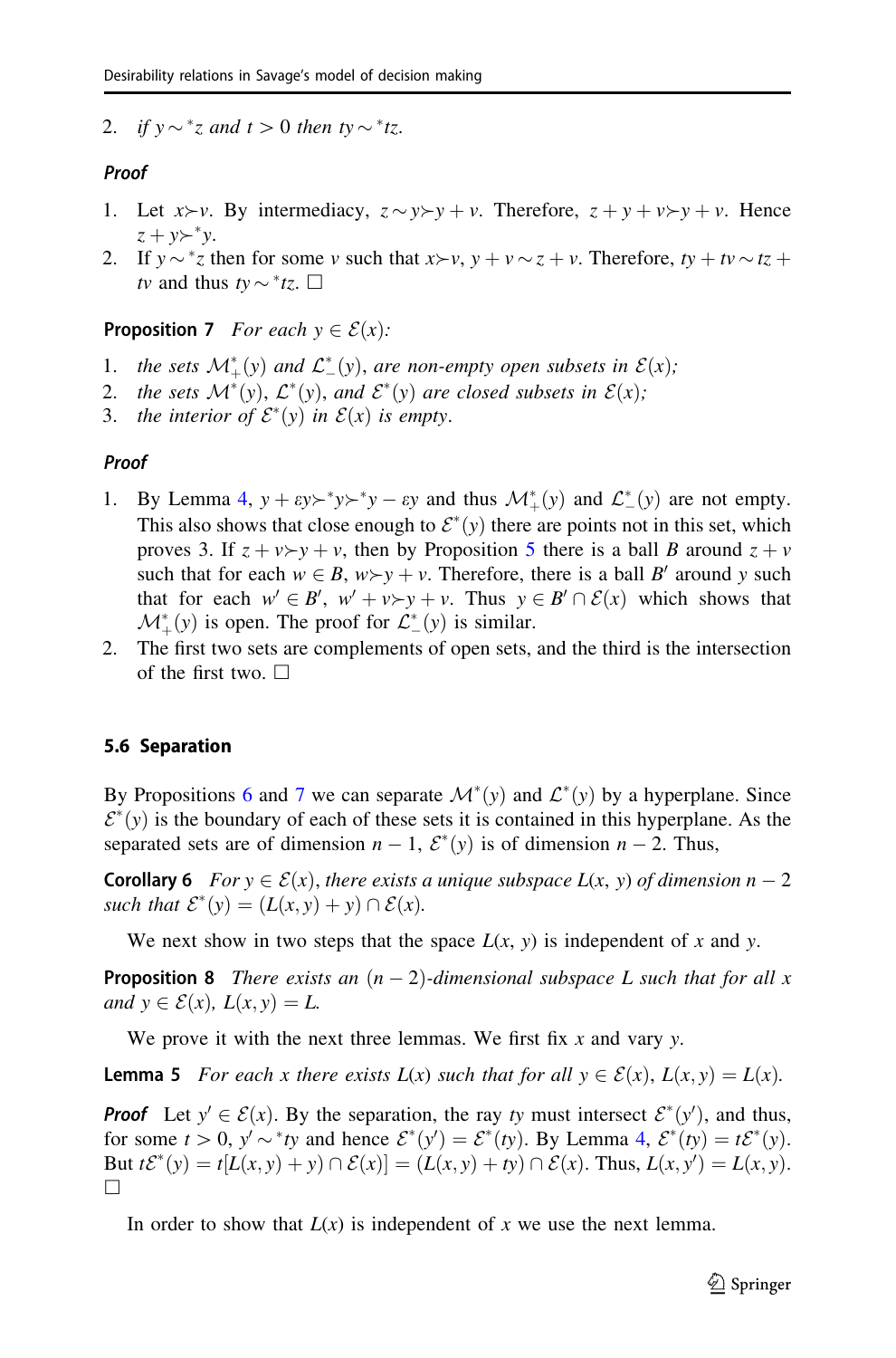**Lemma 6** For each x,y, and z, if  $x \sim^* y$ , then  $x + z \sim^* y + z$ .

**Proof** If  $x \sim y$ , then by definition  $x \sim y$ . Suppose  $x \succ z$ . As  $x \sim y$  it follows that  $x + z \sim y + z$ . In order to show that  $x + z \sim y + z$  it is enough to find some v such that  $x + z \rightarrow v$ , and  $x + z + v \rightarrow v + z + v$ . Indeed, take  $v = z$ , then by Intermediacy  $x + z \geq z$ , and as  $x \sim^* y$ ,  $x + (z + z) \sim y + (z + z)$ . The proofs for the cases that  $z \succ y$ . and  $z \sim z$  are similar.  $\square$ 

**Lemma 7** There exists L such that for all x,  $L(x) = L$ .

**Proof** For x and x' choose  $y \in \mathcal{E}(x)$  and  $y' \in \mathcal{E}(x')$  such that  $y' - y = z \in \mathbb{R}_+^{\mathcal{C}}$ . By Lemma 6,  $\mathcal{E}^*(y) + z \subseteq \mathcal{E}^*(y')$ . But,  $\mathcal{E}^*(y') = (L(x') + y') \cap \mathcal{E}(x')$ , and  $\mathcal{E}^*(y) + z$  is an  $(n-2)$ -dimensional subset of  $L(x) + y + z = L(x) + y'$ . Therefore,  $L(x) = L(x')$ .  $\Box$ 

This completes the proof of Proposition [8.](#page-24-0)

Since L is of dimension  $n - 2$  there are many linear functionals p such that  $pw = 0$  for all  $w \in L$ . By the definition of L, each such functional separates  $\mathcal{M}^*(y)$ and  $\mathcal{L}^*(y)$ , and contains  $\mathcal{E}^*(y)$  for every x and  $y \in \mathcal{E}(x)$ . The separating functional  $p$  is going to play the role of consequential probabilities. Therefore we need the following claim.

**Proposition 9** The functional p can be chosen to be a strictly positive probability vector.

**Proof** Let p' be a separating functional. By Lemma [4](#page-23-0), for fixed x and  $y \in \mathcal{E}(x)$ , and for any  $w \in \mathcal{E}(x)$ ,  $y + w \in \mathcal{M}_{+}^{*}(y)$ . Therefore,  $p'(y + w) \neq p'y$  and thus  $p'w \neq 0$ .

Since  $\mathcal{E}(x)$  is the intersection of  $\mathbb{R}^{\mathcal{C}}_+$  with a subspace S of dimension  $n-1$ , there exists a non-zero functional  $q \in \mathbb{R}^C$  such that for each  $w \in \mathbb{R}^C_+$ ,  $qw = 0$  if and only if  $w \in \mathcal{E}(x)$ .

Consider the two-dimensional space  $\alpha p' + \beta q$ . We show that it contains a point in  $\mathbb{R}^{\mathcal{C}}_+$ . Suppose to the contrary that  $\{\alpha p' + \beta q \mid \alpha, \beta \in \mathbb{R}\} \cap \mathbb{R}^{\mathcal{C}}_+ = \emptyset$ . Then, the two sets can be separated by a non-zero functional  $w$ . Since the first set is a subspace,  $w(\alpha p' + \beta q) = 0$  for each  $\alpha$  and  $\beta$ , and we can assume that  $wr \ge 0$  for all  $r \in \mathbb{R}^{\mathcal{C}}_+$ which implies that  $w \in \mathbb{R}^{\mathcal{C}}_+$ . By the separation,  $wq = 0$  and  $wp' = 0$ . The first equality implies that  $w \in \mathcal{E}(x)$ . But then the second equation is impossible because we proved that  $p'w \neq 0$  for each  $w \in \mathcal{E}(x)$ . Therefore, we can choose  $p = \alpha p' + \beta q$ in  $\mathbb{R}^{\mathcal{C}}_+$ . By the definition of q, for every  $z \in \mathcal{E}^*(y)$ ,  $pz = \alpha p'z = \alpha p'y = py$ , which shows that  $p$  vanishes on  $L$ .

To see that p is strictly positive, note that for  $e_c$ ,  $pe_c = p_c$ . By Lemma [4](#page-23-0),  $e_c$  +  $e_c \rightarrow e_c$  and therefore  $2p_c > p_c$ , which shows that  $p_c > 0$ . We can assume that p is normalized and therefore it is a strictly positive probability vector.  $\Box$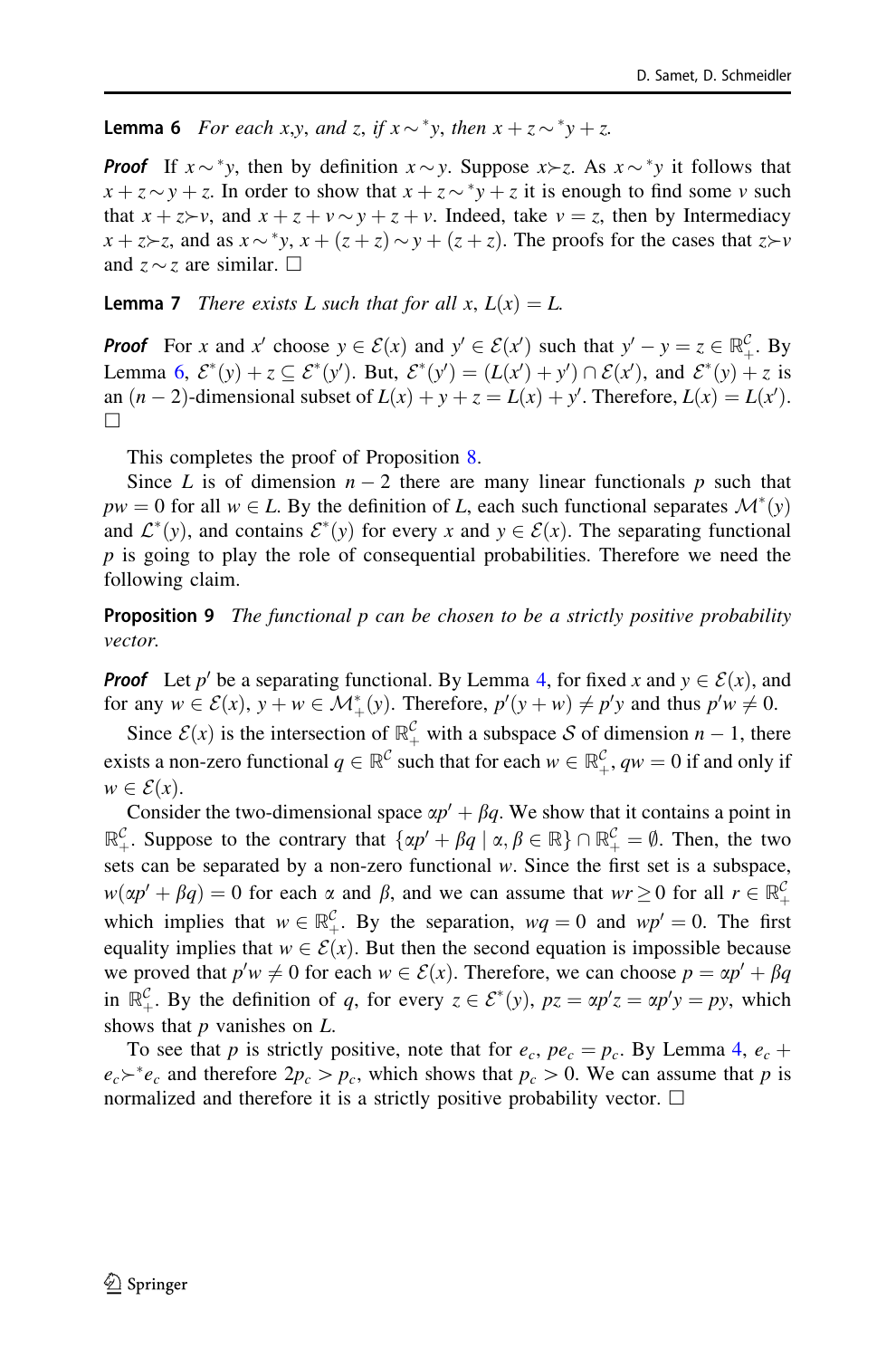#### <span id="page-26-0"></span>5.7 The family of separating functionals

When  $n = 2$  the dimension of L is 0. The probability vector p can be chosen in this case to be any vector  $(a, 1 - a)$  for  $0 < a < 1$ . We now assume that  $n > 2$  and construct a basis for L.

**Proposition 10** For each  $i = 2, ..., n - 1$  there is a unique pair of positive numbers  $\delta_i$ ,  $\eta_i$ , such that the vector  $d^i$ , defined by  $(d_{i-1}^i, d_i^i, d_{i+1}^i) = (\delta_i, -1, \eta_i)$  and  $d_j = 0$  for all  $i \notin \{i-1, i, i+1\}$ , is in L. The vectors  $d^i$  form a basis of L.

**Proof** For  $i = 2, ..., n - 1$ , let  $\mathbb{R}(i)$  be the subspace of  $\mathbb{R}^C$  spanned by  $e_{i-1}, e_i$ , and  $e_{i+1}$ , and  $\mathbb{R}_+(i) = \mathbb{R}(i) \cap R_+^{\mathbb{C}}$ . Since the dimension of L is  $n-2$ , the dimension of  $L \cap \mathbb{R}(i)$  is at least 1, and it cannot be higher than 1 because then there would be  $x, y \in \mathbb{R}(i)$  such that  $x > y$  and  $x - y \in L$ , contrary to Lemma [4.](#page-23-0) Thus,  $L \cap \mathbb{R}(i)$  is of dimension 1.

Choose two distinct points x and y in the interior of  $\mathbb{R}_+(i)$  such  $x - y \in L$ . We show that  $x_i \neq y_i$ . Suppose to the contrary that  $x_i = y_i$ . Since  $x - y \in L$ , it follows that  $p_{i-1}(y_{i-1} - x_{i-1}) + p_{i+1}(y_{i+1} - x_{i+1}) = 0$ . Since  $p > 0$ ,  $y_{i-1} - x_{i-1}$  and  $y_{i+1}$  $x_{i+1}$  are of different signs. But  $e_{c_{i-1}} \rightarrow x \rightarrow e_{c_{i+1}}$  and thus by Lemma [2](#page-20-0) either  $y \rightarrow x$  or  $x \rightarrow y$ , which contradicts the assumption that  $x \sim y$ .

Thus, we can assume without loss of generality that  $y_i\lt x_i$ . Now,  $p_{i-1}(y_{i-1} - x_{i-1}) + p_i(y_i - x_i) + p_{i+1}(y_{i+1} - x_{i+1}) = 0$ , and since the middle term is negative,  $p_{i-1}(y_{i-1} - x_{i-1}) + p_{i+1}(y_{i+1} - x_{i+1}) > 0$ . Therefore it is impossible that  $y_{i-1} - x_{i-1} \leq 0$  and  $y_{i+1} - x_{i+1} \leq 0$ . Also, as  $e_{c_{i-1}} \rightarrow y \rightarrow e_{c_{i+1}}$ , it is impossible that one difference is positive and the other is non-negative, because this would imply contrary to  $x \sim y$ , that either  $y \succ x$  or  $x \succ y$ . Therefore both are positive. Let,

$$
\delta_i = \frac{y_{i-1} - x_{i-1}}{x_i - y_i} \tag{2}
$$

and

$$
\eta_i = \frac{y_{i+1} - x_{i+1}}{x_i - y_i}.
$$
\n(3)

Then  $y - x = (x_i - y_i)d^i$ . Since  $x - y \in L$ , it follows that  $d^i \in L$ . Since  $L \cap \mathbb{R}(i)$  is a line,  $\delta_i$  and  $\eta_i$  are uniquely determined.

Since the vectors  $d^2, \ldots, d^{n-1}$  are  $n-2$  independent vectors they are a basis of L.  $\Box$ 

The following proposition is a corollary of the proof of Proposition 10.

**Proposition 11** The vector p is in L if and only if for each  $i = 2, \ldots, n - 1$ , and x and y in  $\mathbb{R}(i)$  that satisfy  $x \sim y$  and  $x \sim^* y$ ,

$$
\delta_i p_{i-1} + \eta_i p_{i+1} = p_i. \tag{4}
$$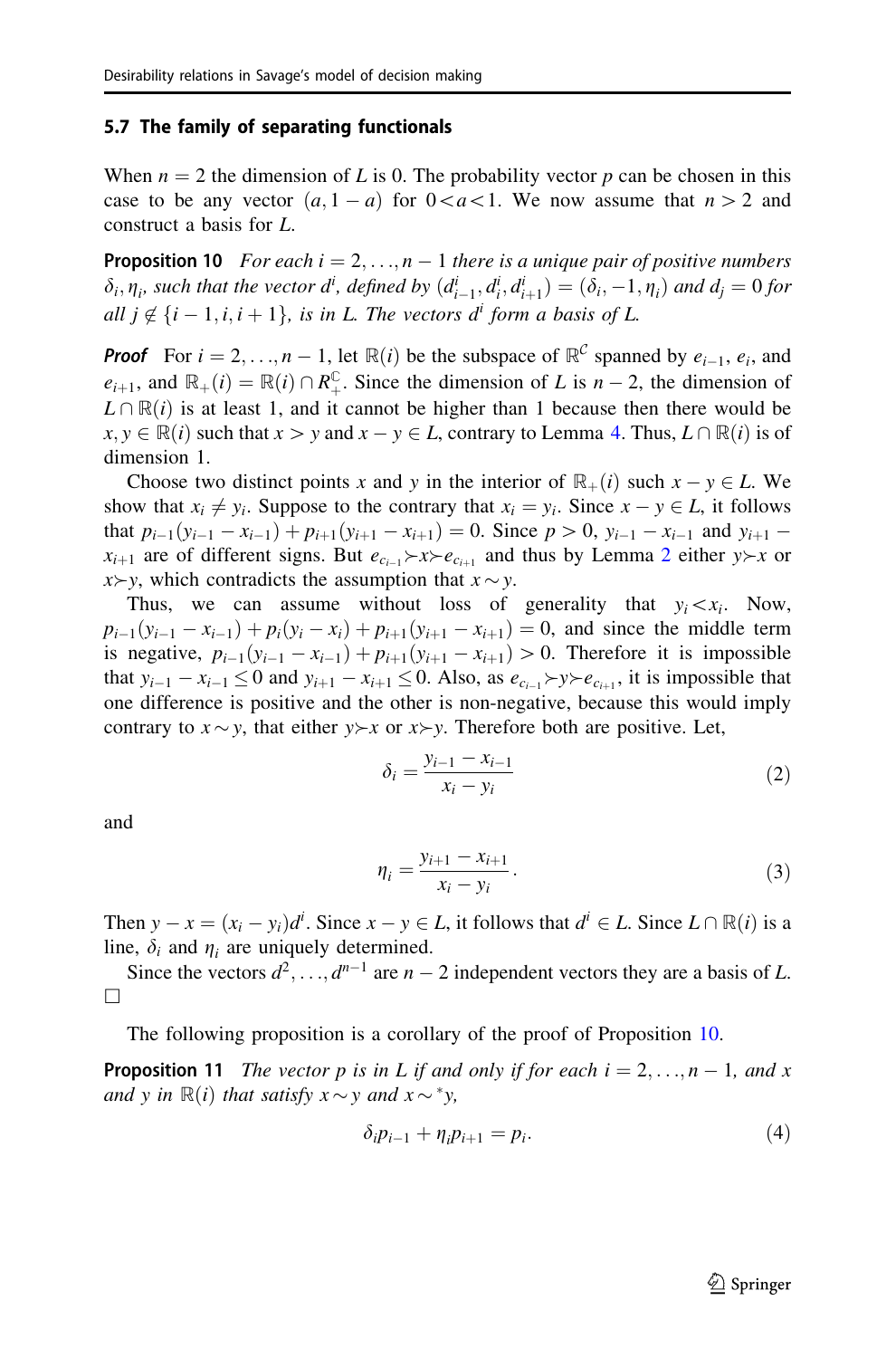### <span id="page-27-0"></span>5.8 Utility

We now construct a utility vector  $u = (u_c)$ , where we write  $u_i$  for  $u_{c_i}$ . We say that u is *monotonic* if  $u_i \lt u_{i+1}$  for  $i = 1, \ldots, n - 1$ .

**Proposition 12** There exists a monotonic vector u such that the function

$$
\hat{u}(x) = \sum_c p_c x_c u_c / px
$$

on  $\mathbb{R}_+^{\mathcal{C}}$  is constant on  $\mathcal{E}(x^0)$ , for each  $x^0 \in \mathbb{R}_+^{\mathcal{C}}$ . The vector u is uniquely determined up to transformations  $u \to \alpha(u_1 + \beta, u_2 + \beta, \ldots, u_n + \beta)$ , for  $\alpha > 0$ .

**Proof** When  $n = 2$ ,  $\mathcal{E}(x^0)$  is simply the ray  $\{tx^0 | t > 0\}$ . Since  $\hat{u}$  is homogeneous, the claim of the proposition holds for any monotonic vector  $(u_1, u_2)$ . Assume now that  $n>2$ .

Consider first  $x \in \mathcal{E}^*(x^0)$ . Since  $px = px^0$ ,  $\hat{u}(x) = \hat{u}(x^0)$  is equivalent to

$$
\sum_{c} p_c(x_c - x_c^0)u_c = 0.
$$

By Proposition [10,](#page-26-0) for small enough t,  $x = x^0 + td^i \in \mathcal{E}^*(x^0)$ . The last equality in this case is equivalent to:

$$
\delta_i p_{i-1} u_{i-1} + \eta_i p_{i+1} u_{i+1} = p_i u_i.
$$
 (5)

Using Eqs.  $(4)$  $(4)$ ,  $(5)$  can be written as

$$
\delta_i p_{i-1}(u_{i-1} - u_{i-1}) + \eta_i p_{i+1}(u_{i+1} - u_{i-1}) = p_i(u_i - u_{i-1}).
$$
 (6)

This gives rise to:  $(u_{i+1} - u_{i-1})/(u_i - u_{i-1}) = p_i/(\eta_i p_{i+1})$ . Denoting  $\Delta u_i = u_i$  $u_{i-1}$  for  $i = 2, ..., n$ , Eq. (6) is  $(\Delta u_{i+1} + \Delta u_i)/\Delta u_i = p_i/(\eta_i p_{i+1})$ , or

$$
\frac{\Delta u_{i+1}}{\Delta u_i} = \frac{p_i}{\eta_i p_{i+1}} - 1 = \frac{\delta_i p_{i-1}}{\eta_i p_{i+1}},\tag{7}
$$

where the right-hand side is positive. Thus, choosing arbitrarily  $u_1 \lt u_2$ , the rest of the coordinates of u are determined by 7, and as the  $\Delta u_i$ 's are positive, u is monotonic. Obviously, a vector v solves (5) if and only if for some  $\beta \in \mathbb{R}^{\mathcal{C}}$  and a positive  $\alpha$ ,  $v = \alpha(u_1 + \beta, u_2 + \beta, \ldots, u_n + \beta)$ .

Now, considering  $tx^0$ . Obviously,  $\hat{u}(tx^0) = \hat{u}(x^0)$ . Thus the function  $\hat{u}$  is constant on  $\bigcup_{t > 0} \mathcal{E}^*(tx^0)$ , which is  $\mathcal{E}(x^0)$ .  $\square$ 

# **Proposition 13**  $x \succeq y$  if and only if  $\hat{u}(x) \geq \hat{u}(y)$ .

**Proof** In the previous proposition we constructed u such that if  $x \sim y$  then  $\hat{u}(x) = \hat{u}(y)$ . It is enough now to show that  $y \rightarrow x$  if and only if  $\hat{u}(y) > \hat{u}(x)$ .

Denote by  $X^i$  the set of points in  $\mathbb{R}_+^{\mathcal{C}}$  such that  $x_k = 0$  for all  $k \notin \{i, i + 1\}$ . Clearly, for  $x \in X^i$ ,  $\hat{u}(x) \in [u_i, u_{i+1}]$  and  $e_{i+1} \succsim x \succsim e_i$ . Let  $X = \bigcup_{i=1}^{n-1} X^i$ . We first prove the claim for points in X. Suppose  $x, y \in X^i$ . We can assume that  $y_i = x_i$ . By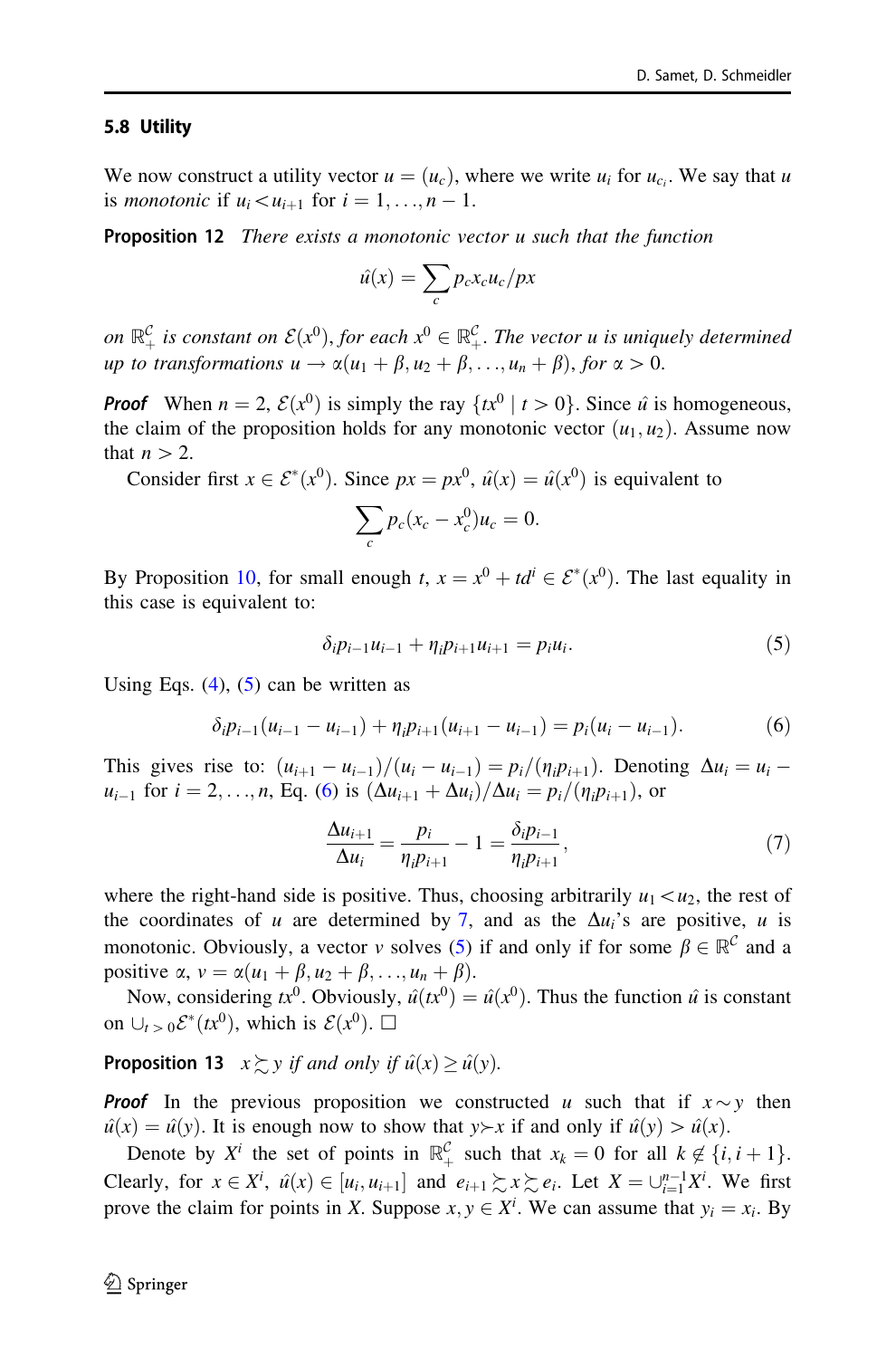the definition of  $P_{i+1}$ ,  $y \rightarrow x$  if and only if  $y_{i+1} > x_{i+1}$ . But this holds if and only if  $\hat{u}(y) \geq \hat{u}(x)$ .

Next, suppose that  $y \in X^i$  and  $x \in X^j$  for  $j \neq i$ . Then,  $y \succ x$  if and only if  $i + 1 \leq j$ and it is not the case that  $i + 1 = j$  and  $x \sim y \sim e_i$ . But this is equivalent to  $\hat{u}(y) > \hat{u}(x)$ .

Observe now that for every  $x \in \mathbb{R}^{\mathcal{C}}_+$  there exists a point  $x' \in X$  such that  $x' \sim x$ . Indeed, there exists i such that  $e_{i+1} \succsim x \succsim e_i$ . Consider the sets  $\mathcal{M}(x) \cap X^i$  and  $\mathcal{L}(x) \cap X^i$ . By Propositions [4](#page-21-0) and [5](#page-22-0) these are closed cones. The first contains  $e_i$  and the second  $e_{i+1}$ . Therefore there exist x' in X<sup>i</sup> which belong to both. Thus  $x' \sim x$ . Now,  $x \rightarrow y$  if and only if  $x' \sim y'$ , which is equivalent to  $\hat{u}(x') > \hat{u}(y')$ . But,  $\hat{u}(x') =$  $\hat{u}(x)$  and  $\hat{u}(y') = \hat{u}(y)$ , which completes the proof.  $\Box$ 

### 5.9 Proofs of Theorems 1–4

To complete the proof of Theorem 1\* we define a probability P on  $\Sigma$  by  $P(E) = p\pi(E) = \sum_c p_c P_c(E_c)$ . Note, that as  $p > 0$ , an event E is P-null if and only if  $\pi(E) = 0$ , which holds, by Proposition [2,](#page-19-0) if and only if E is null. Now,<br>  $\sum_{\mu \in P(E|C)} \mu(\pi(E)) = \hat{v}(\pi(E))$ . Since  $E \succeq E$  if and only if  $\pi(E) \succeq \pi(E)$ . (P i)  $\sum_{c_i} u_i P(E \mid C_i) = \hat{u}(\pi(E)).$  Since  $E \succsim F$  if and only if  $\pi(E) \succsim \pi(F)$ ,  $(P, u)$ represents  $\succeq$  on  $\Sigma$  by Proposition [13](#page-27-0).

**Proof of Theorem [1](#page-13-0)** To prove the "only if" part of Theorem 1 we construct a new state space  $(\hat{\Omega}, \hat{\Sigma})$ , a new set of consequences  $\mathbb{C}$ , and a new relation  $\hat{\Sigma}$  on  $\hat{\Sigma}$ . The set  $\hat{\Omega}$  is obtained by eliminating from  $\Omega$  all events  $C_i$  that are null. The  $\sigma$ -algebra  $\hat{\Sigma}$ consists of the events in  $\Sigma$  which are subsets of  $\Omega$ . For C, we partition the set of consequence for which  $C_i$  is non-null into equivalence classes such that  $c_i$  and  $c_j$ belong to the same class if  $C_i \sim C_j$ . The consequences in C are these equivalence classes.

We need to show that  $\mathcal C$  has at least two points, that is that there are i and j such that  $C_i$  and  $C_j$  are non-null and  $C_i \rightarrow C_j$ .

Let I be the set of indices i such that  $C_i$  is non-null. The set I is not empty, because otherwise,  $\Omega = \bigcup_i C_i$  is null, and hence all events are null, contrary to Nondegeneracy. Suppose that all the events  $C_i$  with  $i \in I$  are similar. Let E be a non-null event. For each  $i \notin I$ ,  $E_{c_i}$  is null, and hence,  $E \sim \bigcup_{i \in I} E_{c_i}$ . For some indices  $i \in I$ ,  $E_{c_i}$  must be non-null. Let  $I^*$  be the subset of I of such indices. Then,  $E \sim \bigcup_{i \in I^*} E_{c_i}$ . Choose  $i^* \in I^*$ . Then by Corollary,  $E \sim E_{c_i^*}$ . By axiom A6 of Consequence Events,  $E \sim C_{i^*}$ . Since this holds for all non-null events E, and all the  $C_{i^*}$  are similar, all nonnull events are similar, contrary to Non-degeneracy.

Finally, the relation  $\hat{\xi}$  is the restriction of  $\succeq$  to the events in  $\hat{\Sigma}$ . We skip the simple proof that  $\hat{\Sigma}$  satisfies axioms A1–A5 as well as Assumptions 1 and 2. By Theorem 1\* there exists a pair  $(\hat{P}, \hat{u})$  that represents  $\hat{\Sigma}$ . We define a probability P on  $\Sigma$  by setting  $P(E) = \hat{P}(E \cap \hat{\Omega})$ . The utility u is defined arbitrarily on  $c_i$  that correspond to null  $C_i$ , and for all other  $c_i$ ,  $u(c_i) = \hat{u}(\hat{c}_i)$  where  $\hat{c}_i$  is the equivalence class of  $c_i$ . We omit the straightforward proof that  $(P, u)$  represents  $\succeq$ .  $\Box$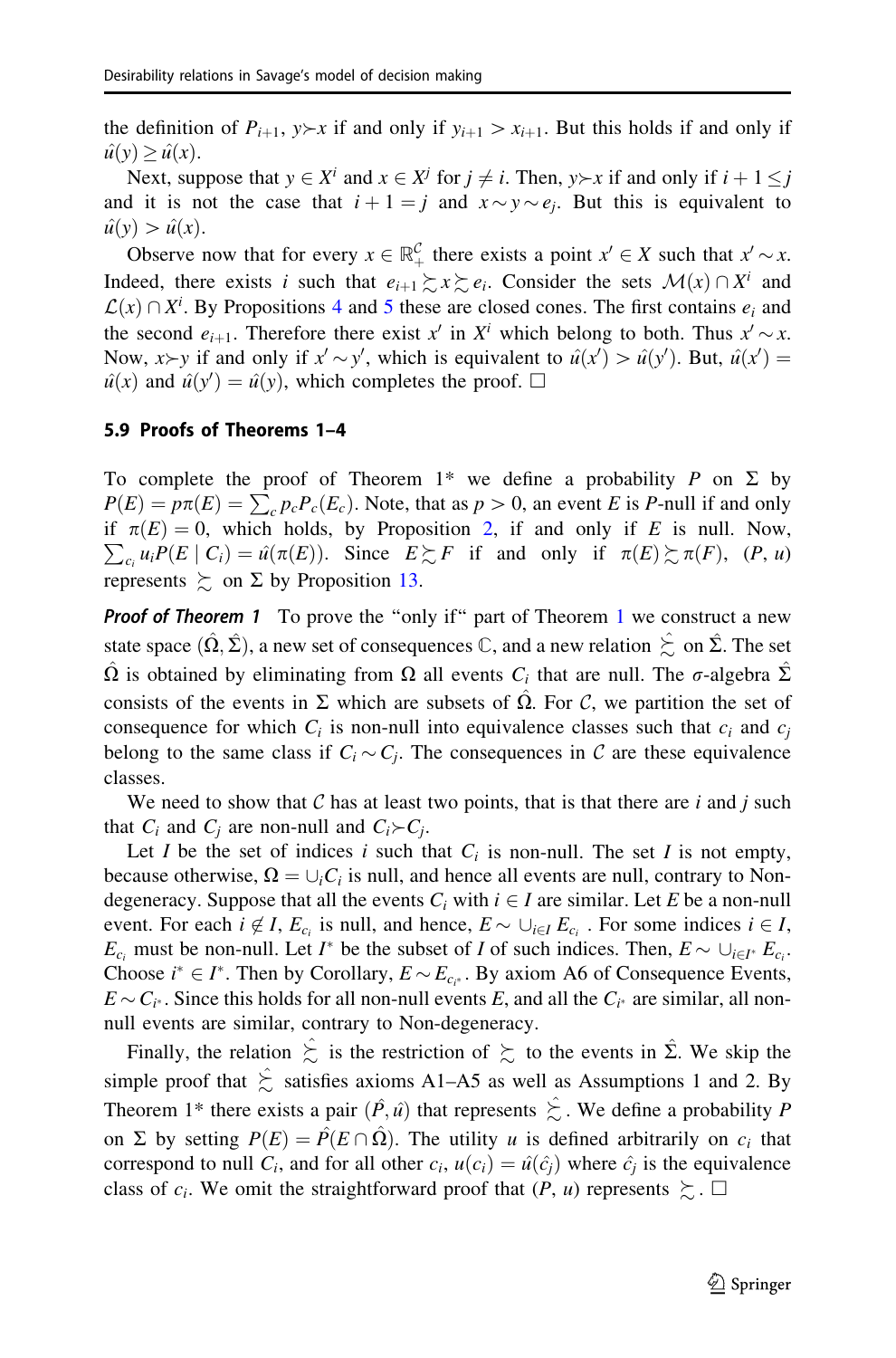**Proof of Theorem 2** Assume that  $\geq$  satisfies the said properties and  $(P, u)$ represents  $\sum$ . We show that the conditional probability  $P(\cdot | C)$  represents the qualitative probability relation  $\gtrsim$  in Definition [5.](#page-18-0) Since, by Proposition [1](#page-18-0) there exists a unique probability on  $\Sigma_c$  that represents this relation, it follows that the conditional parts of probabilities in  $P(\Sigma)$  are the same.

Consider an event  $A \subseteq C$  and event H such that  $H \cap C = \emptyset$ . Then, the expected utility given  $A \cup H$  is

$$
\frac{P(C)P(A \mid C)u_{c} + \sum_{c' \neq c} P(C')P(H \mid C')u_{c'}}{P(C)P(A \mid C) + \sum_{c' \neq c} P(C')P(H \mid C')}.
$$
\n(8)

Choose H such that  $C \rightarrow H$  (if there is none, we choose H such that  $H \rightarrow C$  and the argument is similar). Then  $u_c$  is greater than the expected utility given H. It follows that the derivative of (8) with respect to  $P(A | C)$  is positive. Thus, For  $A, B \subseteq C$ ,  $A \cup H \succeq B \cup H$ , which is equivalent to  $A \gtrsim B$ , holds if and only if  $P(A | C) \geq P(B | C).$ 

A probability vector p is a consequential part of some  $P \in \mathcal{P}(\succeq)$  if and only if it is a positive solution of the  $n - 2$  equations in [\(4](#page-26-0)). The set of positive solutions of these equations in the simplex is a maximal interval. Dividing Eq. ([4\)](#page-26-0) by  $p_i$  we obtain for  $i = 2, \ldots, n$ ,

$$
r_i = \frac{1 - \delta_i / r_{i-1}}{\eta_i},\tag{9}
$$

where  $r = \rho(p)$ . The function  $(1 - \delta_i/x)/\eta_i$  is monotonic in  $x > 0$ . Thus, if q is in the said interval,  $s = \rho(q)$ , and  $r_1 > s_1$ , then  $r_2 > s_2$ , which implies that  $r_3 > s_3$  and so on. That is,  $p \gg q$ . It is easy to check that the maximal interval that contains  $p$  and  $q$  is ordered.

Conversely, suppose that a family of probability  $P$  satisfies the two properties of the theorem. Let  $(P_i)$  be the unique conditional part of probabilities in P. Let  $p \neq q$ be two elements in the interval of consequential probabilities of  $P$ , such that  $q \gg p$ . Consider the two equations  $\lambda_i p_{i-1} + \eta_i p_{i+1} = p_i$  and  $\lambda_i q_{i-1} + \eta_i q_{i+1} = q_i$  with variables  $\delta_i$  and  $\eta_i$ . It is easy to see that these two equations have a unique solution and that it is positive. We define now a monotonic vector  $u$  by Eq. ([7\)](#page-27-0). The vectors  $p$ and u satisfy Eqs. ([4](#page-26-0)) and [\(5](#page-27-0)). Let  $P = \sum p_i P_i$  and let  $\succsim$  be the desirability relation defined by the pair  $(P, u)$ . Then, Eqs.  $(2)$  $(2)$  and  $(3)$  $(3)$  are satisfied and thus, the set of consequential probabilities of  $P(\succsim)$  is the set of positive solutions of Eq. ([4\)](#page-26-0). Since q is also in this set,  $P = P(\Sigma)$ .  $\Box$ 

**Proof of Theorems 3 and 4** Equation [\(7](#page-27-0)) shows that  $\Delta u_{i+1}/\Delta u_i$  is uniquely determined by the consequential probability vector  $(p_i) = (P(C_i))$ , which means that  $u$  is determined up to a positive affine transformation. Moreover, it satisfies the equation in Theorem [4](#page-15-0).  $\Box$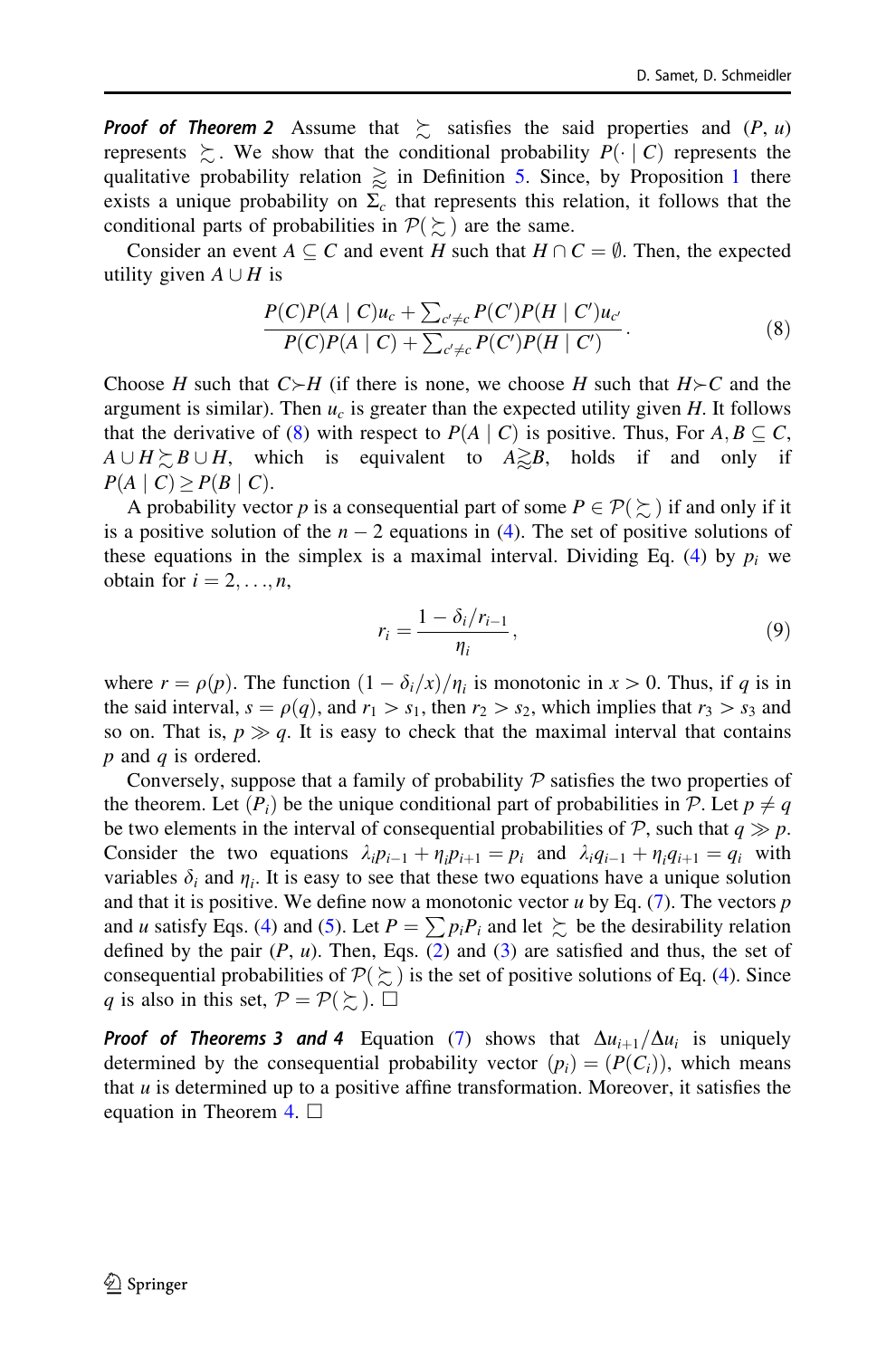#### <span id="page-30-0"></span>5.10 An example

We discuss here the desirability relation  $\geq$  from Example [1,](#page-13-0) which is represented by the pair  $(P, u)$  where P is the uniform probability distribution on the unit interval. We construct the family of all the probability-utility pairs that represent  $\succeq$ . We choose an example with three consequences because the case of two consequences is trivial. In this case all of  $\Delta(\mathbb{C})$  is an interval ordered by optimism, and all utility functions are positive affine transformation of each other (with Assumption 1).

We project the P-non-null events in  $\Sigma$  to  $\mathbb{R}^3_+$ , the non-negative orthant of  $\mathbb{R}^3$ without 0, by  $\pi(E) = (P(E \mid C_i))_i$ . By inequality [\(1](#page-12-0)) in Definition [4](#page-12-0), the desirability relation between two events E and F depends only on  $\pi(E)$  and  $\pi(F)$ . Moreover, if  $\pi(E)$  and  $\pi(F)$  are proportional then  $E \sim F$ . This last property makes it possible, just for convenience, to extend  $\succsim$  to all of  $\mathbb{R}^3_+$ .

These claims on the relation  $\sum_{n=1}^{\infty}$  on  $\mathbb{R}^3_+$  follow easily from the fact that the relation is defined by a probability–utility pair by inequality ([1\)](#page-12-0). In the proof of Theorem [1](#page-13-0) we need to show that they follow from the axioms.

For  $x \in \mathbb{R}^3_+$ , let  $\delta$  and  $\eta$  be the increase in  $x_1$  and  $x_3$  respectively, per a decrease of one unit of  $x_2$ , required for maintaining the same probability and the same conditional expected utility. Recalling that  $P(C_i) = 1/3$  for  $i = 1, 2, 3, \delta$  and  $\eta$ should satisfy:

$$
(1/3)\delta + (1/3)\eta = (1/3)(1),\tag{10}
$$

$$
(1/3)(0)\delta + (1/3)(1)\eta = (1/3)(1)(1/2). \tag{11}
$$

Equation  $(10)$  reflects the preservation of probability. Since, the probability is kept fixed, Eq. (11) reflects that preservation of the conditional expected utility. Observe also that these equations are the same for all  $x$ .

Equations (10) and (11) are derived from the given pair  $(P, u)$ . In the proof of Theorem [1](#page-13-0) we show how they can be derived from the axioms on  $\succeq$ .

The solution of (10) and (11) is  $\delta = \eta = 1/2$ . Thus, if the difference  $x - y$  of two points x and y in  $\mathbb{R}^3_+$  is in the direction  $(1/2, -1, 1/2)$ , the two points are similar, that is  $x \sim y$  and have the same probability, that is  $\sum_i (1/3)x_i = \sum_i (1/3)y_i$ . In Fig. [1](#page-31-0), the difference between  $x = (1/4, 0, 1/2)$  and  $y = (0, 1/2, 1/4)$  is in this direction. Therefore, the whole interval between  $x$  and  $y$  consists of points which are similar and have the same probability. By the homogeneity of similarity, the cone generated by  $x$  and  $y$  consists of similar points, and all the points in an interval parallel to the interval  $[x, y]$  in this cone have the same probability.

We now show the other pairs  $(Q, v)$  that represent the same relation  $\succeq$ . First, we know by Theorem [2](#page-14-0) that  $Q(\cdot \mid C_i) = P(\cdot \mid C_i)$  for each *i*. Thus, the projection of the Q-non-null events to  $\mathbb{R}^3_+$  is the same as the projection of the P-non-null events. Also, since  $(P, u)$  and  $(Q, v)$  present the same desirability relation, the relation  $\succsim$ on  $\mathbb{R}^3_+$  is the same for both representations.

We show in the proof that having the same probability for two events that are similar is defined in terms of the desirability relation using axiom A5 of Persistency.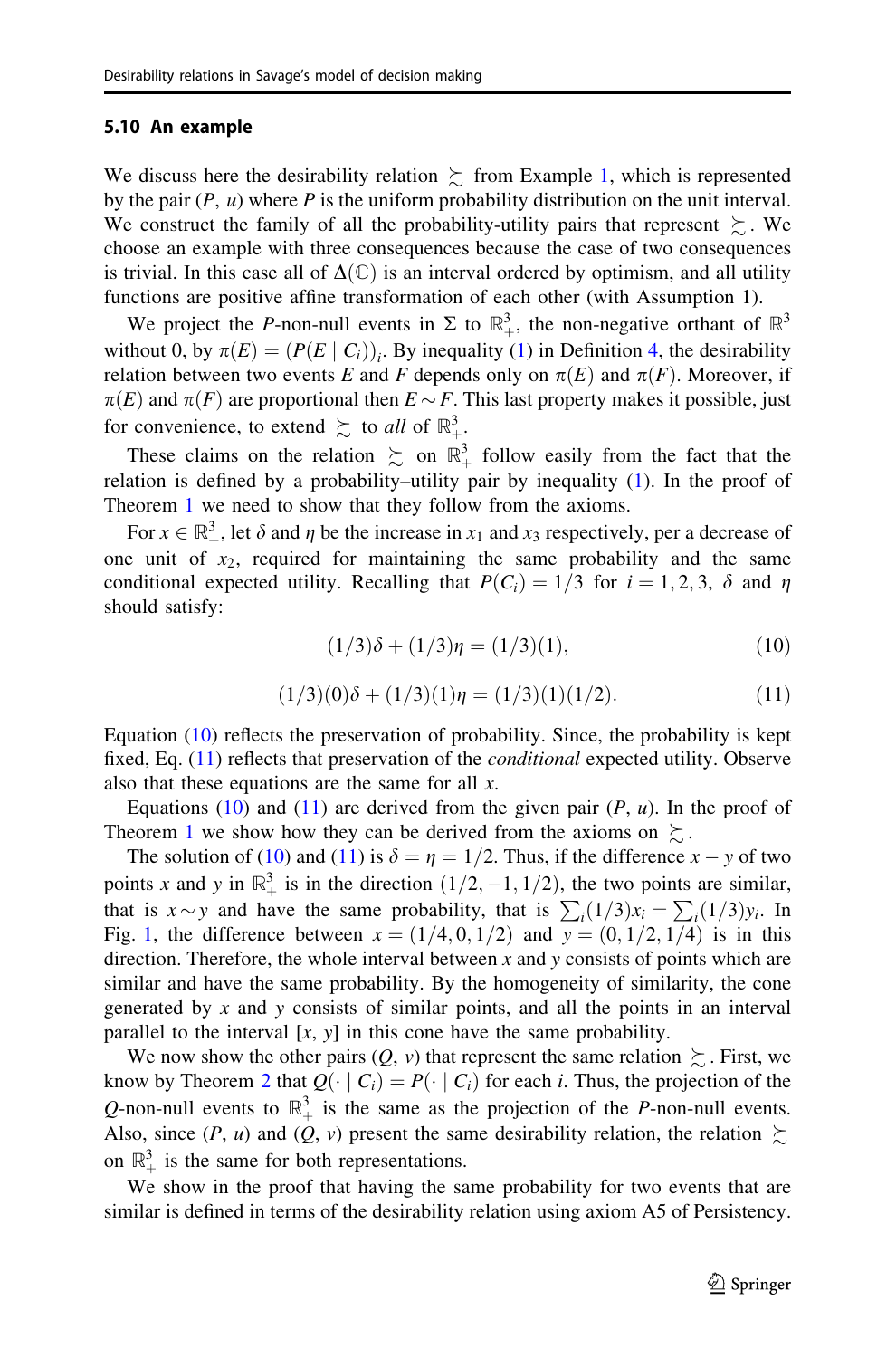<span id="page-31-0"></span>



Since  $(0, v)$  and  $(P, u)$  represent the same desirability relation, the picture of similarity and having the same probability for  $(Q, v)$  should look the same as the one in Fig. 1. Thus, the direction of having similarity and same probability should be  $(1/2, -1, 1/2)$ . Hence, the vector of consequential probability  $q = (Q(C_i))$ , and  $\nu$  should satisfy the following equations:

$$
q_1(1/2) + q_3(1/2) = q_3(1),
$$
\n(12)

$$
q_1v_1(1/2) + q_3v_3(1/2) = q_2v_2(1). \tag{13}
$$

The positive probabilities that solve  $(12)$  form an open interval of probabilities between (2/3, 1/3, 0) and (0, 1/3, 2/3) as in Fig. 2. The point (1/3, 1/3, 1/3) with which we started is, of course, on this line. The closer the point in this interval is to (0, 1, 3, 2/3) the more optimistic it is. Thus, the likelihood ratio vector for (1/3, 1/ 3, 1/3) is (1, 1), while for (1/6, 1/3, 1/2) it is (2, 3/2) which dominates the first vector.

Fixing q that solves  $(12)$  and solving for v in  $(13)$  we find that  $(v_3 - v_2)/(v_2 - v_1) = q_1/q_3 = (q_1/q_2)(q_2/q_3)$ , which is the equality in Theorem [4.](#page-15-0)